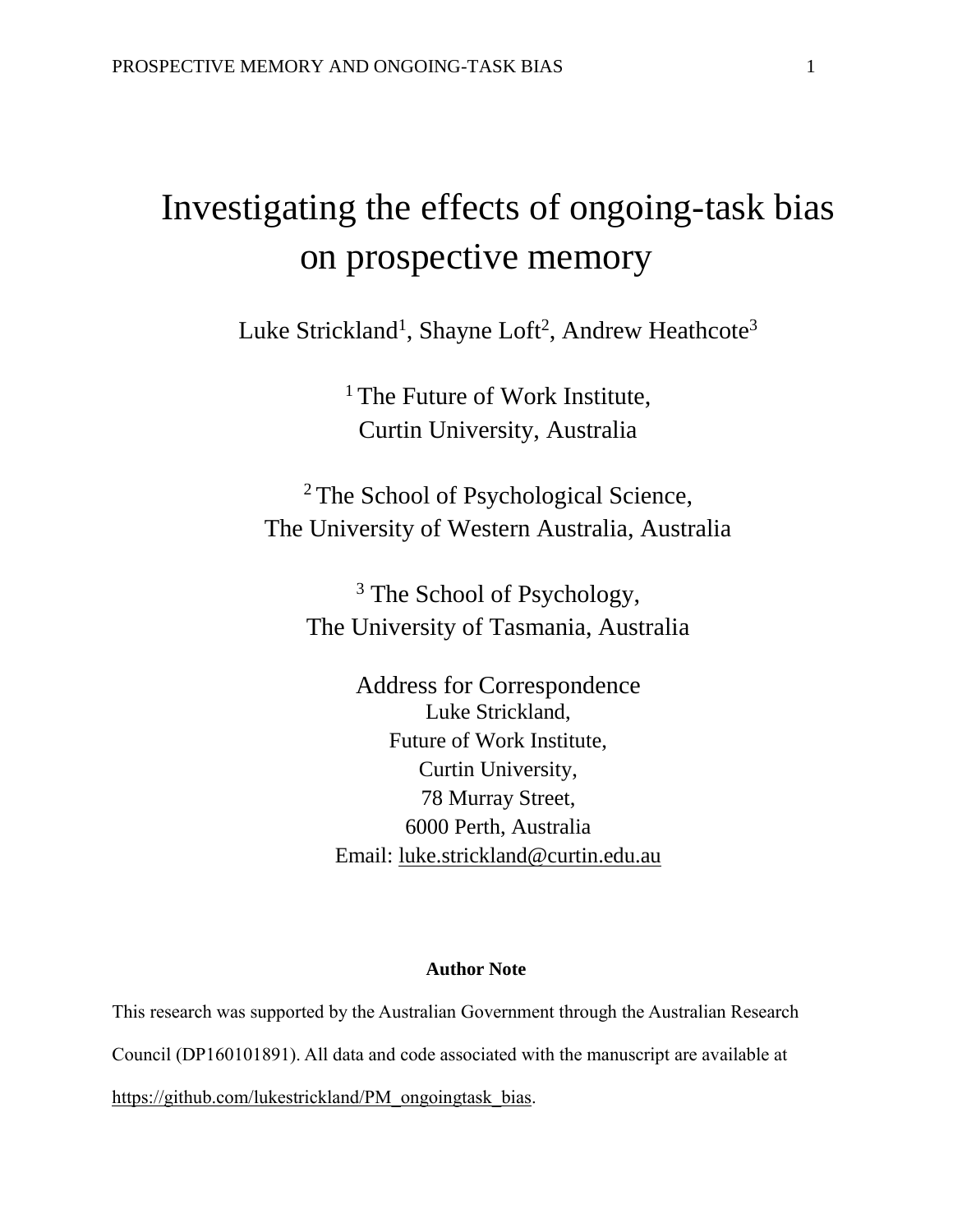#### **Abstract**

Event-based prospective memory (PM) refers to the cognitive processes required to perform a planned action upon encountering a future event. Event-based PM studies engage participants in an ongoing task (e.g., lexical decision making) with an instruction to make an alternative PM response to certain items (e.g., items containing 'tor'). The Prospective Memory Decision Control model (PMDC), which provides a quantitative process account of ongoing task and PM decisions, proposes that PM and ongoing-task processes compete in a race to threshold. We use PMDC to test whether, as proposed by the Delay Theory of PM costs, PM can be improved by biasing decision making against a specific ongoing-task choice, so that the PM process is more likely to win the race. We manipulated bias in a lexical decision task with an accompanying PM intention. In one condition, a bias was induced against deciding items were words, and in another a bias was induced against deciding items were non-words. The bias manipulation had little effect on PM accuracy but did affect the types of ongoing-task responses made on missed PM trials. PMDC fit the observed data well and verified that the bias manipulation had the intended effect on ongoing-task processes. Further, although simulations from PMDC could produce an improvement in PM accuracy due to ongoing task bias, this required implausible parameter values. These results illustrate the importance of understanding event-based PM in terms of a comprehensive model of the processes that interact to determine all aspects of task performance.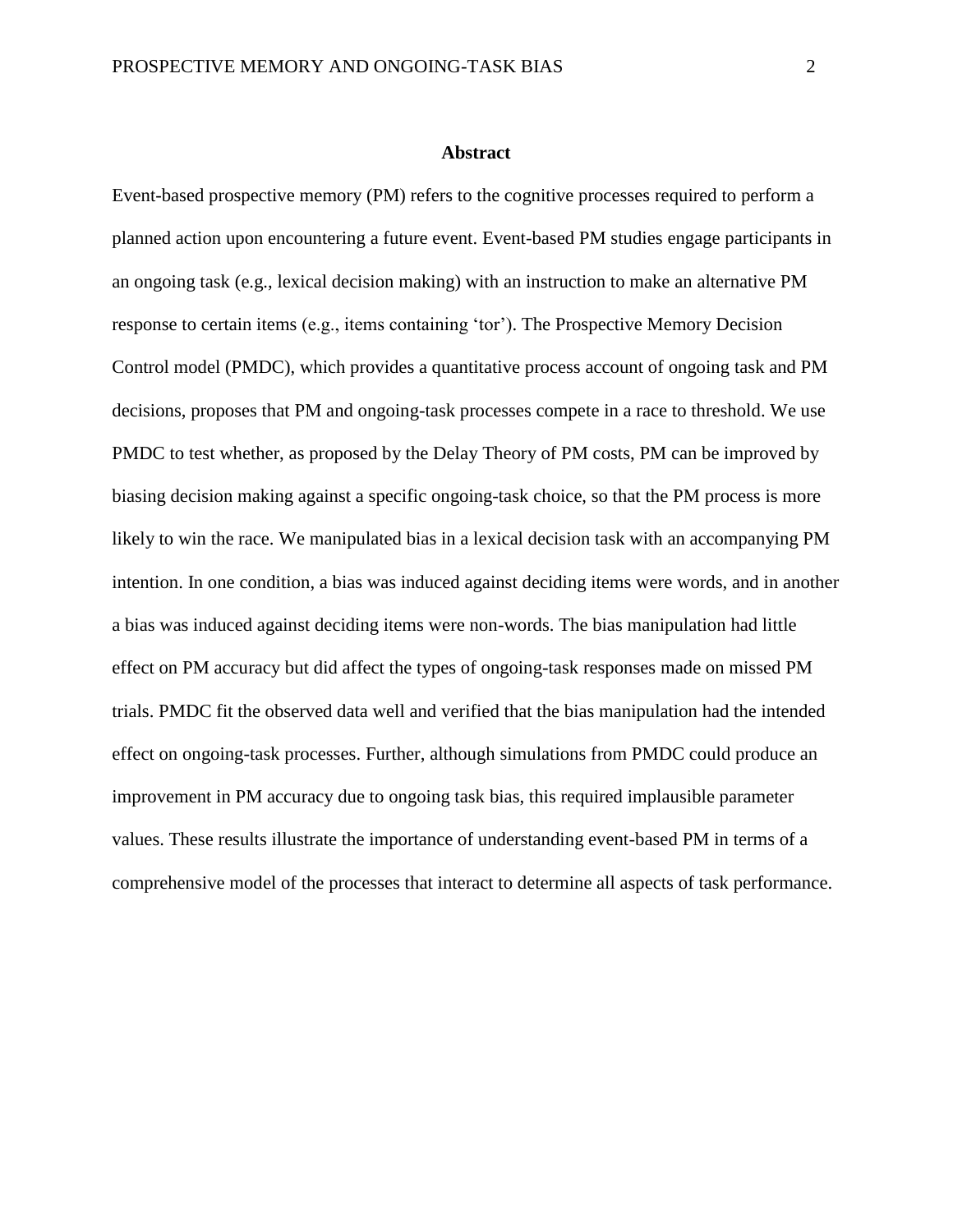Prospective Memory (PM) refers to the cognitive processes that allow humans to remember to perform planned actions in the future. PM tasks are prevalent in everyday life, as well as in safety-critical workplace settings such as aviation (Dismukes, 2012; Loft, Dismukes, & Grundgeiger, 2019) and healthcare (Rothschild et al., 2005). Einstein and McDaniel (1990) devised a paradigm to study PM in the laboratory, which is now the basis of a large body of research. The Einstein and McDaniel (1990) paradigm engages participants in an ongoing task such as a lexical decision task (indicate whether letter strings are words or non-words). The PM task is to remember to perform an atypical action at some point during the ongoing task. Many studies examine event-based PM, in which participants must remember to perform the planned action in response to a target event embedded in the ongoing task (e.g., make an alternative response if a presented letter string contains 'tor').

Typically, in PM paradigms participants must either substitute their PM response for an ongoing task response (e.g., press the PM key instead of the ongoing task key if you see a letter string containing 'tor'), and/or their ongoing task response removes the ongoing task stimulus from the screen, ending the opportunity for the PM item to cue the PM response. In either case, ongoing task response selection could interfere with the PM process. Consistent with ongoing and PM processes competing in a race for response selection, Loft and Remington (2013) found that PM performance could be improved by delaying when participants could make their ongoing-task response. Heathcote, Loft, and Remington (2015) elaborated this idea into "Delay Theory", which explained PM costs – slower ongoing-task performance with than without PM demands – as due to participants strategically slowing ongoing-task performance. Delay theory was supported by evidence-accumulation modeling, which found that PM costs were due to an increase in the threshold amount of evidence required to trigger an ongoing-task response.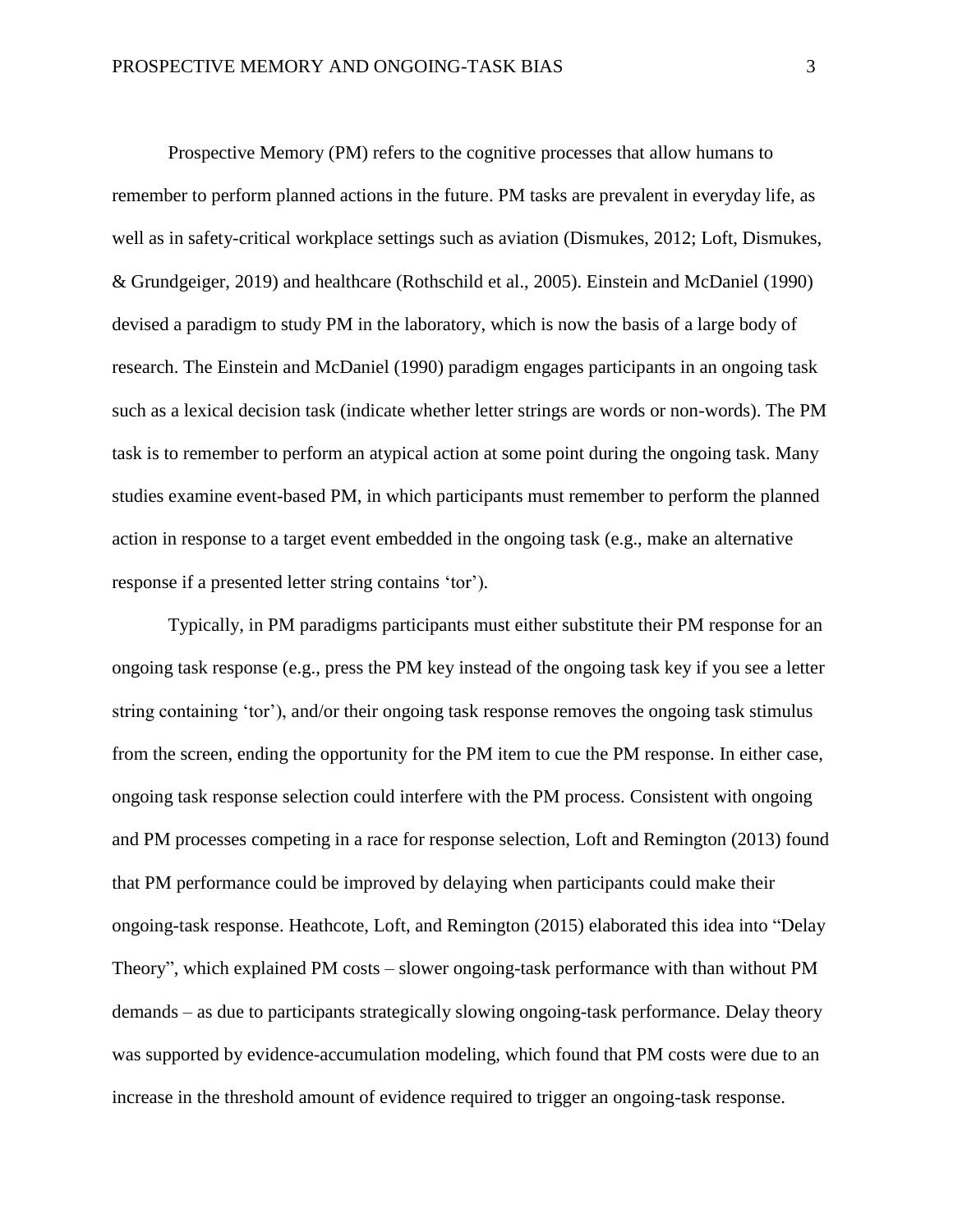Heathcote et al., (2015) also found that when PM target stimuli corresponded to only one of two ongoing-task choices (all PM items were words in an ongoing lexical decision task) participants biased responding against that choice by raising its threshold more than the threshold for the other choice (thresholds to make a 'word' decision were elevated more than thresholds to make a 'non-word' decision). They argued that this was consistent with participants using a selective bias strategy in order to improve PM responding. Their idea was that biasing ongoing-task thresholds against a specific ongoing-task choice could improve PM performance to target stimuli associated with that choice (Heathcote et al., 2015). For example, a bias against responding 'word' in a lexical decision task would be expected to improve PM accuracy to word targets. However, Heathcote et al. did not test this proposition empirically and could not show that it worked theoretically because their modeling was limited to the ongoing task (i.e., the PM decision process was not modelled).

Recently, Strickland, Loft, Remington, and Heathcote (2018) developed an evidenceaccumulation theory of both ongoing-task and event-based PM decision processes, 'Prospective Memory Decision Control' (PMDC), that provides a comprehensive account for ongoing-task and PM response choices and response times (RTs). Following Loft and Remington (2013), PMDC proposes that parallel PM and ongoing-task decision processes, as modelled by linear ballistic accumulators (LBA; Brown & Heathcote, 2008), race to accumulate evidence towards their respective thresholds. Consistent with Delay Theory, simulations from Strickland et al.'s model indicated that globally increasing ongoing-task decision thresholds (e.g., increasing both word and non-word thresholds) improved PM performance, by reducing the probability that ongoing-task decisions would pre-empt PM processes.

It is difficult to experimentally test delay theory's claim that increased ongoing task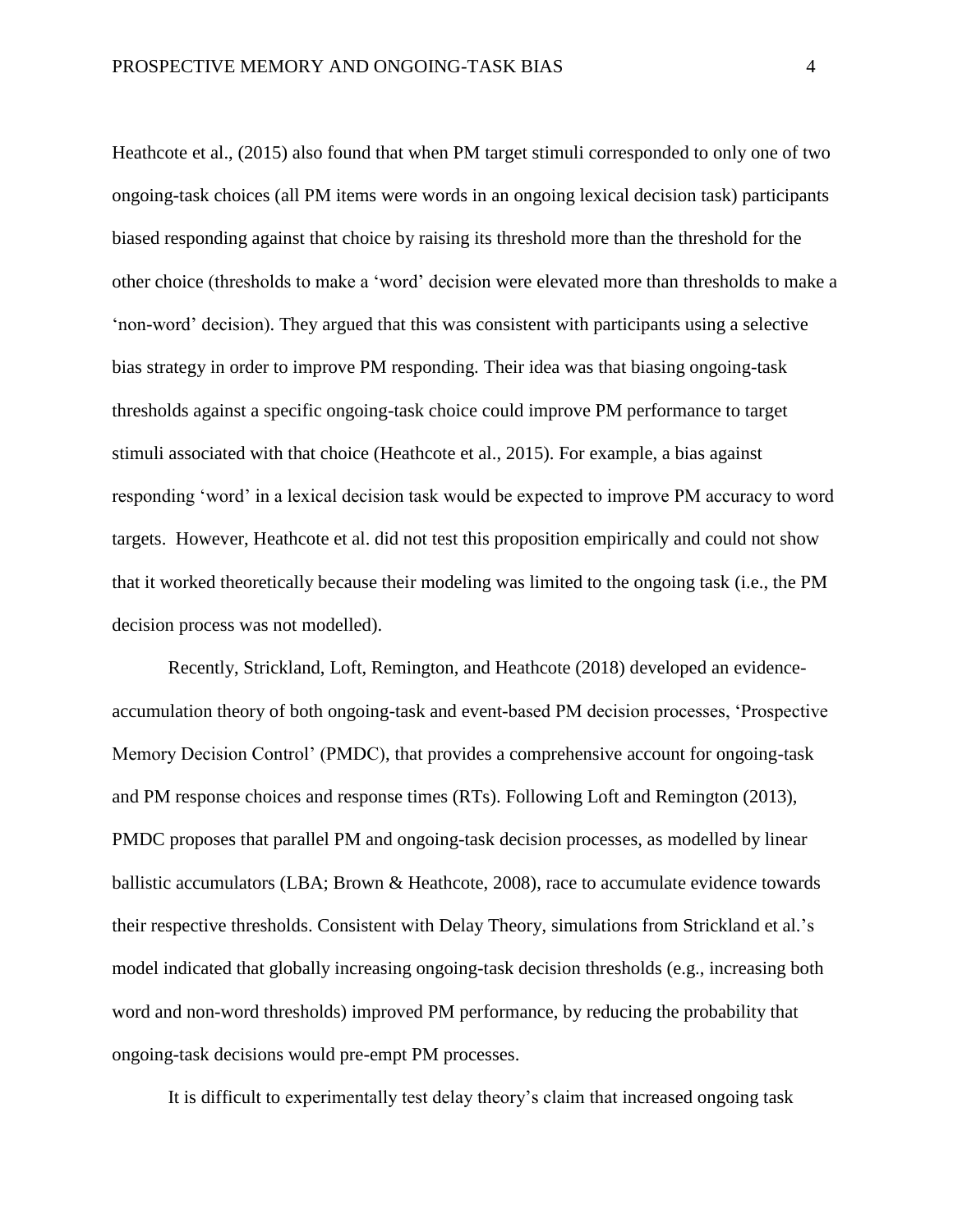caution improves PM accuracy, because manipulations targeted at ongoing task caution may affect the perceived importance of the PM task, with potentially confounding effects on PM processes. Instead, this study tests the other key claim of delay theory: that biases in ongoing task thresholds can affect PM. If such biases affect PM accuracy, they could provide an efficient strategy to improve PM when PM events only conflict with a specific type of response. For example, suppose one usually turns left at a specific round-a-bout on the way home from work, but one day they must turn right to go shopping. Their success at this PM task may be improved by selectively increasing caution towards turning left at future roundabouts (but not necessarily increasing caution to go straight or in other directions), as this would increase the time available to retrieve their intent to turn right at that specific roundabout in order to go shopping.

In PMDC, selectively raising the threshold to an ongoing-task choice (e.g., raising the threshold to respond 'word') could allow the PM process time to reach threshold on relevant trials (following the example, PM would be less likely to be pre-empted by 'word' decisions on word PM trials). However, although Strickland et al., (2018) found that globally raised ongoingtask thresholds contributed to PM accuracy, PMDC modelling indicated that other processes, including proactive control of PM thresholds and reactive control of evidence accumulation, were more important in determining PM accuracy. Thus, it is not a given that ongoing-task biases can substantially affect PM accuracy. We apply PMDC to our study to test whether it can account for the effects of our bias manipulation. Applying PMDC also allows us to assess how our manipulation affects cognitive processes (e.g., test whether the bias manipulation affects ongoing task thresholds), and how shifts in cognitive processes map to shifts in performance (e.g., determine to what degree shifts in PM accuracy are caused by shifts in ongoing task thresholds). Before reporting the experiment, we introduce PMDC in more detail.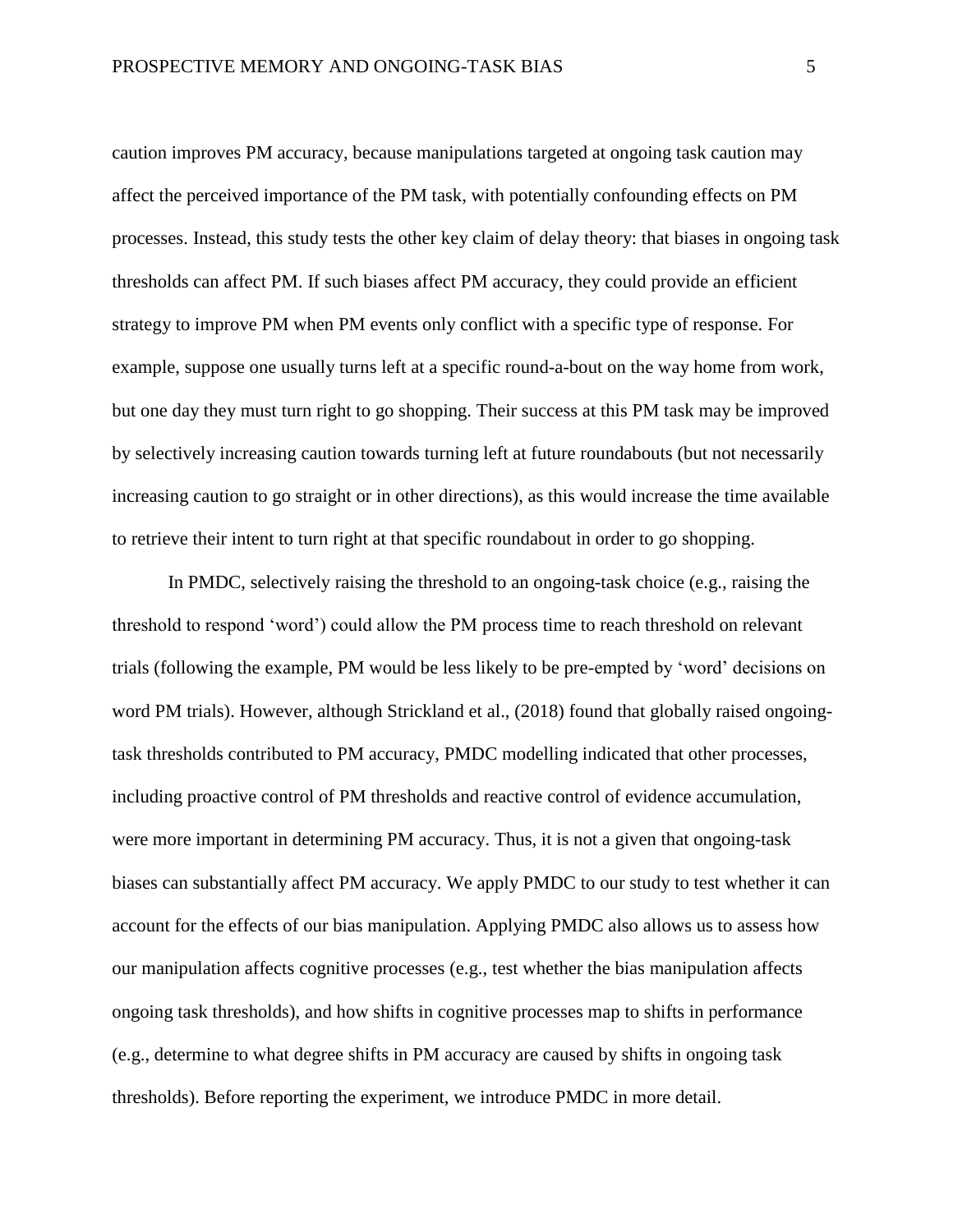### **Prospective Memory Decision Control**

PMDC assumes that parallel PM and ongoing LBA processes compete in a race to threshold (Figure 1). Each accumulator begins a trial at some start point drawn from a uniform distribution *U* [0, *A*], and evidence for each accumulator increases at a speed given by the accumulation rate (drawn from a normal distribution with mean *v,* standard deviation *sv*). The first accumulator to reach its threshold, *b*, decides the overt response. Total RT is determined by total decision time plus some non-decision time included to capture processes that occur outside of the decision stage, such as stimulus encoding and motor responding. Strickland et al. (2018) found that, with these assumptions, PMDC was able to provide a comprehensive account of performance. This included accurate fits, at the level of individual participants, to response choices, mean RTs, as well as variance and skew in RTs on both PM and ongoing-task trials.

PMDC has provided insights into a range of cognitive processes that support PM, including capacity allocation between PM and ongoing tasks, as well as proactive control (Braver, 2012) and reactive control (Braver, 2012) over PM and ongoing-task processes. Below we review PMDC's mechanisms, and existing evidence for each. It is worth noting that PMDC differs from previous verbal theory integrating cognitive control and PM (e.g., Bugg, McDaniel, & Einstein, 2013) in that PMDC provides specific quantitative instantiations of how control processes affect decision making.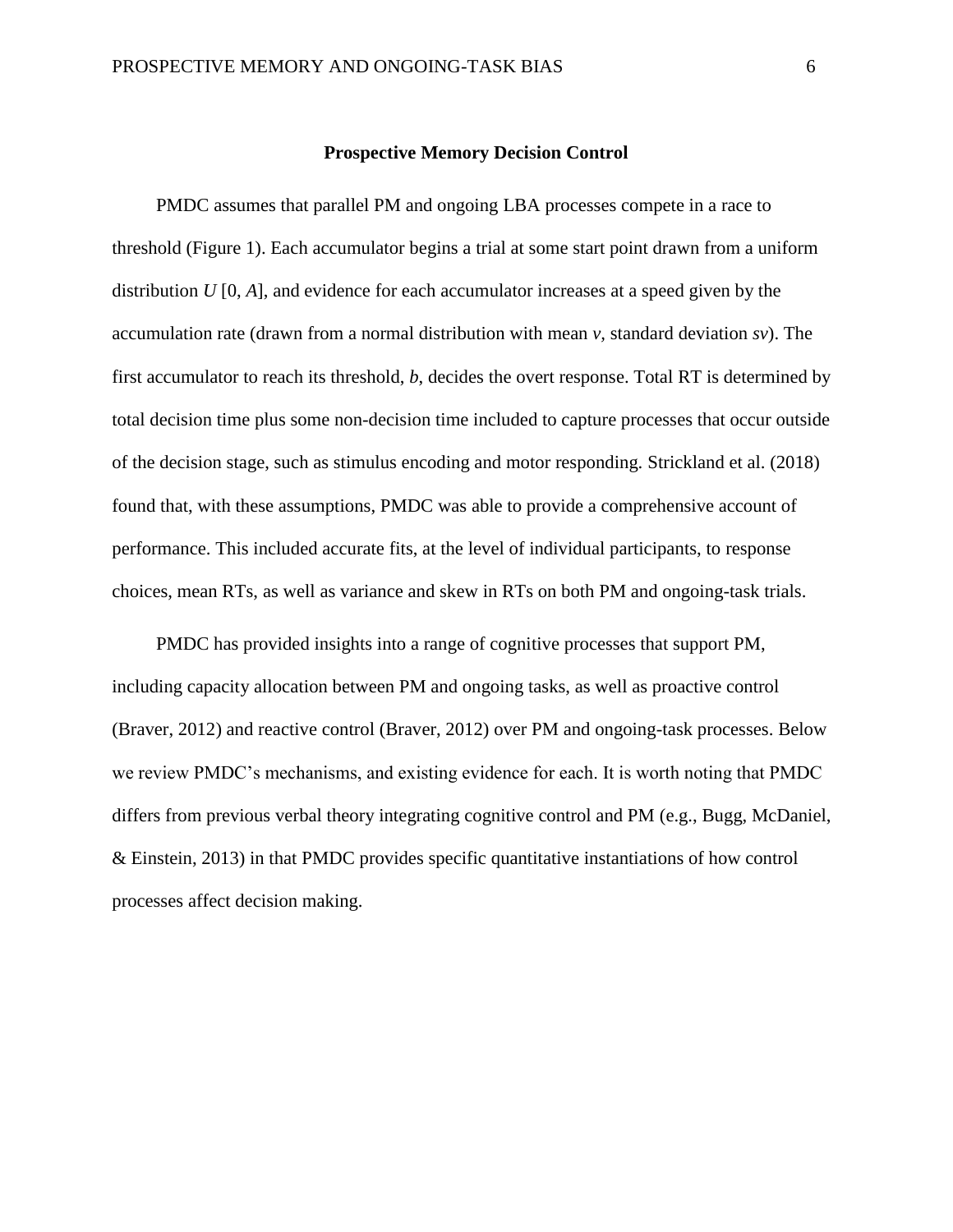

## $RT = Accumulation$  time + non-decision time

*Figure 1.* The PMDC model (Strickland et al., 2018). Evidence for each accumulator begins each trial at some start point drawn from the uniform distribution U[0, A]. Evidence then accumulates towards each accumulators' respective threshold, b, at an accumulation rate drawn from a normal distribution with mean v, standard deviation sv. The first accumulator to reach threshold determines the observed response. Total response time is determined by total time for the first accumulator to reach threshold plus a non-decision time parameter.

**Capacity sharing.** Many PM studies find that PM demands increase ongoing-task RTs, even on "non-PM trials" where no PM item is presented (Marsh, Hicks, Cook, Hansen, & Pallos, 2003; Smith, 2003). This effect is referred to as *PM cost*. PM theories assumed that cost results from *capacity sharing* between PM and ongoing-task processes (e.g., Einstein et al., 2005; Smith, 2003). The idea is that monitoring for PM items usurps resources from ongoing-task processes, increasing RTs. PMDC measures information-processing capacity with its accumulation rate parameters, making it possible to test the capacity-sharing hypothesis. Ongoing task accumulation rates can be associated with either the 'match' or 'mismatch' accumulator. The *match* accumulation rate measures evidence accumulation in the accumulator corresponding to the correct decision. The *mismatch* accumulation rate refers to evidence in the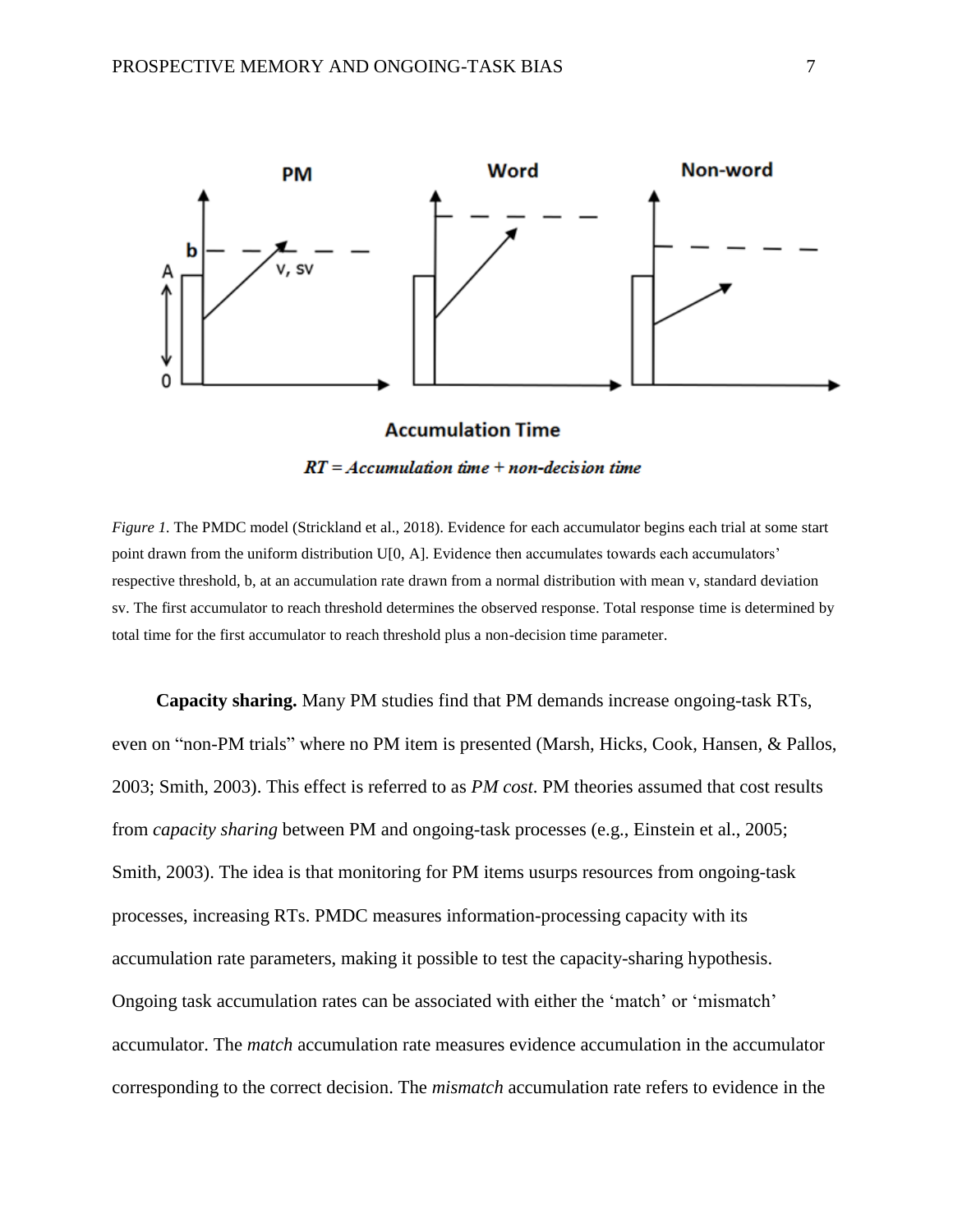accumulator corresponding to the incorrect decision. In Figure 1, for example, the evidence accumulation rate for the 'word' accumulator corresponds to 'match' accumulation on word trials and 'mismatch' accumulation on non-word trials. Similarly, the 'non-word' accumulation rate corresponds to 'match' accumulation on non-word trials and 'mismatch' accumulation on word trials. Evidence accumulation models generally indicate that PM demands do not cost ongoing-task capacity in standard paradigms (e.g., Heathcote et al. 2015; Horn & Bayen, 2015; Strickland, Heathcote, Remington, & Loft, 2017), but that capacity sharing can occur in more demanding paradigms, such as in simulations of air traffic control (Boag, Strickland, Heathcote, Neal, & Loft, 2019; Boag, Strickland, Loft, & Heathcote, 2019) and maritime surveillance (Strickland et al., 2019).

**Proactive control.** Proactive control refers to cognitive control applied in advance of cognitively demanding events, to prepare for their occurrence. Proactive control is applied over PMDC's response thresholds, as thresholds are the locus of *a priori* strategy. Prior to the development of PMDC, the delay theory of PM cost (Heathcote et al., 2015) suggested that participants raise ongoing-task thresholds so that ongoing-task response selection does not preempt PM response selection, improving PM. For example, in Figure 1 a high threshold to respond word is depicted. Thus, on PM trials that require a 'word' ongoing-task response, the 'word' accumulator will take a relatively longer time to reach threshold than if the threshold was lower, and so there would be more time for the PM accumulator to accrue evidence, increasing the probability that it reaches its threshold first. Consistent with delay theory, elevated ongoing task thresholds have been found to underlie PM costs in many applications of evidence accumulation models to PM cost data (e.g., Heathcote et al., 2015; Horn & Bayen, 2015; Strickland et al., 2017; Strickland et al., 2018). Thus, PMDC includes proactive control over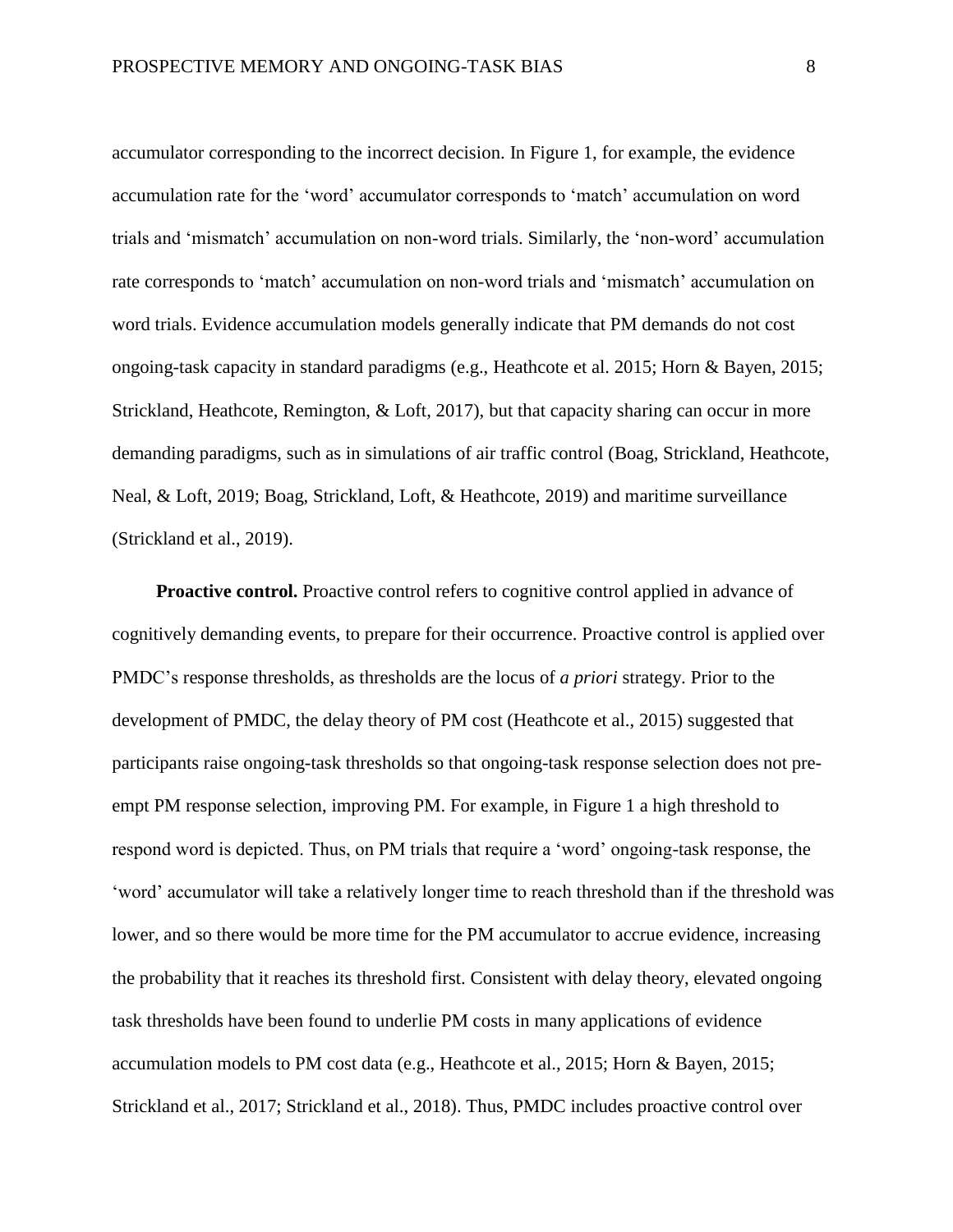ongoing task thresholds as a possible mechanism for improving PM accuracy.

Delay theory and PMDC are similar in that both propose a race to response selection between PM and ongoing task processes that could potentially be supported by increases in ongoing task thresholds. A key difference is that PMDC quantitatively instantiates the PM process as an LBA accumulator, whereas delay theory provided only a verbal description of the PM process. In fact, simulations reveal that, given PMDC's assumptions, ongoing task thresholds have only a weak effect on PM accuracy (Strickland et al., 2018). Furthermore, delay theory proposes only a single mechanism that supports PM, whereas PMDC proposes a range of mechanisms other than ongoing task threshold delays that could improve PM accuracy. For example, under PMDC proactive control can also apply over the PM threshold. Indeed, when the importance of PM is emphasized, it has been found that the PM threshold can be decreased to increase the probability of a PM decision (Strickland et al., 2018), and that this form of proactive control is critical to supporting PM accuracy.

**Reactive control.** Reactive control refers to cognitive control that occurs "just in time", that is when PM event is processed. PMDC's reactive control structure is depicted in Figure 2. Upon processing a PM item, encoding PM stimulus inputs may cause participants to accrue evidence towards the PM decision (reactive excitation), but to inhibit (i.e., slow down) accumulation to competing ongoing-task decisions (reactive inhibition). In Strickland et al., (2018), both forms of reactive control were critical to explaining variation in PM accuracy.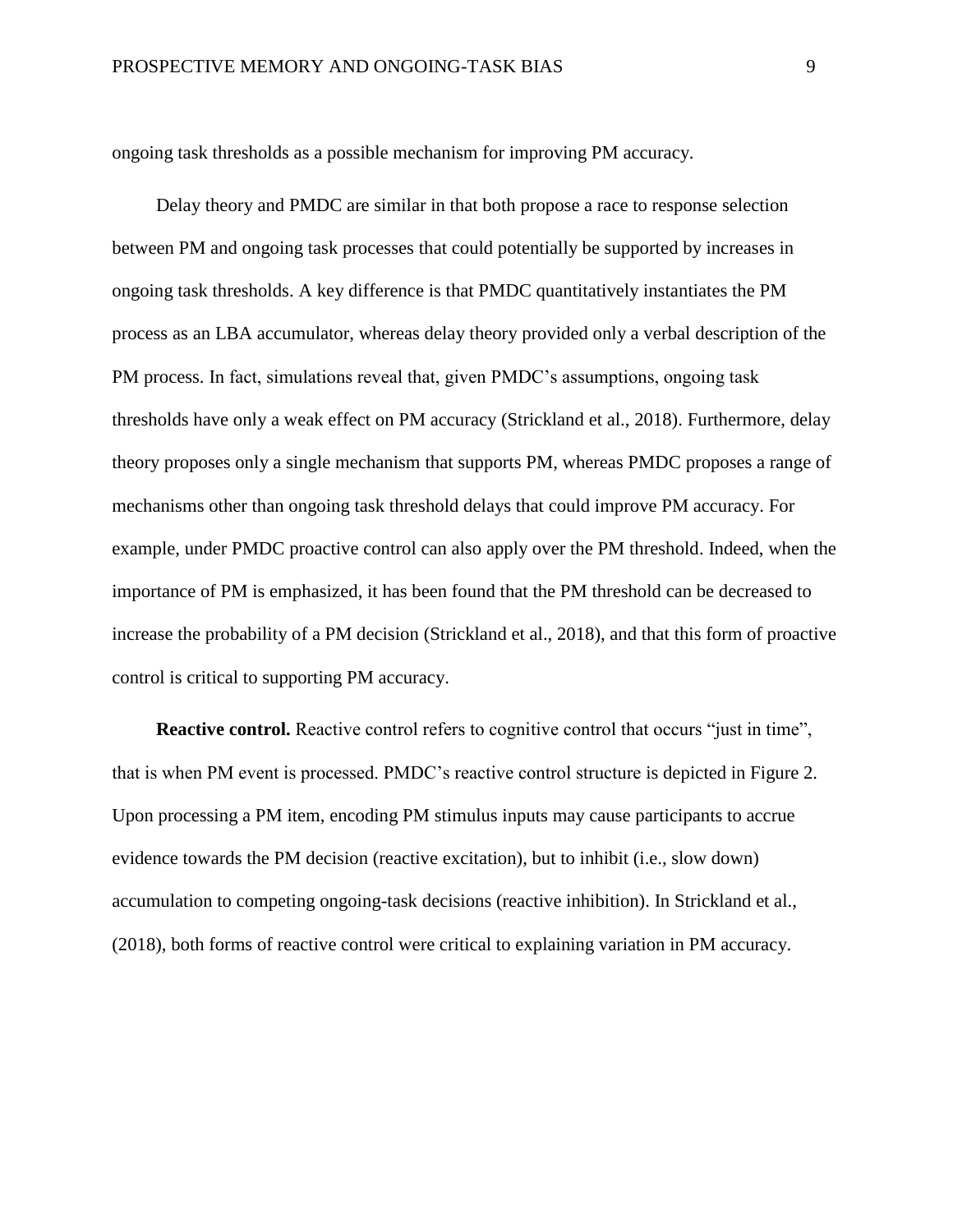

*Figure 2. PMDC*'s reactive control (Strickland et al., 2018). The boxes represent stimulus input detectors. The solid lines represent excitatory connections to the accumulators, and the dashed lines inhibitory connections. Encoding stimulus inputs activates the detectors (e.g., PM-like stimulus inputs activate the PM detector). In turn this excites the relevant accumulator (e.g., the PM accumulator via connection A1), and inhibits competing accumulators (e.g. ongoing-task accumulation via connections B1 and B2).

#### **Testing Delay Theory**

Recently, Anderson, Rummel and McDaniel (2018) attempted to isolate, and manipulate, the effect of ongoing-task decision thresholds on PM accuracy. They compared 'standard' eventbased PM conditions with a 'delay' condition that instructed participants to be cautious to make ongoing-task decisions and not to monitor for PM targets. They found that the latter did not improve PM performance, and argued that, therefore, proactive control over ongoing-task decisions does not support PM. However, it is not clear that their manipulation selectively affected ongoing-task decision thresholds. Their instruction not to monitor for PM targets may have caused at least some participants to increase their PM threshold, counteracting possible benefits of increased ongoing-task caution. Indeed, PMDC indicates that much of the improvement to PM accuracy under PM importance emphasis is driven by control of the PM threshold (Strickland et al., 2018). In Anderson et al.'s study, the PM threshold was not estimated because too few PM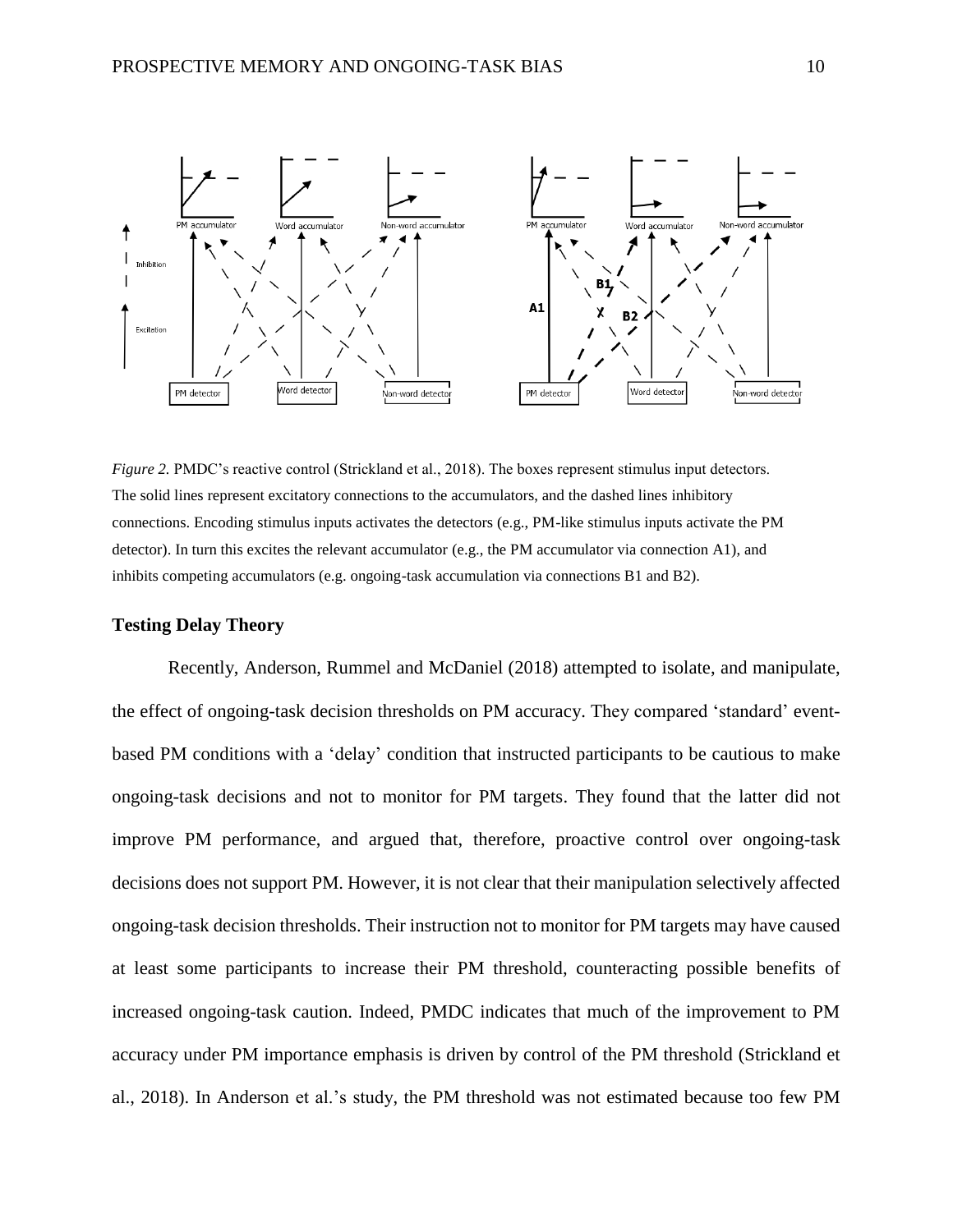trials were observed.

Even if Anderson et al.'s (2018) experiment were repeated with no explicit emphasis instruction for the PM task, manipulating ongoing-task caution could still affect PM processes. For example, emphasizing caution on the ongoing task could make the PM task appear less important, leading to a similar confound. Alternatively, if participants try to conserve their overall threshold levels then increasing ongoing task caution could lead to a decrease in the PM threshold. Thus, delay theory cannot be decisively tested by manipulating ongoing task caution. To experimentally test delay theory, it is crucial to manipulate ongoing task thresholds in isolation, without affecting PM processes. In the current study, we attempt such a test. Rather than manipulating overall caution, we manipulate another factor that delay theory claims is important for supporting PM accuracy: bias in ongoing task thresholds (Heathcote et al., 2015).

Bias in ongoing task thresholds refers to threshold levels that advantage one ongoing task decision over another. For example, a bias against word decisions could be implemented by shifting the word threshold up and non-word threshold down. On average, the ongoing-task 'match' accumulator will be faster than the 'mismatch' accumulator, to support better than chance accuracy on the ongoing-task. As a result, delay theory proposes that bias against an ongoing-task choice could potentially improve PM performance to items matching that choice – for example, a bias against 'word' decisions could improve performance to PM items that are words – because it would slow down participants making word responses and thus allow the PM response more time to reach threshold (Heathcote et al., 2015). This claim has been supported by analysis of "stimulusspecific" PM tasks (Lourenço, White, & Maylor, 2013), in which PM is associated with a specific event (e.g., PM items are always words). Under such conditions implementing ongoing-task biases could be an efficient way to improve PM performance without globally slowing down responding.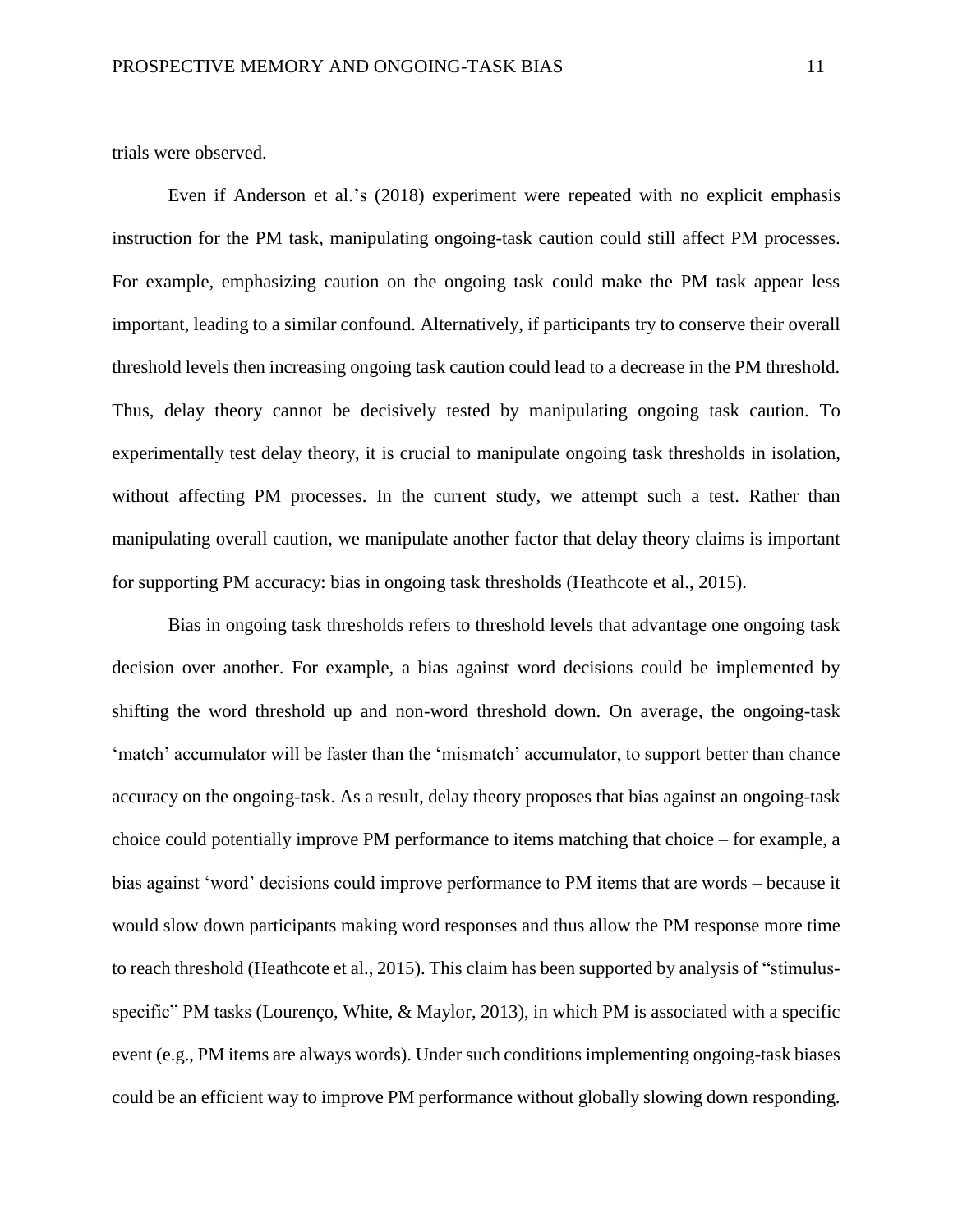Importantly, this strategy can be implemented proactively and does not require the participant to make any changes in task strategy on a stimulus-by-stimulus basis, as the strategy differs between accumulators but is the same for all stimuli. Consistent with this, in stimulus-specific tasks participants do implement a bias against the decision that competes with PM (e.g., Heathcote et al., 2015; Strickland et al., 2018).

The findings that stimulus-specific PM tasks induce shifts in ongoing task bias are key to the case for delay theory. They favor delay theory over an alternative theory of ongoing task threshold increases – that PM instructions increase overall perceptions of task complexity (Horn & Bayen, 2015). Although it is plausible that an increase in perceived task complexity would induce a shift in caution, there is no reason to expect it would induce a bias. In contrast, delay theory clearly predicts the shifts in bias, and crucially it makes the claim that such shifts in bias are functional to PM (Heathcote et al., 2015). The claim that bias affects PM performance can be directly tested experimentally because, unlike overall caution, ongoing task bias can be manipulated without confounding from unintended effects on PM processes. Here we present an experiment to test the key claim of delay theory that bias in ongoing-task thresholds affects PM performance. We apply the PMDC model to our experiment, both to contrast it with delay theory and to validate our inferences about latent psychological processes.

#### **The Current Study**

Participants performed a lexical decision task with an accompanying PM task to detect items containing a target syllable (e.g., any letter string containing 'tor'). We include a withinsubject blocked manipulation of ongoing-task bias. In some blocks we induce a bias against making word decisions, and in the others induce a bias against making non-word decisions. We manipulate bias by discouraging certain types of errors – for example, to induce a bias against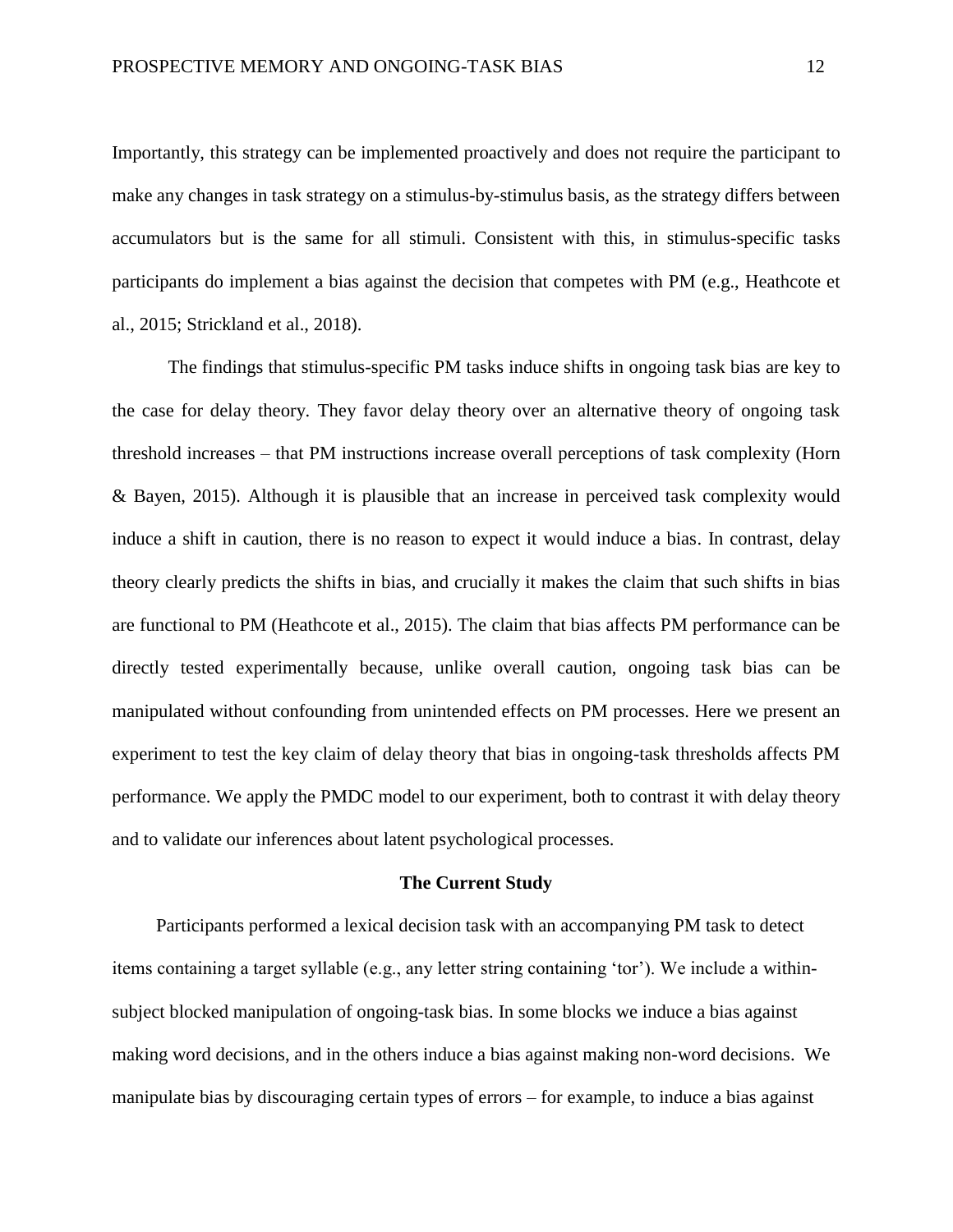'word' responding, we strongly discourage making 'word' responses on non-word trials. With this manipulation, there is no obvious reason that the relative importance of the PM or ongoing tasks would differ across bias conditions. Thus, the design is suitable to test delay theory without confounding from differences in the perceived relative importance of the ongoing and PM tasks. Word and non-word PM targets are included in both blocks. Thus, we can assess the degree to which bias against word responding benefits PM accuracy to words, and the degree to which bias against non-word responding benefits PM accuracy to non-words. To examine the effects of ongoing-task bias on PM performance, we examine PM performance across our manipulation of PM stimulus type (PM word, PM non-word), and our blocked bias manipulation (bias against word, bias against non-word). In addition to standard analyses, we apply the PMDC model to determine whether it can fit to the effects of this new manipulation. PMDC is also critical to determining whether our bias manipulation is successful in affecting thresholds.

According to the delay theory, we would expect to observe increased PM accuracy to word PM targets when bias is induced against word decisions, and increased PM accuracy to non-word PM targets with bias against non-word decisions. This would occur because bias extends the completion time of the matching ongoing-task accumulator, allowing the PM accumulator more time to reach threshold (Heathcote et al., 2015). Although such a mechanism may be possible under PMDC, previous simulations from the model suggest only a minor role for ongoing task threshold elevation in supporting PM accuracy (Strickland et al., 2018). In addition, alternative mechanisms could reduce the potential benefits to PM accuracy of bias against the matching accumulator. For example, although the matching accumulator is faster on average than the mismatching accumulator in the PMDC model, the mismatching accumulator will not always be at a disadvantage, because rates vary from trial to trial. Thus, bias against the correct ongoing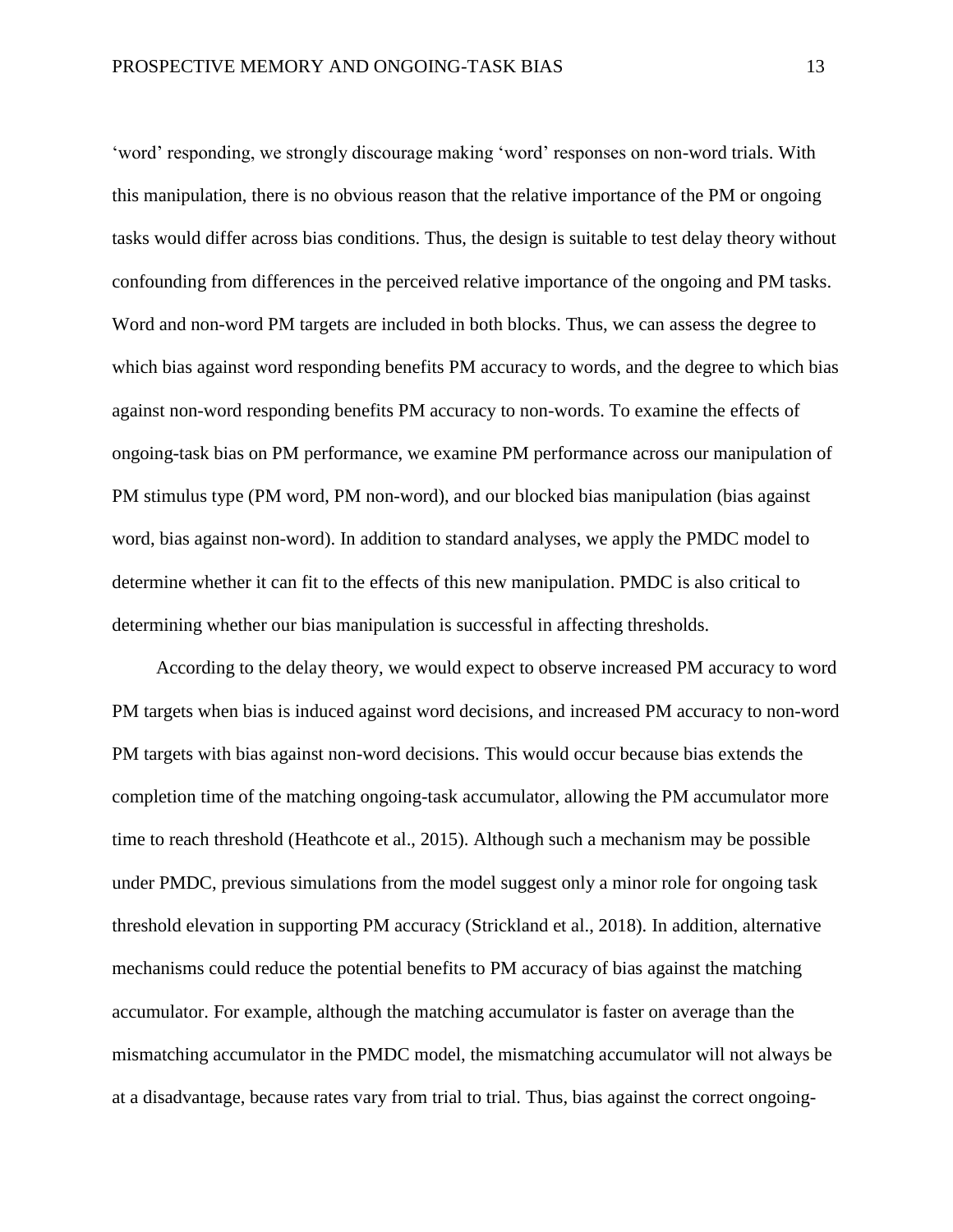task decision may allow the incorrect ongoing-task decision to become competitive with the PM process, at least on some trials, in which case bias might not improve PM performance but instead increase the proportion of incorrect ongoing-task responses submitted on PM trials.

#### **Method**

#### **Participants**

The upper age limit for participation was 35, and English as a first language (the language spoken in the childhood home) was required. Participants performed two 2 hour sessions, each on a separate day. The data of three participants was excluded and replaced: two because they made many very fast  $( $0.2$ s) responses in at least one block (one participant had a block with$ 72% fast responses, the other had a block with 35% fast responses), and one because they made many slow RTs in a block (9% of responses were over 5 seconds). Remaining were 32 participants (23 females) aging from 17-34 (average = 19.84 years).

#### **Materials**

The lexical decision task was programmed in E-prime. 1236 words and 1236 non-words were randomly selected from Strickland et al. (2018)'s second experiment. Word stimuli occurred 1-7 times per million in the TMSH database (Dennis, 1995) (low frequency). Non-word stimuli were created using the Wuggy algorithm (Keuleers & Brysbaert, 2010). Wuggy was set to replace two out of three subsyllabic segments of the words, while matching segment lengths and transition frequencies. The PM task was to detect a target substring (either *tor* or *ver*). 28 word PM targets and 28 non-word PM targets containing *tor* were taken from Strickland et al. (2018), and the same for PM targets containing *ver*. An additional 14 PM words and 14 PM nonwords were obtained for each of the two substrings (using the same stimulus selection methods). Thus, the total list of the study's PM targets included 42 word PM targets and 42 non-word PM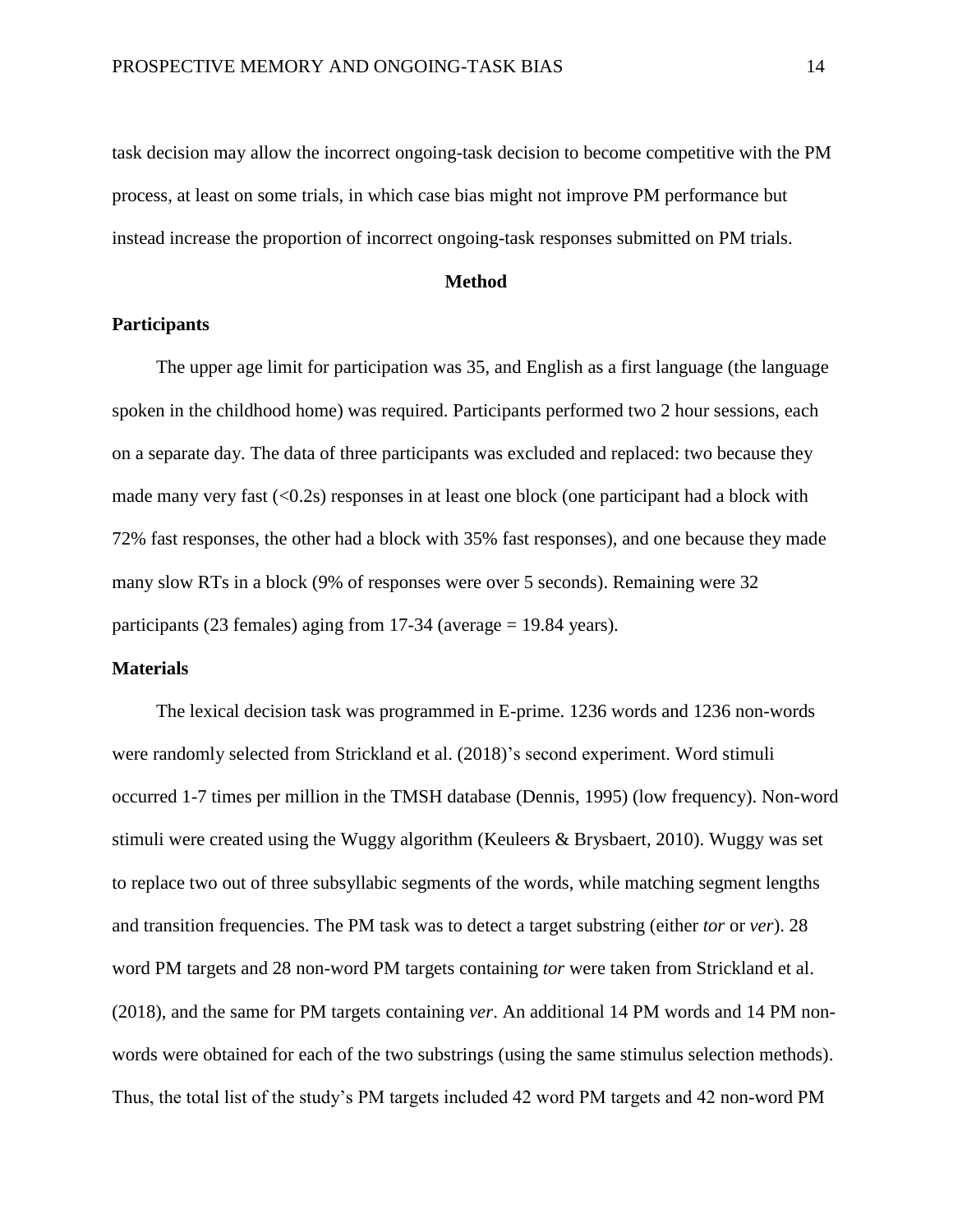targets containing *tor* and another 42 word PM targets and 42 non-word PM targets containing *ver.* Each stimulus was presented once each to all participants.

Participants performed 4 blocks of 660 trials over 2 days (day one, day two). This included one block of each two bias conditions on each day. As explained in detail in the procedure section, we manipulated bias by instructing participants either to be cautious to make word responses (word caution condition, *Wc*), or cautious to make non-word responses (non-word caution condition, *Nc*). The bias condition order used in day 1 was reversed for day 2, e.g. if the Wc condition was block one of day one then it would be block 2 of day 2. For each day of the experiment for each participant, one substring (*tor, ver*) was the PM target for the Wc block and the other substring was the PM target for the Nc block. The assignment of PM target substring to condition was reversed for each participant between day 1 and day 2. As condition block order was also reversed for each participant between day 1 and day 2, substring block order was the same for days 1 and 2, i.e. if *tor* was the target in the first block on day one (e.g., a Wc block) then *tor* had to also be the target in the first block of day two (following the example, it would be a Nc block). The four different ways in which the block order and PM target substrings could be matched (while satisfying the above conditions) were counterbalanced across the 32 participants.

In each block participants were presented with 309 non-target non-words and 309 nontarget words, as well as 21 PM target non-words and 21 PM target words. For each participant, the 21 PM target words and 21 non-words used for the Wc condition for a given substring were drawn randomly, without replacement, from the total 42 words and 42 non-words which contained that substring. The other 21-word PM targets and 21 non-word PM targets were used for the Nc condition. The order in which participants were presented their non-target stimuli was random within each block. In order to reduce fatigue effects participants were given five 1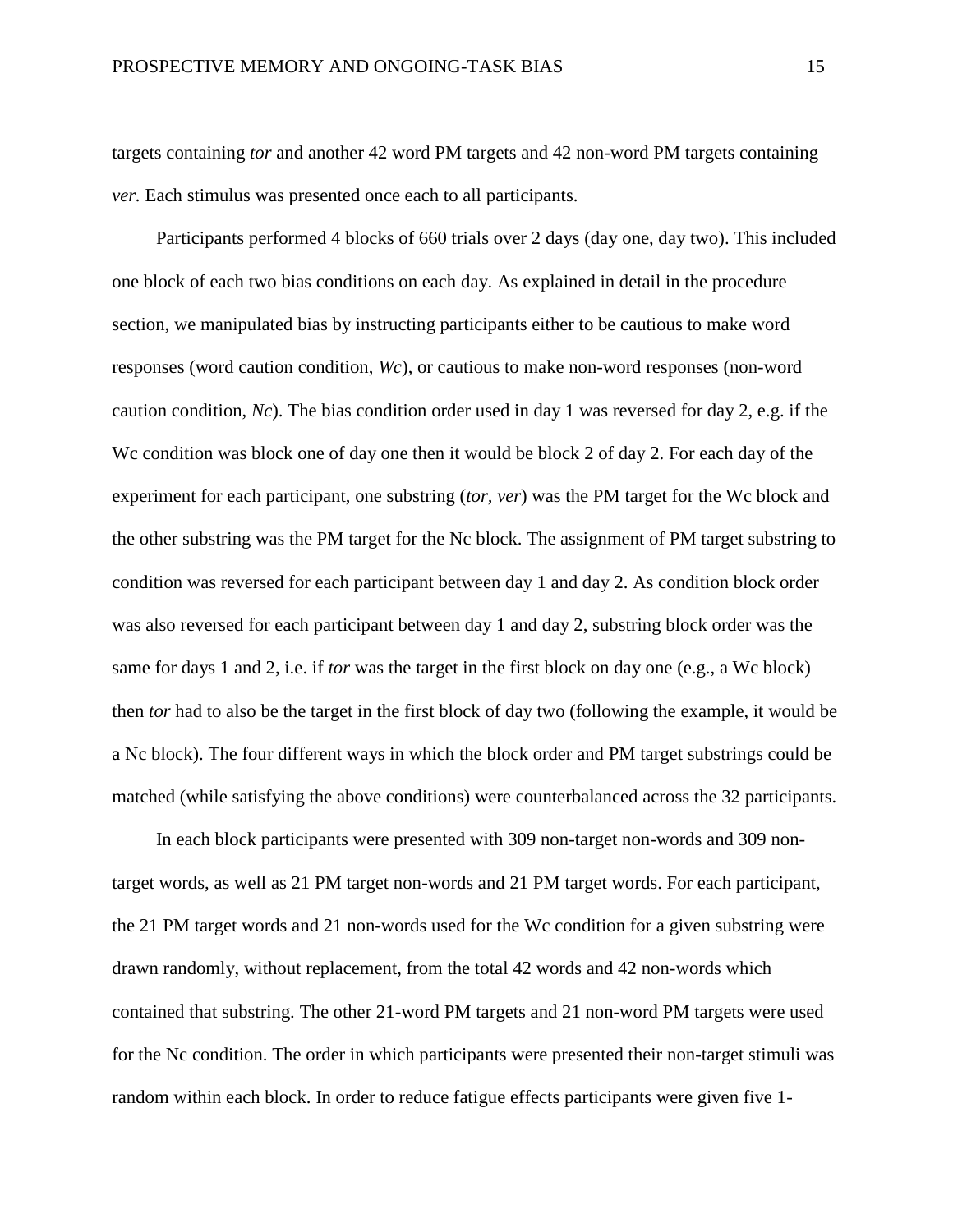minute breaks within each 660 trial block. The breaks occurred after participants completed each 110 trial segment, so after trials 110, 220, 330, 440 and 550. Thus, blocks were divided into sixths. PM targets (in both Wc and Nc blocks) were presented 42 times per 660 trial block; randomly between trials 6-20, 21-35, 36-50, 51-65, 66-80, 81-95, 96-110 of each sixth of a block. Therefore, the ratio of PM trials to nontarget trials was 1:14. Target trials were separated by at least 4 lexical decision trials. The order in which the PM targets filled the chosen positions was random.

#### **Procedure**

Participants first performed practice lexical decision trials. They were instructed that they would be presented with letter strings and that they should press a key to indicate whether strings were words or non-words (e.g. press 's' for word, 'd' for non-word'). They were asked to make their responses as quickly and accurately as possible. For the experimental blocks (the PM blocks, both Wc and Nc), participants were additionally instructed to press an alternative key instead of their word or non-word response when they encountered items containing a target substring, e.g. "*In the next block of lexical decision trials, if you see ANY item that contains 'tor' then press 'j' INSTEAD of 's' or 'd'. For example, if you see 'indicator' then press 'j' instead of 's' or if you see 'botoraty' then press 'j' instead of 'd'*. Four response key assignments were counterbalanced across participants; 1)  $s = word$ ,  $d = non-word$ ,  $j = PM$ , 2)  $d = word$ ,  $s = non$ word,  $j = PM$ , 3)  $k = word$ ,  $j = non-word$ ,  $d = PM$ , and 4)  $j = word$ ,  $k = non-word$ ,  $d = PM$ . The four response key orders were also counterbalanced with bias condition block order and PM target substring block order, so that each combination was used for two of the 32 participants. Participants were instructed before the commencement of each sixth of a block to rest their fingers on their assigned response key combination: one hand resting the index and middle finger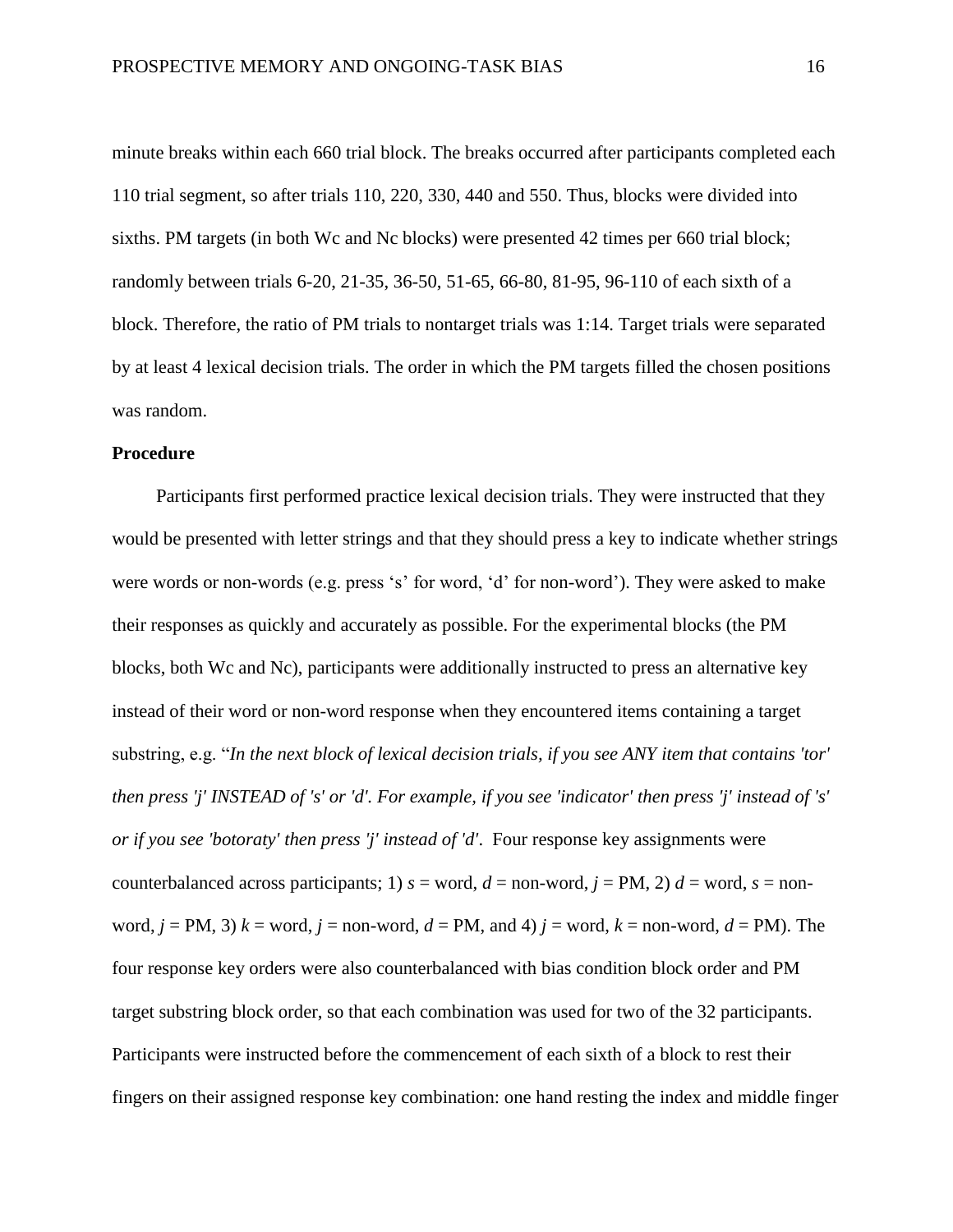on the lexical decision keys (e.g. left hand index on *d*, left hand middle on *s*), and the other hand resting the index finger on the PM key (following the example, right hand index on *j*).

Each day, participants first completed their 24 practice lexical decision trials and received percentage feedback on their accuracy (e.g., "87.50% correct"). They then proceeded to the experimental blocks and were presented with either Wc or Nc instructions. For the Wc blocks, participants were instructed to be careful about making word responses, e.g. "*In the next block of trials try to respond quickly and accurately to all items, but note that it is extra important to avoid errors where you incorrectly respond WORD ('s') to non-word items. That is, only press the 's' key when you are absolutely sure an item is a word. If you do incorrectly classify an item as a word, you will be presented a special 'incorrect' message which delays the task more than if you incorrectly classify an item as a non-word."* For the Nc blocks, the opposite instruction was presented (in the example substitute non-word for word and word for non-word). Each time participants received a bias instruction, they repeated the instruction to the experimenter. After receiving the bias instructions, participants were given their PM instruction to make an alternative response to target substrings (see example from the paragraph above) and repeated the instruction to the experimenter. Participants next completed a three minute distractor puzzle, after which they began the first block of experimental trials. After completion of each sixth of a block, participants were presented feedback on the accuracy of their responses (%) to the lexical decision task. After completing their first bias condition for the day (e.g., the Wc condition), participants were instructed that their bias and PM instructions no longer applied, e.g. "*Please note that the instruction you received to prioritize avoiding incorrectly making word responses to non-words no longer applies. These errors will not trigger a longer 'incorrect' message anymore. You also do not need to make a special response to items containing 'ver' in the next*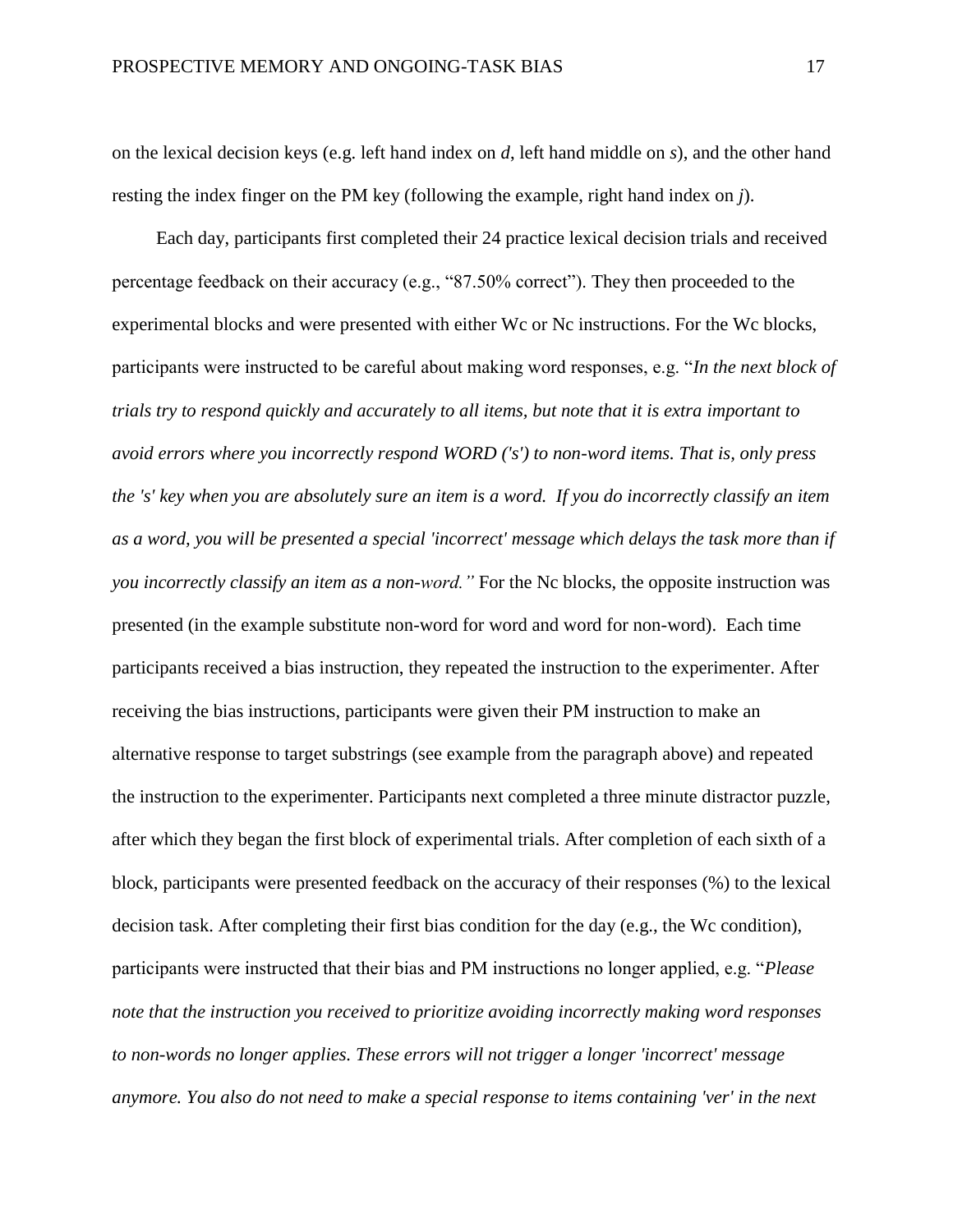*block of trials. In fact, no item containing 'ver' will be presented.*" When participants received their second block's PM instructions (after they had already received their new caution instructions), they were again reminded that their old PM target was no longer relevant, e.g. "*Please be reminded that you no longer need to press 'j' if you see an item containing 'ver'. In fact, no item containing 'ver' will be presented in the next block of trials."* In addition to the breaks within blocks, participants were instructed to rest for 2 minutes between blocks.

Each trial began with a fixation cross  $+$ , displayed in white on a black background for 0.5s. The fixation cross was then replaced by a blank screen for 0.25s, which was followed by the presentation of a white letter string (size 18 courier new font) which remained on the black screen until the participant made a response. If the participant made a correct word/non-word response (including on PM trials), or a correct PM response, the subsequent trial immediately began (next fixation cross). If the participant made an incorrect response, the feedback they received varied depending on bias condition, with longer delays for the discouraged ongoingtask errors (e.g., for word responses to non-word trials in the Wc condition). This was included to increase the strength of the bias manipulation<sup>1</sup>. In the Wc condition, word responses to nonword trials triggered a screen which displayed 'INCORRECT!!! ' in size 44 courier new font for 15 seconds. Non-word responses to word trials in the Wc condition triggered a screen which displayed 'INCORRECT' in size 18 courier new font for 1 second. In Nc blocks the reverse was true, non-word responses to word trials would trigger the 15 second, size 44 'INCORRECT!!!' whereas word responses to non-word trials would trigger the 1 second, size 18 'INCORRECT'

 $\overline{a}$ 

<sup>&</sup>lt;sup>1</sup> We ran an initial pilot,  $N = 9$ , with 5 second timeouts, and found that this failed to affect ongoing-task RTs and accuracies. Thus, we extended the timeout to 15 seconds.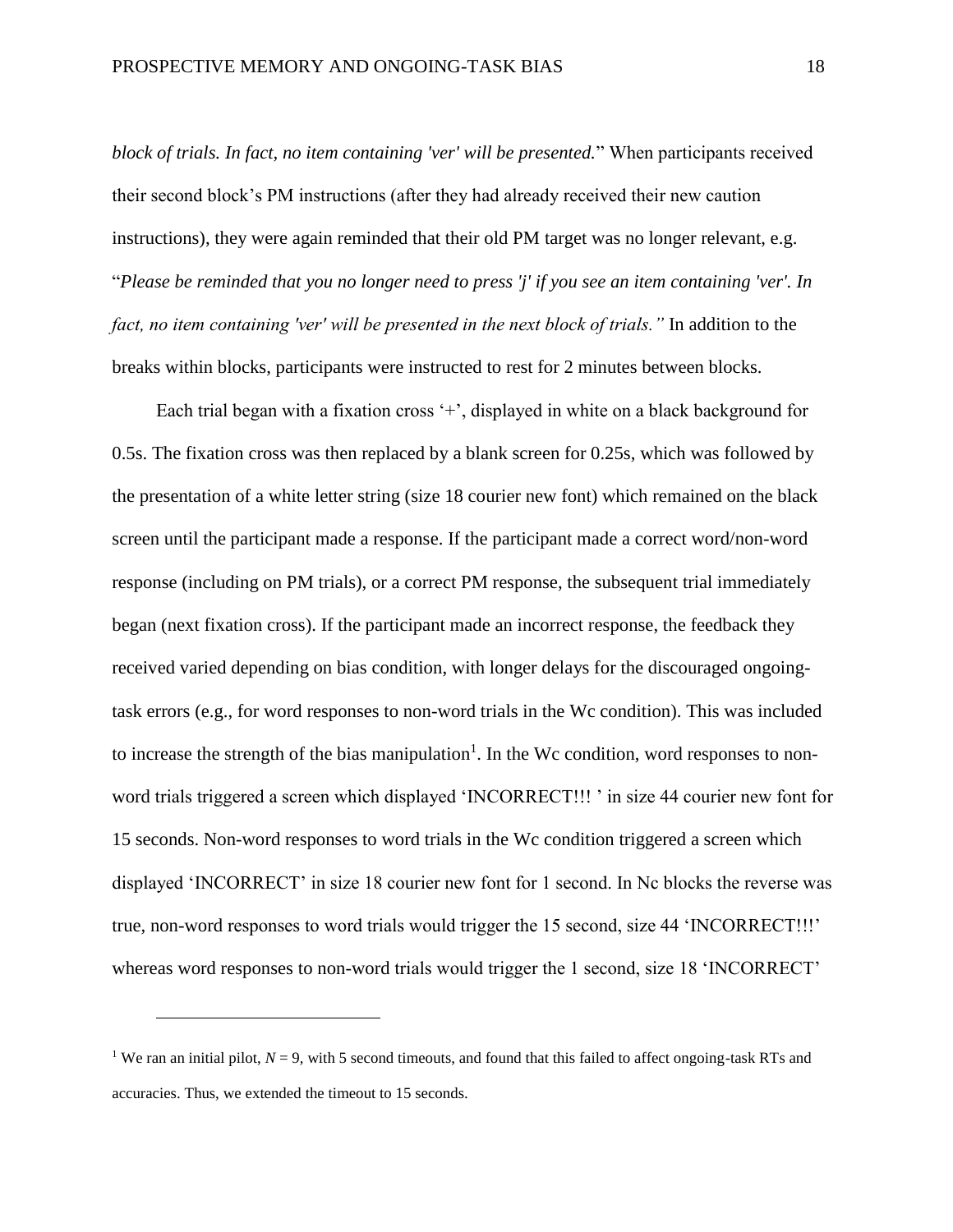message. In both conditions, any other incorrect responses (random key presses or PM false alarms) triggered the 1 second, size 18 'INCORRECT' screen. Correct lexical decision responses to PM trials (PM misses) did not trigger a feedback screen. The subsequent trial would begin immediately (next fixation cross) after either feedback screen was displayed.

#### **Results**

An alpha level of 0.05 was used in all analyses. The first two trials after each rest period (1.8% of trials) were excluded from analyses, as were trials where participants responded with a key not corresponding to their PM or lexical decision task (0.02% of responses). The two trials after each PM target and PM false alarm (12.9% of trials) were excluded, which is common practice in PM studies, in order to avoid contamination from post-PM slowing (e.g., Meier & Rey-Mermet, 2012). If participants submitted a discouraged lexical decision error (e.g. a 'word' response to a non-word in the Wc condition), they were presented a 15s feedback screen, during which they might become distracted. Thus, we excluded any trials which immediately followed this long timeout (2.7% of trials). Following these exclusions, we cut out any remaining trials with outlying RTs  $\langle 0.2$ s or  $>$  mean RT plus 3 times the interquartile range  $/1.349, 4.82\%$  of remaining trials). From the original 2640 trials, this left on average 2086 trials remaining (range 2005-2152) for data analysis and PMDC modelling, corresponding to an average of 39 out of the 42 PM trials remaining for each PM stimulus type for each bias condition.

We conducted mixed effects model analyses using the R programming language (R Core Team, 2019) and the 'lme4' package (Bates, Mächler, Bolker, & Walker, 2015). These models included a random participant intercept term, but not random participant slopes. No other random effects were included. To analyse accuracy, we fit generalized linear models to each observed response with a probit link function. To analyse RT, we fit linear mixed effects models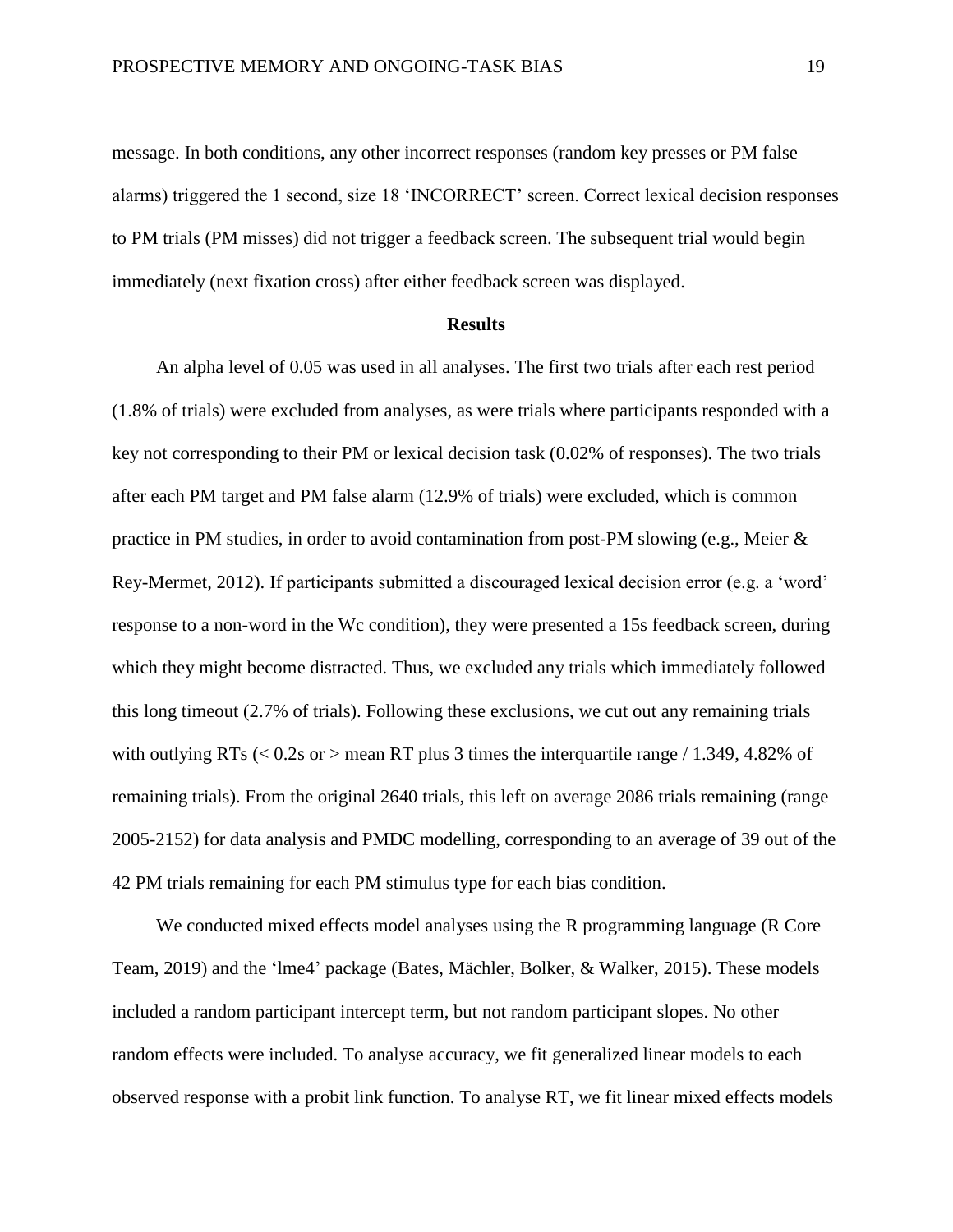to participant mean RTs. In addition to stimulus type (non-word, word) and bias condition (Nc, Wc), the reported models included a day order factor (day one, day two) to capture effects of task repetition. We fit models including all factors and interactions, testing for significance with Wald chi-squared tests. The null model for the significance tests of each term included all other terms, except for higher order interactions including the term (e.g., the interaction between stimulus type and bias condition would be ignored when testing the main effect of stimulus type). The outcomes of these tests are tabulated in the supplementary materials. In text, we report descriptive statistics broken down by the factors that we found were significant, as well as follow-up pair bed samples t-tests. The t-tests were calculated using participant mean RTs and accuracies, averaged for each participant over any factors not relevant to the test. Effect sizes are reported in terms of Cohen's *d*. We report within-subject standard errors calculated with the Morey (2008) bias-corrected method.

#### **Lexical Decision Task**

We first assess whether our bias manipulation had the intended effect on ongoing task accuracy. A bias against responding non-word (Nc condition) would be expected to improve accuracy to word stimuli, and a bias against responding word (Wc condition) would be expected to improve accuracy towards non-word stimuli. As presented in the first two rows of Table 1, we found both these effects. Accuracy to non-word stimuli was higher in the Wc condition than the Nc condition,  $t(31) = 4.84$ ,  $p < .001$ ,  $d = 0.86$ , and accuracy to word stimuli was higher in the Nc condition than the Wc condition,  $t(31) = 6.06$ ,  $p < 0.01$ ,  $d = 1.07$ . This indicates that we successfully manipulated ongoing-task bias. We also found that accuracy was marginally higher on day one ( $M = 91.8\%$ ,  $SE = 1.3\%$ ) than day two ( $M = 91.1\%$ ,  $SE = 1.5\%$ ),  $t(31) = 1.80$ ,  $p = .08$ ,  $d = 0.32$ .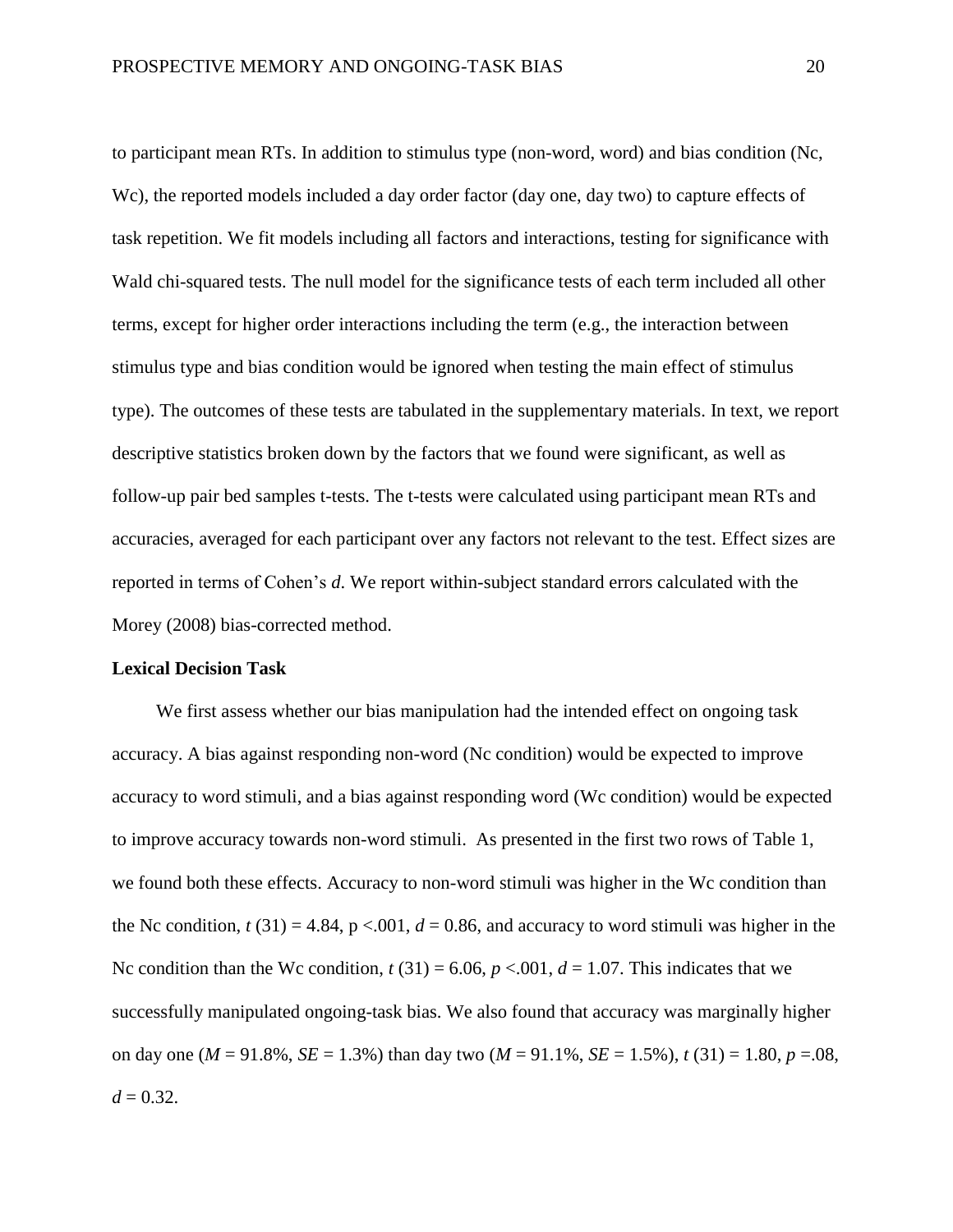|                | Wc               |              | Nc         |              |
|----------------|------------------|--------------|------------|--------------|
| Stimulus Type  | Accuracy $(\% )$ | Correct RT   | Accuracy   | Correct RT   |
|                |                  | (seconds)    |            | (seconds)    |
| Word           | 88.2 (0.6)       | 0.846(0.017) | 93.3(0.8)  | 0.808(0.015) |
| Non-word       | 96.1(0.8)        | 0.867(0.019) | 88.3(1.3)  | 0.948(0.017) |
| <b>PM</b> Word | 61.4(3.8)        | 0.966(0.024) | 61.4(3.5)  | 0.945(0.021) |
| PM Non-word    | 56.7(4.2)        | 0.922(0.022) | 59.8 (3.4) | 0.959(0.025) |

Table 1. Accuracy and correct RT for the ongoing and prospective memory tasks. The brackets contain within*subject standard errors, calculated with the Morey (2008) bias-corrected method.*

Bias would also be expected to affect RTs: a bias against responding non-word (Nc) should result in slower non-word RTs, and a bias against responding word (Wc) should result in slower word RTs. We found that correct RTs were slower to non-word stimuli in the Nc condition than the Wc condition,  $t(31) = 6.46$ ,  $p < .001$ ,  $d = 1.14$ , and slower to word stimuli in the Wc condition than the Nc condition,  $t(31) = 4.37$ ,  $p < .001$ ,  $d = 0.77$ , indicating that our bias manipulation was successful. Correct RTs were also slower on day one  $(M = 0.90s, SE = 0.02s)$ than on day two  $(M = 0.83s, SE = 0.02s)$ ,  $t(31) = 5.13$ ,  $p < .001$ ,  $d = 0.91$ . Due to our high trial numbers, we also analyzed ongoing task error RTs. Error RTs were slower in the Nc (*M* = 0.975s,  $SE = 0.028$ s) condition than the Wc condition ( $M = 0.934$ s,  $SE = 0.03$ s),  $t(31) = 2.26$ , *p*  $= .03$ ,  $d = 0.40$ , and slower on day one ( $M = 0.998$ s,  $SE = 0.03$ s) than on day two ( $M = 0.910$ s, *SE* = 0.024s),  $t(31) = 6.29, p < .001, d = 1.11$ . However, there was no interaction between stimulus type and bias condition, and thus our bias manipulation appeared not to have a strong effect on error RTs. This might owe to relatively poor measurement of error RTs – ongoing task accuracy was quite high and so few error RTs were observed.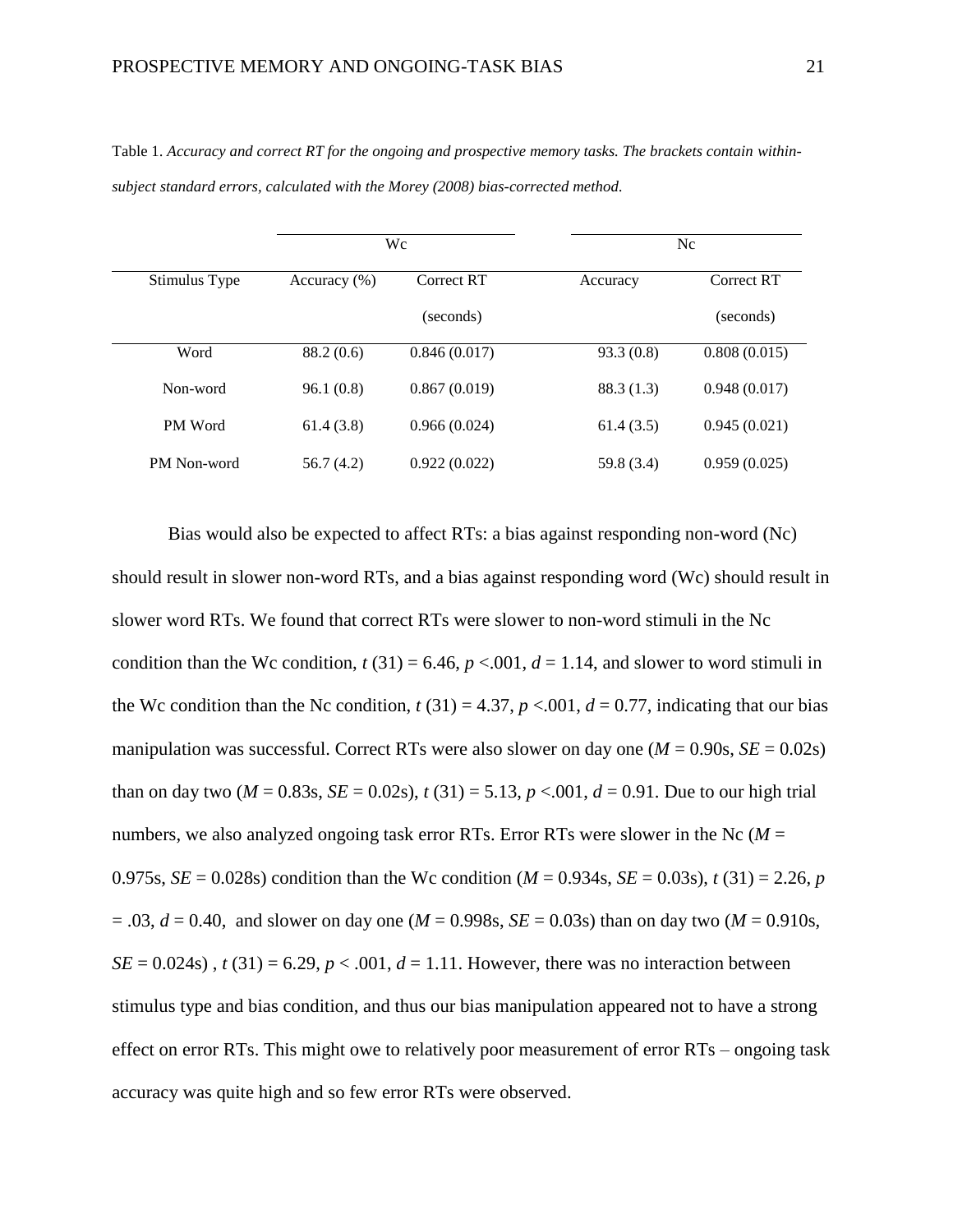#### **Prospective Memory Task (Hits)**

PM response false alarms were rare, ranging from 0 to 1.3% of trials, and thus are not analyzed further. PM responses were scored as correct (as PM 'hits') if the participant pressed the PM key instead of a lexical decision key on the target trial. Delay theory predicts that a bias against the 'correct' ongoing task response to a PM stimulus should improve PM accuracy. Thus, PM accuracy would be expected to be higher for non-words in the Nc condition, and higher for words in the Wc condition. However, as displayed in Table 1, we did not find that bias substantially affected PM accuracy. No effects or interactions regarding the bias manipulation reached significance in our model of PM accuracy. However, there was an effect of "day". PM accuracy was lower on day one ( $M = 53.2\%$ ,  $SE = 4.7\%$ ) than on day two ( $M = 66.5\%$ ,  $SE =$ 3.7%),  $t(31) = 3.99$ ,  $p < .001$ ,  $d = 0.71$ . Our mixed effects model also revealed a small effect of PM stimulus type. Accuracy to PM words was marginally larger than accuracy to PM nonwords,  $t(31) = 1.60$ ,  $p = 0.12$ ,  $d = 0.28$ .

If ongoing task bias could sufficiently delay the ongoing task to support PM, then slower PM processes would be able to complete before the ongoing task does, increasing PM RT due to decreased 'statistical facilitation' (Raab, 1962) from ongoing task processes. However, as PM accuracy was not improved by the bias manipulation, this was not expected. Indeed, we did not find any effects of stimulus type or bias condition on PM RT. However, we did find that PM responses were slower on day one ( $M = 1.010$ s,  $SE = 0.028$ s) than on day two ( $M = 0.893$ s,  $SE =$ 0.023s),  $t(31) = 4.33$ ,  $p < .001$ ,  $d = 0.77$ .

#### **Prospective Memory Task (Misses)**

To further investigate why PM performance was not affected by ongoing-task bias, we examined whether bias affected the type of ongoing-task responses submitted on PM trials. We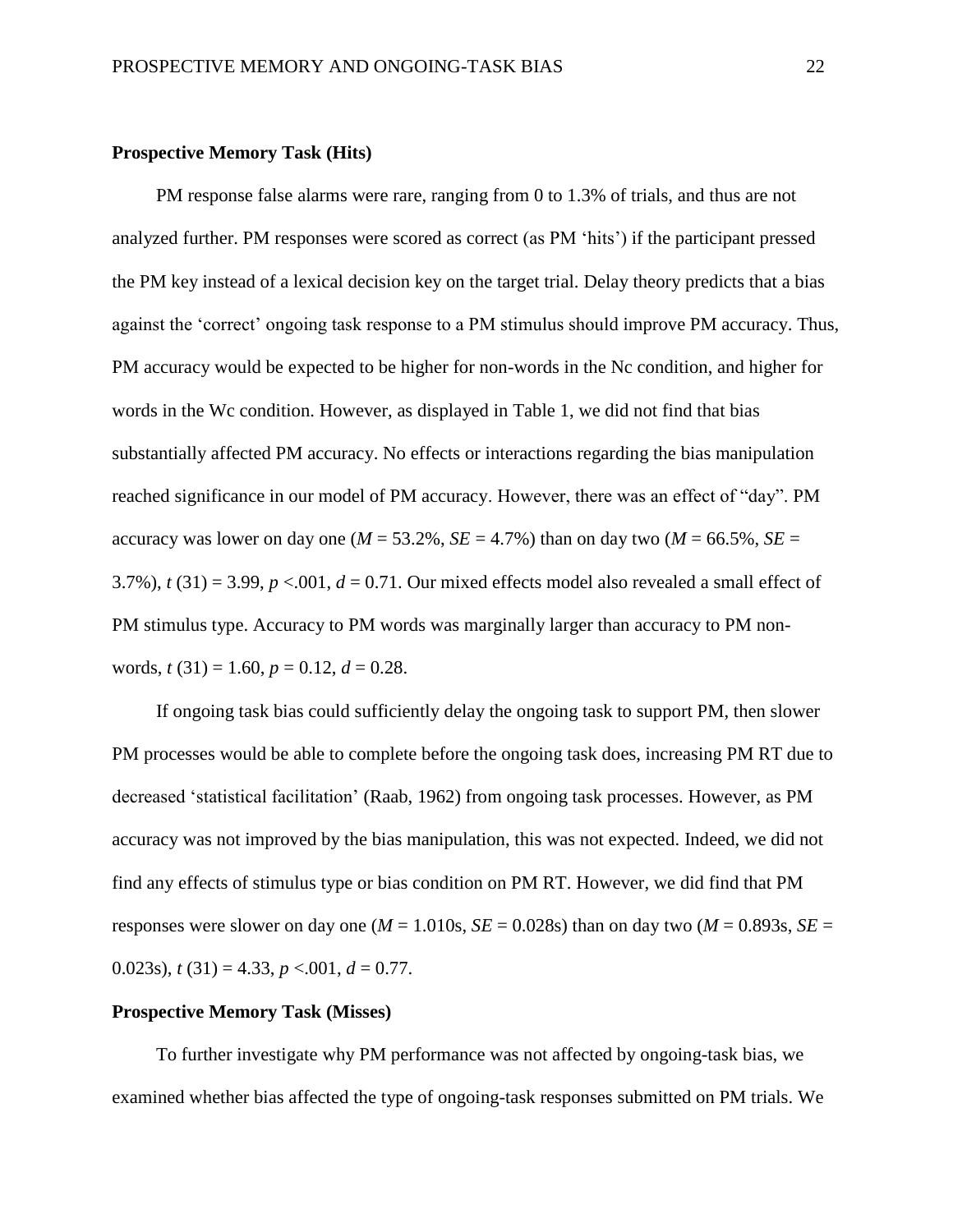created a PM "miss type" factor that denoted whether PM misses were word or non-word responses. We fit a linear mixed effects model to mean response proportions on PM error trials that included miss type and all other potentially relevant experimental factors (stimulus type, bias condition, day). Note that here we examined response proportion rather than predicting every individual response with a generalized linear model because responses are confounded by the PM miss type factor (e.g. when the miss type factor is word then the DV will always be equal to word). We also examined mean PM error RTs with a linear mixed effects model including all potentially relevant factors (miss type, stimulus type, bias condition, day). The supplementary materials contain summaries of our mixed model analyses of PM error type and error RTs, and the major results are discussed in text along with descriptive statistics and follow-up tests.

The previous analyses suggest that our bias manipulation successfully affected ongoing task bias yet failed to affect PM accuracy. If this is the case, we would expect the type of PM error made to change, with fewer 'word' responses submitted on PM trials in the Wc condition, and fewer 'non-word' responses submitted on PM trials in the Nc condition. As displayed in Table 2, we did find that there were fewer word responses on PM trials than non-word responses in the Wc condition,  $t(31) = 2.92$ ,  $p < .01$ ,  $d = 0.52$ . In addition, there was a trend in the reverse direction in the Nc condition; word responses were more common on PM trials than non-word PM responses, *t* (31) = 1.82, *p* = .08, *d* = 0.32.

A successful manipulation of ongoing task bias would also be expected to influence RTs of PM errors, with slower word RTs predicted in the Wc condition and slower non-word RTs in the Nc condition. As displayed in Table 2, we found some evidence of such an effect. The effects of the bias manipulation and PM stimulus type interacted. Non-word responses were slower than word responses on PM trials for both Wc and Nc conditions. Non-word PM error responses were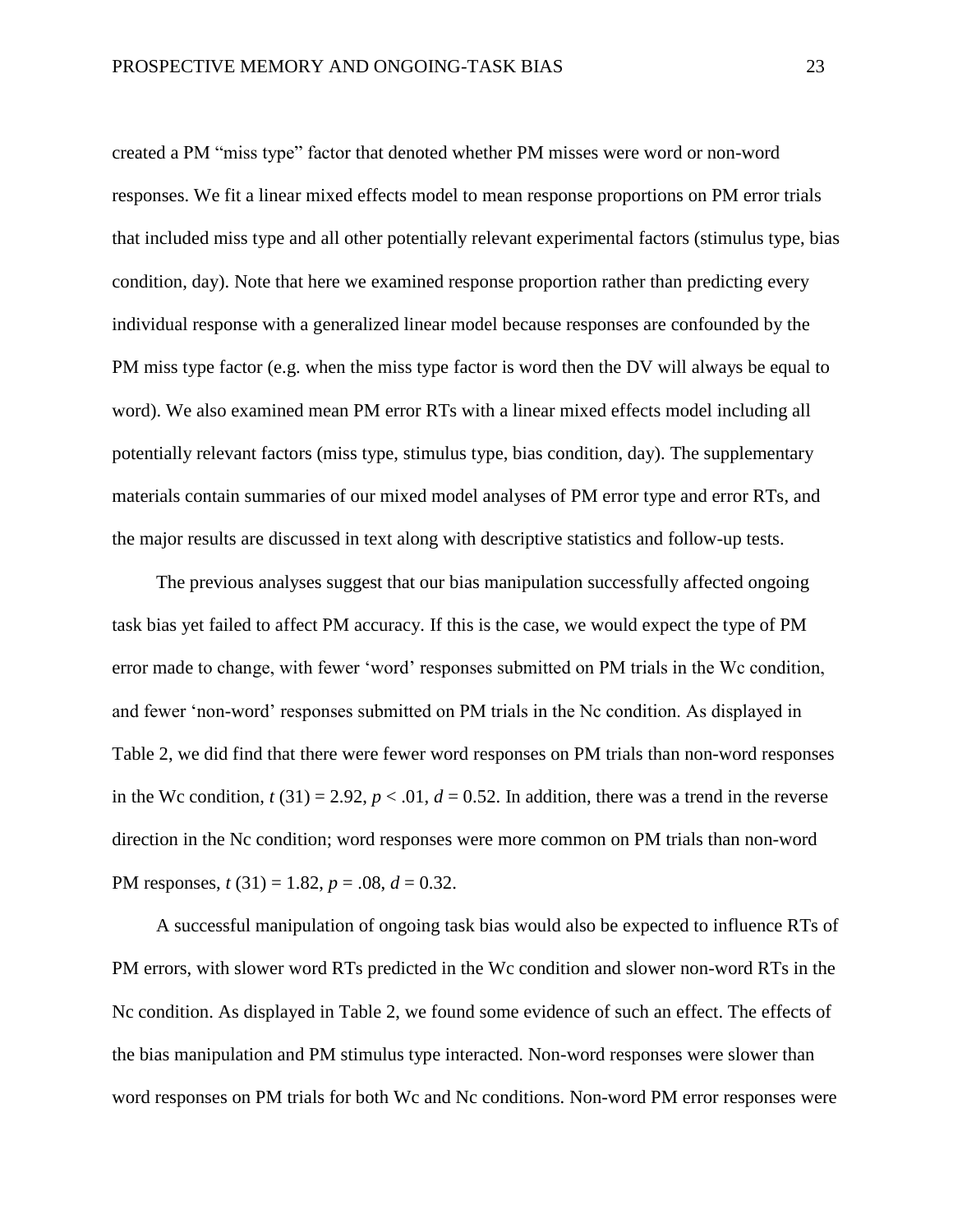slower in the Nc condition than the Wc condition,  $t(31) = 2.53$ ,  $p = .02$ ,  $d = 0.45$ . Word responses to PM trials were numerically slower in the Wc condition than the Nc condition, but

this difference was not near statistical significance  $t(31) = 1.19$ ,  $p = 0.24$ ,  $d = 0.21$ .

Table 2. *PM Miss Type and Miss RT for Experiment Two. The brackets contain standard errors, calculated with the Morey (2008) bias-corrected method.* 

| <b>Bias Condition</b> | PM Miss Type | Response    | RT          |
|-----------------------|--------------|-------------|-------------|
|                       |              | Proportion  |             |
| N <sub>c</sub>        | Word         | 21.5 (4.70) | 0.80(0.04)  |
|                       | Non-word     | 17.9(4.56)  | 0.974(0.03) |
| Wc                    | Word         | 17.8(4.71)  | 0.82(0.04)  |
|                       | Non-word     | 23.1 (5.32) | 0.881(0.04) |

We now summarize our results thus far. Our analyses of ongoing task performance indicate that the bias manipulation was effective in making the discouraged ongoing-task response both slower and less common. Under delay theory, the effects of PM stimulus type and the bias manipulation on PM accuracy were expected to interact, such that the Wc condition would display higher PM accuracy to word PM trials and the Nc condition to non-word PM trials. However, no evidence was found for such an effect. Rather than PM accuracy to a stimulus (e.g., PM word stimulus) benefitting from bias against the matching ongoing-task response (e.g., bias against 'word'), the type of ongoing-task error observed on PM trials changed (e.g., bias against responding word induced more non-word responses on word PM trials). Taken together, these results amount to a failed prediction from the delay theory.

In the next section, we present a PMDC analysis of behavior in our experiment. This analysis has several critical goals. One is to determine whether the PMDC model can provide an appropriate fit to the effects of our bias manipulation, despite the prediction of delay theory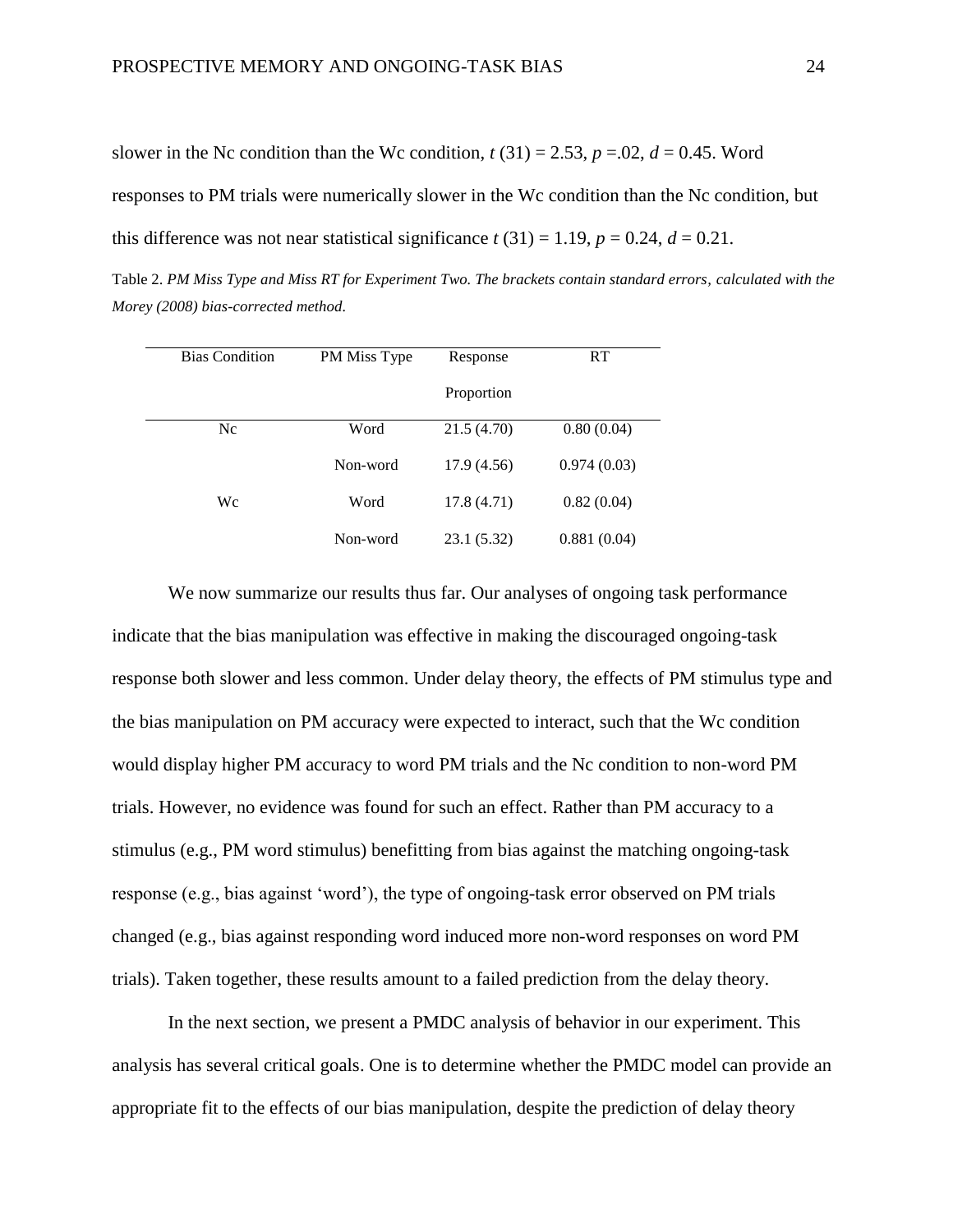failing. Another is to examine the latent cognitive processes that were affected by our bias manipulation. This includes verifying that the bias manipulation did successfully affect thresholds and verifying that it did not substantially affect PM processes. A final goal was to determine the scope of PMDC's predictions, and whether the model would have been readily compatible with a finding of a strong bias effect, if we had obtained one.

#### **Model Analysis**

The basic architecture of our model is depicted in Figure 1. We estimated thresholds in terms of *B*, which is *b* - *A*. Model parameters could vary over stimulus type (word, non-word, PM word, PM non-word), bias condition (Nc, Wc), day (one, two), and accumulator (word, nonword, PM). To simplify the model, the start-point noise (*A*) and non-decision time (*t0*) parameters were fixed across all factors<sup>2</sup>. We estimated one *sv* for the accumulator matching the correct response on all trials (e.g., word accumulator on word trial, PM accumulator on PM trial). The *sv* for the mismatching accumulators (e.g., non-word accumulator on word trial or PM trial) was fixed at 1 as a scaling parameter. Thresholds could vary over day, condition and latent accumulator, but were fixed across stimulus type, as is conventional. Although we have not allowed mean evidence accumulation rates (*v*) to vary by day in our previous modelling (e.g., Strickland et al., 2018), we did in the current case to account for the observed practice effect on PM performance. Due to a low number of PM false alarms, we only estimated one PM false

 $\overline{a}$ 

<sup>&</sup>lt;sup>2</sup> A reviewer suggested estimating a separate non-decision time for the second day of the experiment to account for practice effects. We tried this model and did not find evidence for such an effect, and so we report the simpler model in text. Summaries of the parameter estimates of the model with varying non-decision time over day can be found in the supplementary materials.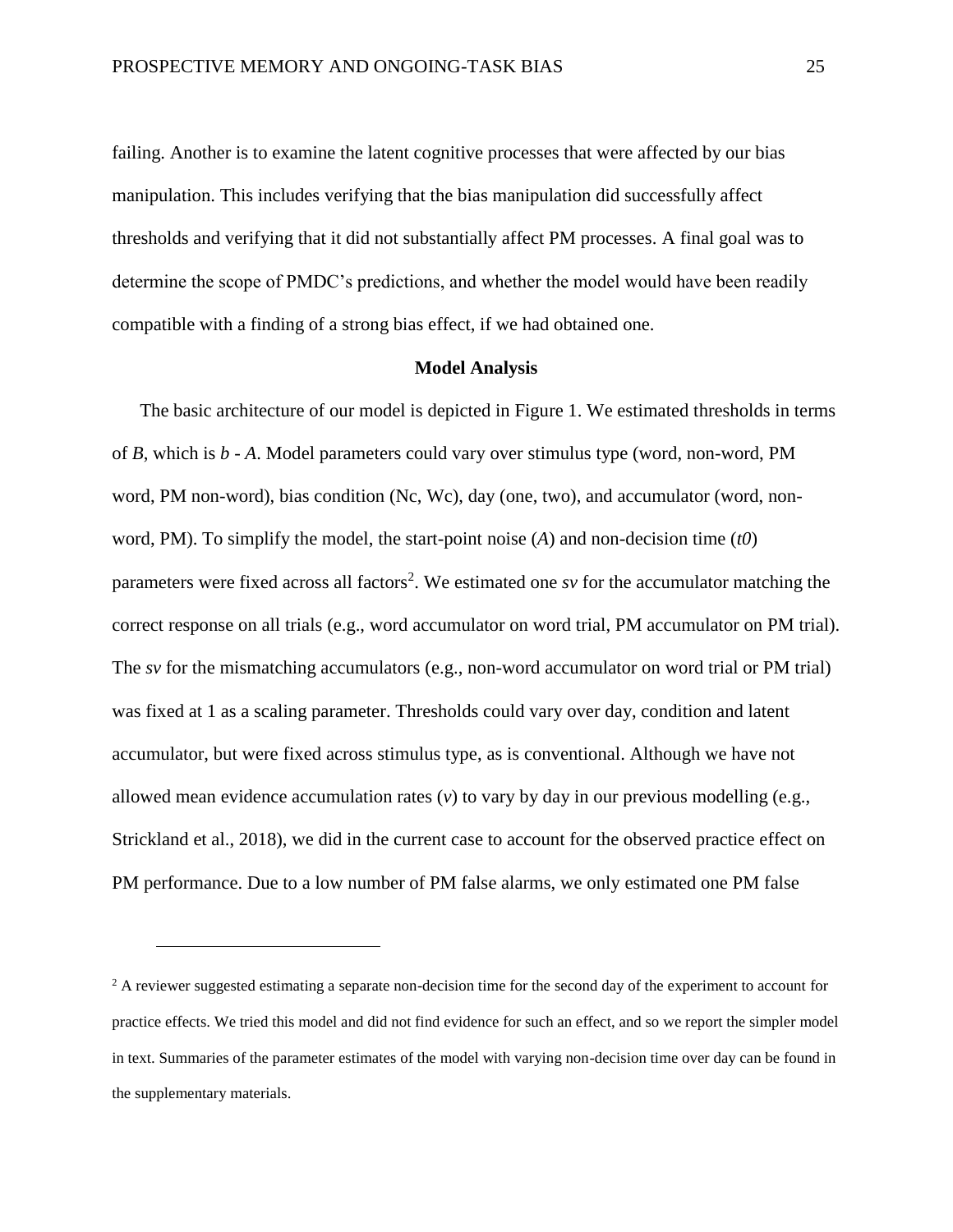alarm accumulation rate across all design cells. With these constraints, the most flexible model we fit had 56 free parameters: one *A*, one *t0*, one *sv*, twelve *B*s, and 41 *v*s.

#### **Sampling**

We applied Bayesian methods to estimate the posterior probability distribution of our model parameters. Because we obtained over 2000 trials per participant, we were able to separately estimate each individual participants' parameters. We could have also fit a hierarchical model, including a population level distribution, but with our large data sets this posed computational difficulties (i.e., model-fitting times of many weeks). Bayesian estimation requires specifying prior beliefs about parameter values, in the form of prior distributions. Our priors are displayed in Table 3. These relatively uninformative priors are the same as those in Strickland et al. (2018). No parameters in the prior vary between the Wc and Nc conditions. Differences between matching and mismatching accumulation rates are included in the prior, to accord with our expectation that accuracy would be far higher than chance. The prior for the PM false alarm mean accumulation rate is set low, to encode our expectation that PM false alarms would be very rare in our study, as they generally are. One notable prior setting is the non-decision time lower bound of 0.1 seconds and upper bound of 1 second. The lower bound was chosen to avoid nondecision time estimates that are an implausibly low amount of time to include both stimulus encoding and response execution, and the upper bound for implausibly high values. Generally, our choice of priors had little influence on the resulting posterior parameter estimates.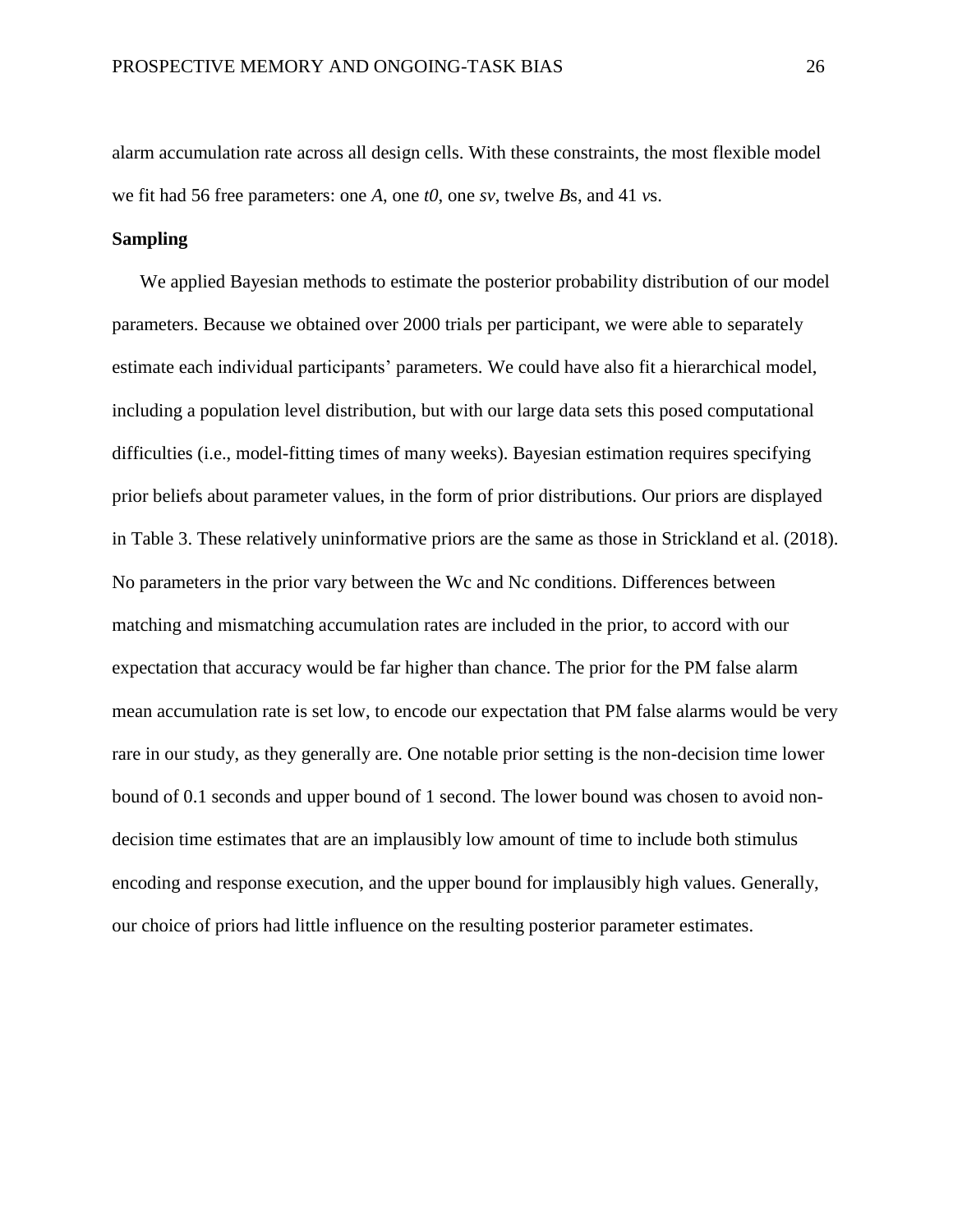#### Table 3. *Prior distributions*

| <b>Model Parameter</b>             | <b>Distribution</b>     | Mean           | SD             | Lower            | Upper        |
|------------------------------------|-------------------------|----------------|----------------|------------------|--------------|
| $\boldsymbol{A}$                   | <b>Truncated Normal</b> |                |                | $\overline{0}$   | 10           |
| $\boldsymbol{B}$                   | <b>Truncated Normal</b> | 1              | 1              | $\boldsymbol{0}$ | None         |
| $\nu$ (Correct Lexical Response)   | Normal                  | 1              | $\overline{c}$ | None             | None         |
| $\nu$ (Incorrect Lexical Response) | Normal                  | $\overline{0}$ | $\overline{c}$ | None             | None         |
| $\nu$ (Correct PM Response)        | Normal                  | -1             | $\overline{c}$ | None             | None         |
| $\nu$ (PM false alarm)             | Normal                  | $-1$           | 2              | None             | None         |
| $S_{\rm V}$                        | <b>Truncated Normal</b> | л.             | 1              | $\boldsymbol{0}$ | None         |
| $t\theta$                          | Uniform                 |                |                | 0.1              | $\mathbf{r}$ |
|                                    |                         |                |                |                  |              |

Our posterior sampling was performed using the Dynamic Models of Choice R suite (Heathcote et al., 2019). We applied the differential evolution Markov Chain Monte Carlo algorithm (Turner, Sederberg, Brown, & Steyvers, 2013), an effective technique for sampling evidence accumulation model parameters. For each sampled model, we ran three times as many chains as there were parameters (e.g., for the most flexible model with 56 parameters we ran 168 chains). To reduce memory requirements, posterior samples were 'thinned' such that we only retained every  $20<sup>th</sup>$  sample. We obtained 180 total posterior samples (corresponding to 3600) iterations). We ran posterior sampling until the samples were adequately stable, and the chains converged and mixed. This was confirmed with visual inspection and Gelman's multivariate potential scale reduction factor (<1.1, Gelman et al., 2013)

#### **Model Assessment**

To determine whether constraining our model further was justified, we compared the most flexible model (the 'top' model) to simpler models using the deviance information criterion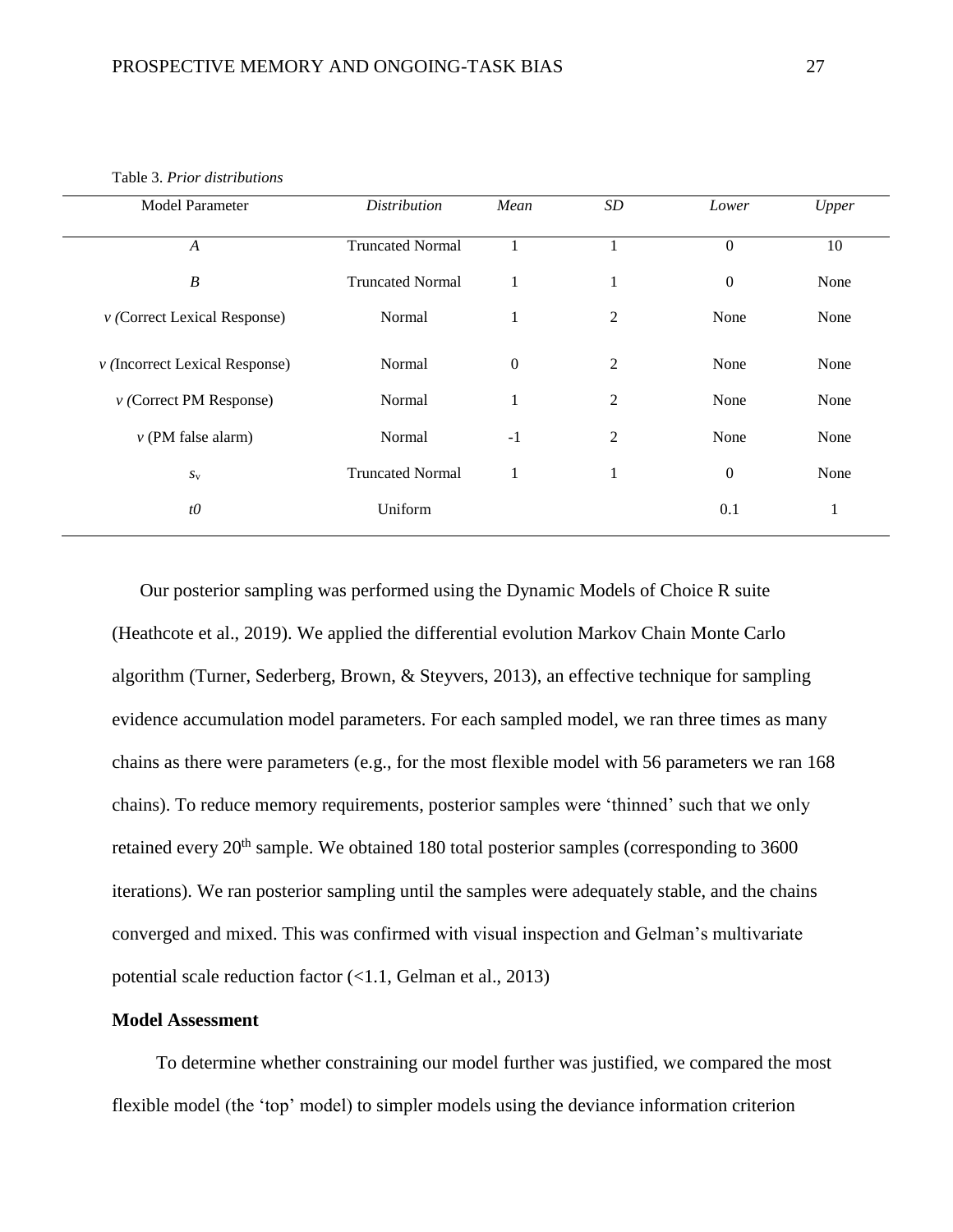(DIC; Spiegelhalter, Best, Carlin, & Van Der Linde, 2002). DIC measures model fit while punishing model complexity, with lower DIC values indicating a better model. DIC values were summed across participants. Various guidelines exist to determine how large of a DIC difference is substantial. One interpretation of DIC difference is in terms of model weights, corresponding to the probability that the selected model is the best model, analogous to Akaike Information Criterion weights (e.g., see Wagenmakers & Farrell, 2004). For a set of two models, a DIC difference of greater than 10 corresponds to over a 99% probability that the selected model is the best. All DIC differences discussed below all far exceed this, suggesting strong support for the selected model in each comparison. The top model, with 56 parameters, had a DIC value of 13125. We compared the top model with one that fixed thresholds over bias conditions (50 parameters). We found that the fixed threshold model had a substantially larger DIC than the top model (13634), suggesting that shifts in thresholds were necessary to account for the manipulation of bias. A model that fixed accumulation rates over bias conditions (36 parameters) also had a much larger DIC value (13666) than the top model, suggesting that shifts in accumulation rates were also necessary to account for the effects of the bias manipulation. We also attempted fixing accumulation rates over the 'day' factor, to test whether our choice to allow accumulation rates to vary over day was justified. The model with fixed accumulation rates had a substantially larger DIC (13704) than the top model, suggesting that varying rates over day was necessary.

We now examine the fit of the selected 'top' model. To obtain posterior predictive model fit, we simulated data for each participant from each of the observed posterior samples. As displayed in Figure 3, PMDC fit the observed non-PM trial performance well, including the effects of our bias manipulation. Furthermore, as demonstrated in Figures 4 and 5, the model was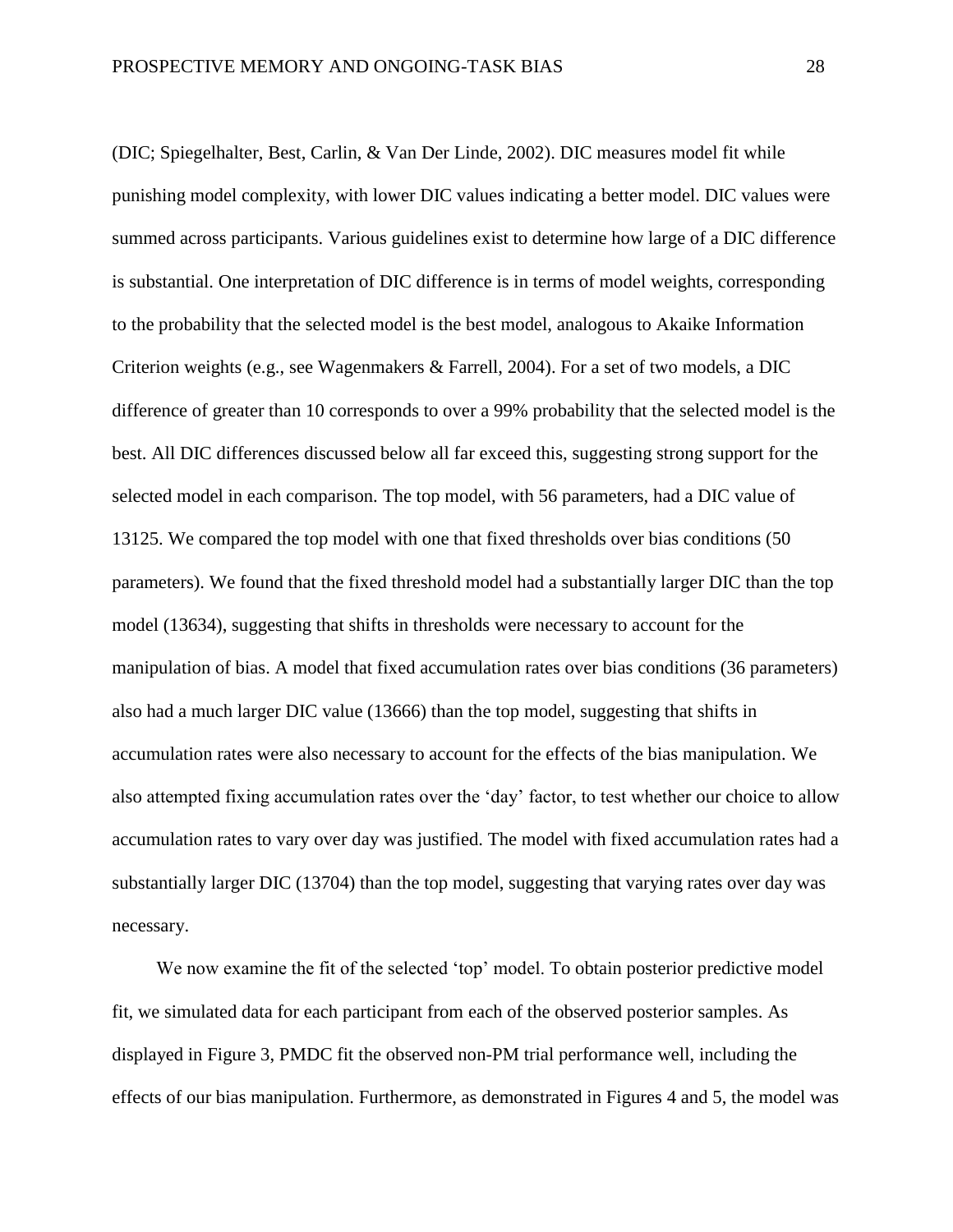able to accurately fit the effects of our bias manipulation on PM trial performance, including the shift in PM error type. Figure 4 depicts some minor miss-fit to the rate of ongoing task errors on PM trials, with the model slightly over-estimating the frequency of such errors. Such miss-fit may indicate minor discrepancies between the relationship between RT and choice specified by our model, and that observed in the data. However, the miss-fit is relatively small, and the model captures the effect of the bias manipulation on these error rates well. Thus, overall, despite the observed effects of ongoing task bias being unanticipated by delay theory, they fit well with PMDC. As the model provided a good account of the observed trends in our data, we proceed to explore the model mechanisms responsible for the fit.

### **Model Mechanisms**

In this section, we review how our selected model accounted for observed performance, with a focus on the manipulation of ongoing-task bias. To summarize model parameters across the group, we averaged each posterior sample across participants. The resulting participantsaveraged distribution was used for data summaries and posterior inference. Throughout this section, we report the posterior means (*M*) and standard deviations (*SD*) of this group-averaged distribution. The posterior mean of the participants-averaged non-decision times (*t0*) was 0.14s  $(SD = .003s)$ . The posterior mean of the start-point noise parameter (*A*) was 0.44 (*SD* = 0.02), and the mean of the standard deviation of match accumulation rates (*sv*) was 0.59 (*SD* = .006). In the sections below, we discuss the estimates of threshold and mean accumulation rate parameters. To test for differences across conditions, we constructed difference distributions by calculating the difference between the parameters for every posterior sample. To summarize these distributions, we report a *Z* score (mean/SD of the difference distribution) and one tailed posterior *p* value, with lower *p* values indicating a more substantial probability of a difference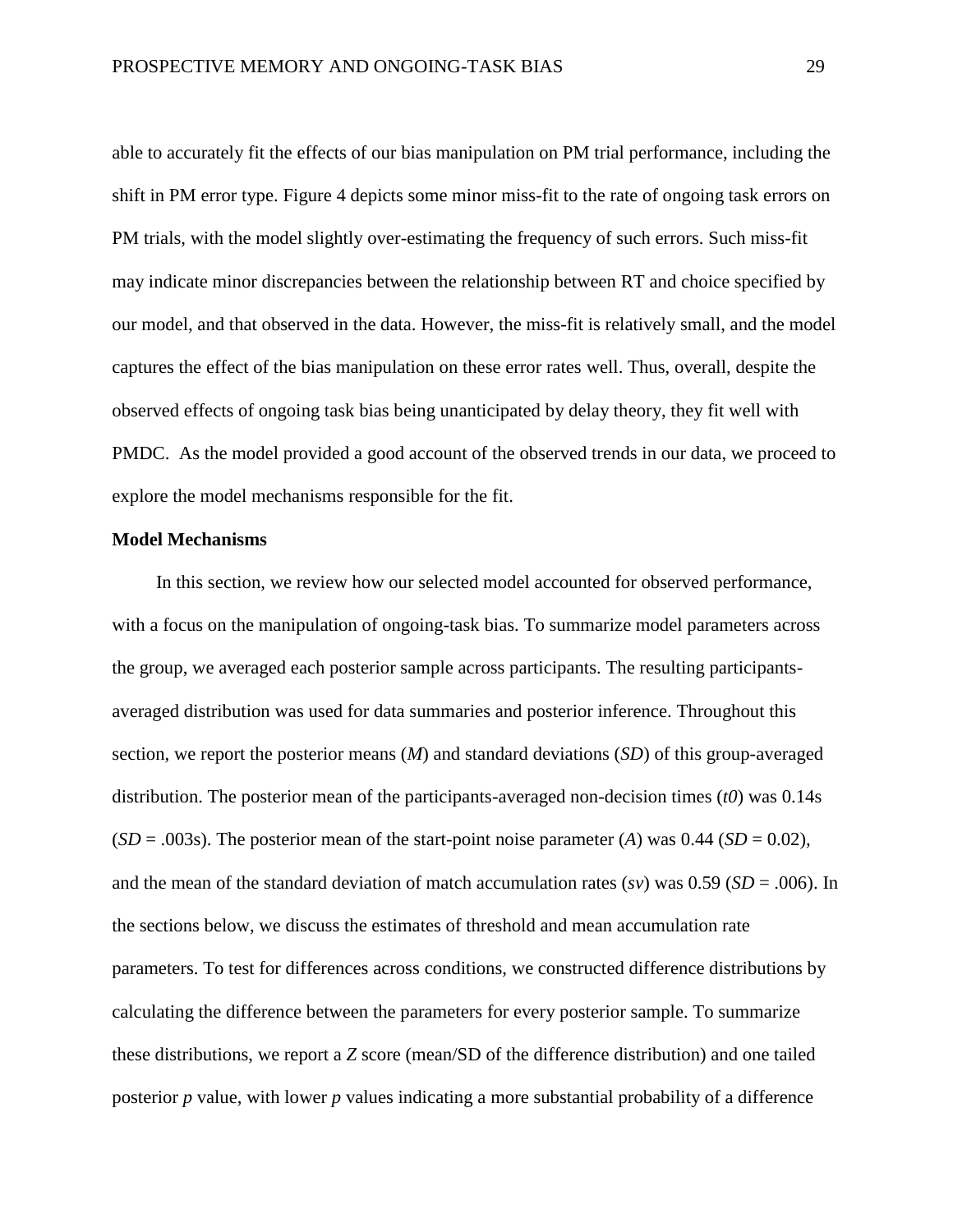

between parameters. For the latter we report min (*p*, 1-*p*), corresponding to the lowest probability of a difference in either direction.

*Figure 3.* Model fits to the non-PM trial response data. The white dots indicate the observed data. The black dots indicate the mean prediction of the model. The black bars indicate the 95% credible intervals of the posterior predictions. For the purposes of these graphs, we concatenated all participants' data into a single data frame, and posterior predictions for all participants into a single data frame, and then calculated summary statistics on these data frames. To demonstrate fit to RTs, the RT graphs illustrate fits to three quantiles: the fastest ten percent of RTs, the median RTs and the ten percent of slowest RTs. Nc refers to the condition with a bias against non-word decisions, and Wc to bias against word decisions.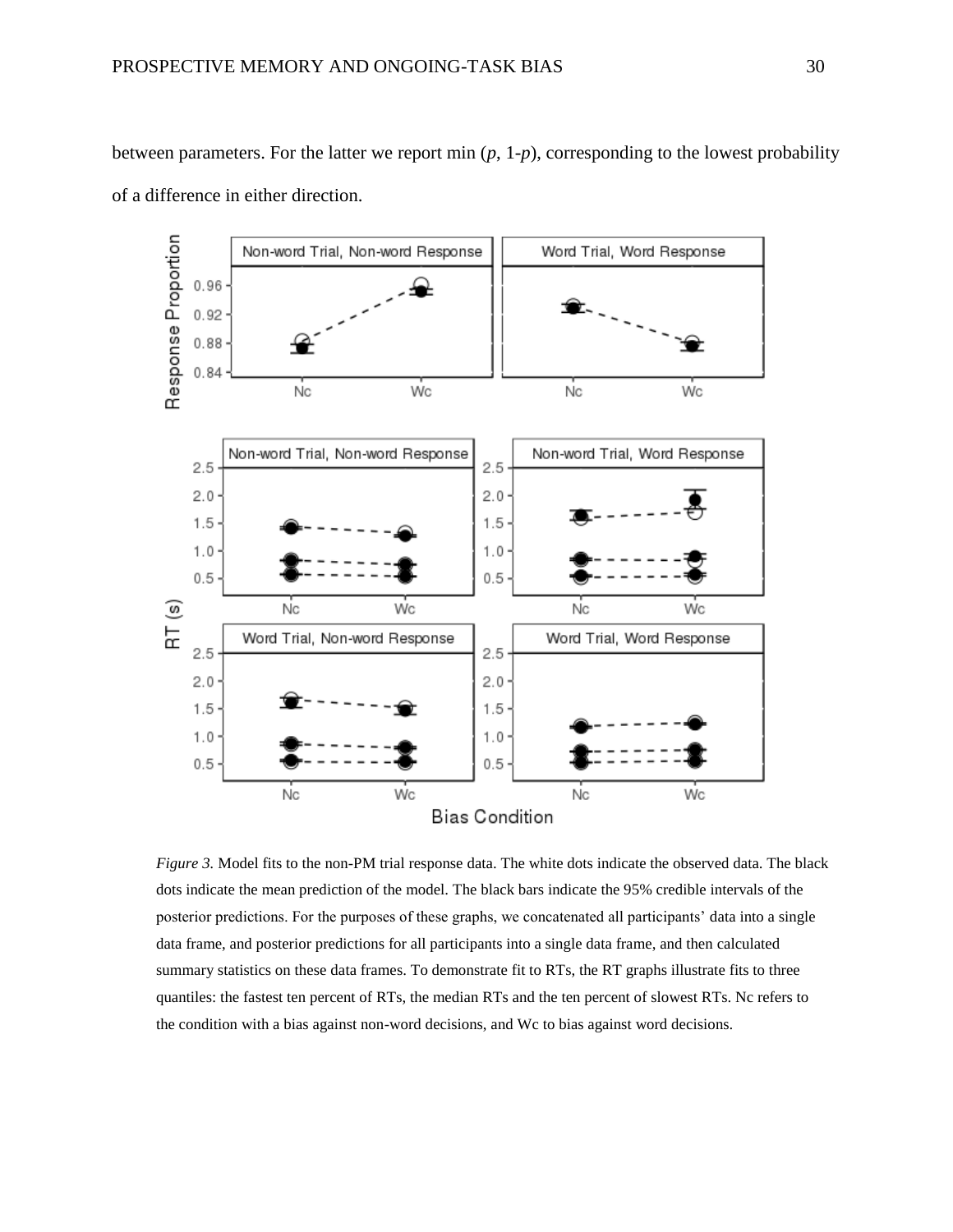

*Figure 4.* Model fits to PM trial response proportions. The white dots indicate the observed data. The black dots indicate the posterior mean prediction of the model. The black bars indicate the 95% credible intervals of the posterior predictions. For the purposes of these graphs, we concatenated all participants' data into a single data frame, and posterior predictions for all participants into a single data frame, and then calculated response proportions with these data frames. Nc refers to the condition with a bias against non-word decisions, and Wc to bias against word decisions.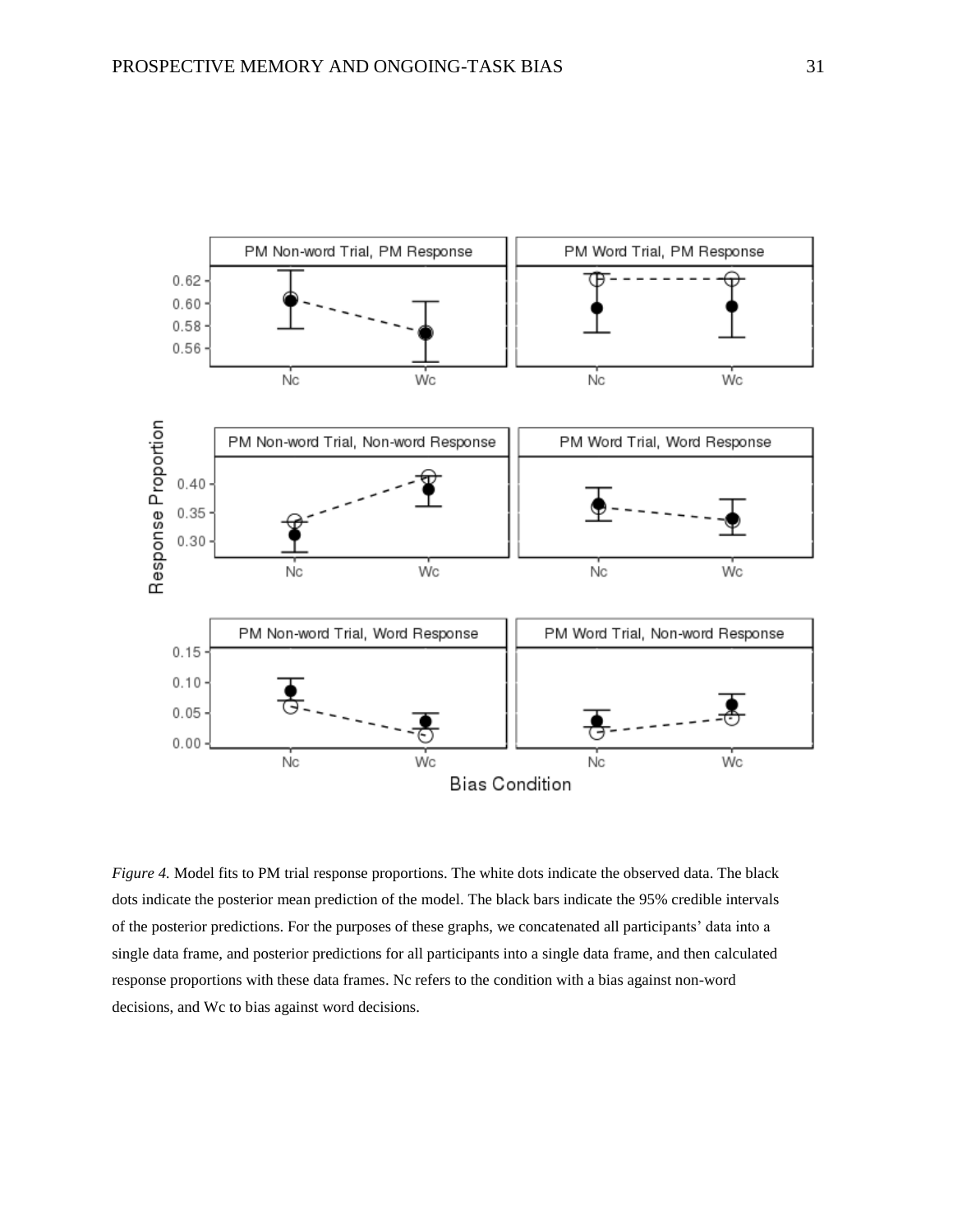

*Figure 5.* Model fits to PM trial response times. The white dots indicate the observed data. The black dots indicate the mean prediction of the model. The black bars indicate the 95% credible intervals of the posterior predictions. For the purposes of these graphs, we concatenated all participants' data into a single data frame, and posterior predictions for all participants into a single data frame, and then calculated summary statistics on these data frames. To demonstrate fit to RTs, the graphs illustrate fits to three quantiles: the fastest ten percent of RTs, the median RTs and the ten percent of slowest RTs. Nc refers to the condition with a bias against non-word decisions, and Wc to bias against word decisions.

**Thresholds.** Thresholds are plotted in Figure 6. Overall, there was a large bias against nonword responding, with thresholds much higher to respond non-word than to respond word, *Z* = 17.88, *p* <.001. Determining that thresholds were affected by our bias manipulation is a critical manipulation check. Consistent with our manipulation affecting threshold bias, non-word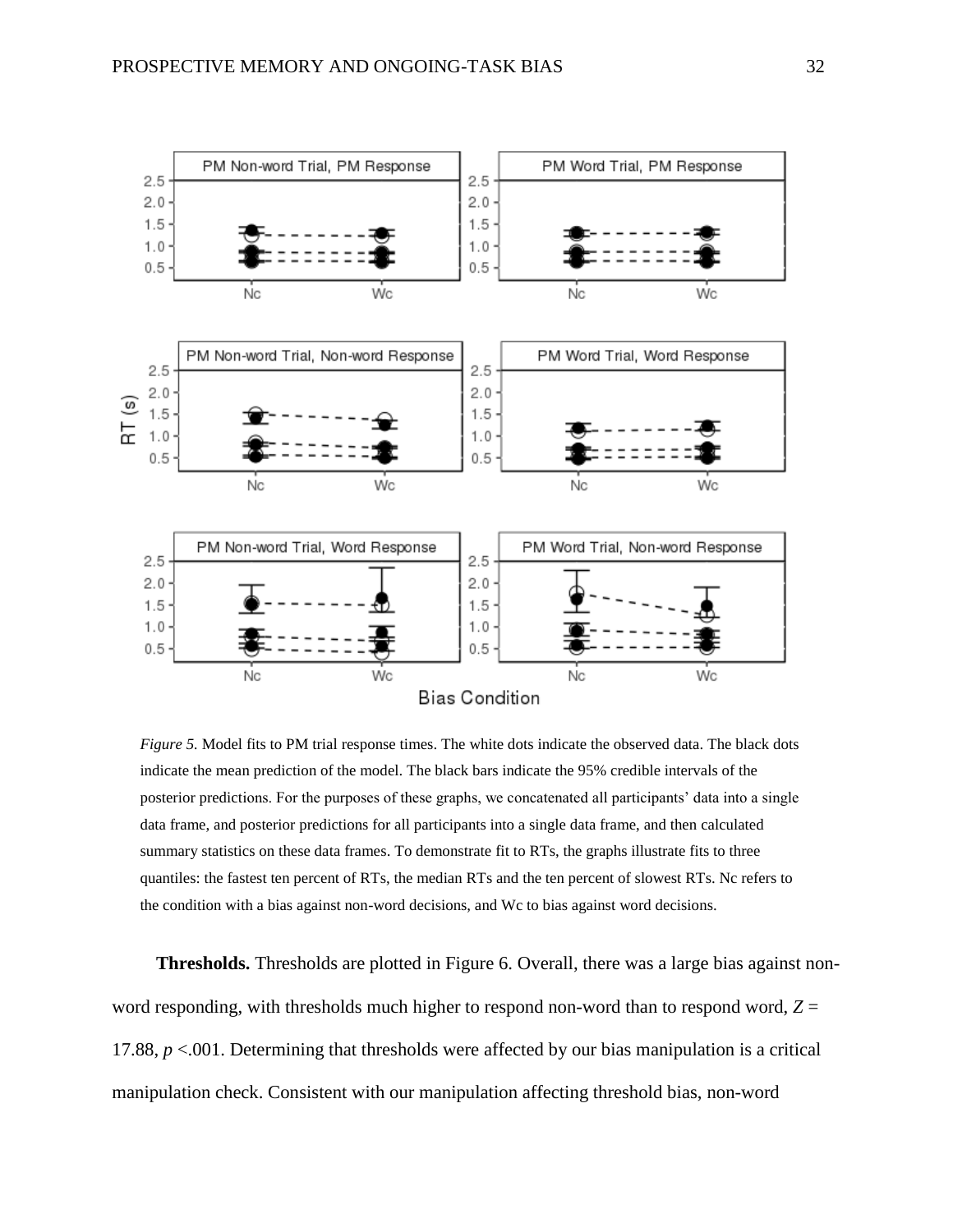thresholds were higher in the Nc condition (day one  $M = 1.34$ ,  $SD = 0.02$ ; day two  $M = 1.22$ , *SD*  $= 0.02$ ) than the Wc condition (day one  $M = 1.27$ ,  $SD = 0.02$ ; day two  $M = 1.13$ ,  $SD = 0.02$ ),  $Z = 0.02$ 8.05, *p* <.001. Similarly, word thresholds were higher in the Wc condition (day one *M* = 1.19, *SD*  $= 0.02$ ; day two  $M = 1.13$ ,  $SD = 0.02$ ) than the Nc condition (day one  $M = 1.10$ ,  $SD = 0.02$ ; day two  $M = 1.04$ ,  $SD = 0.02$ ),  $Z = 10.3$ ,  $p < .001$ . Thus, the model indicates that our manipulation was successful in inducing a threshold bias in the expected directions (higher word thresholds in Wc blocks, higher non-word thresholds in Nc blocks). Consistent with our manipulation selectively affecting ongoing-task processes, PM thresholds in the Nc condition were not substantially different from the Wc condition,  $Z = 0.67$ ,  $p = .252$ . On day one, PM thresholds were numerically, but not substantially, higher in the Nc condition ( $M = 1.76$ ,  $SD = 0.05$ ) than the Wc condition ( $M = 1.72$ ,  $SD = 0.05$ ),  $Z = 0.58$ ,  $p = 0.28$ , whereas on day two PM thresholds were higher in the Wc condition ( $M = 1.64$ ,  $SD = 0.04$ ) than the Nc condition ( $M = 1.55$ ,  $SD =$ 0.04),  $Z = 1.7$ ,  $p = 0.045$ .



*Figure 6. Participant-averaged thresholds. The symbols correspond to the posterior mean, and the error bars* correspond to plus and minus one standard deviation from the mean. Nc refers to the condition with a bias against non-word decisions, and Wc to bias against word decisions.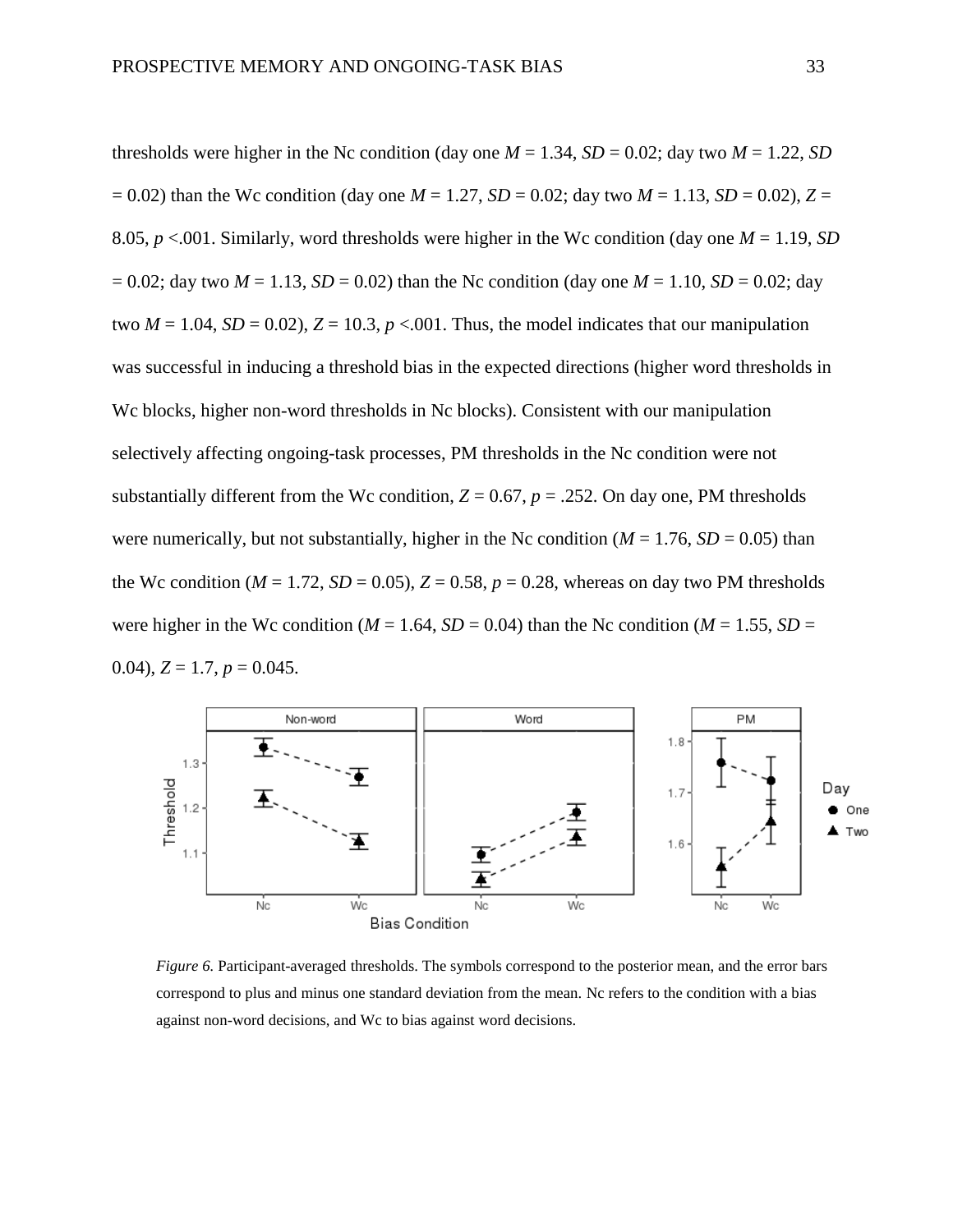**Accumulation rates (non-PM trials).** Although thresholds are the parameter traditionally associated with bias, it is possible that bias also affects the speed of evidence accumulation. Mean accumulation rates for non-PM trials are plotted in Figure 7. There was some evidence of the bias manipulation inducing a bias in accumulation rates. Non-word accumulation to nonword items was substantially slower in the Nc condition (day one  $M = 1.97$ ,  $SD = 0.02$ ; day two  $M = 2.00$ , *SD* = 0.02) than the Wc condition (day one  $M = 2.11$ , *SD* = 0.02; day two  $M = 2.14$ ,  $SD = 0.02$ ),  $Z = 8.95$ ,  $p < .001$ . Similarly, non-word accumulation was slower to word items in the Nc condition (day one  $M = 0.01$ ,  $SD = 0.05$ ; day two  $M = 0.15$ ,  $SD = 0.04$ ) than the Wc condition (day one  $M = 0.21$ ,  $SD = 0.04$ ; day two  $M = 0.33$ ,  $SD = 0.04$ ),  $Z = 5.58$ ,  $p < 0.01$ . Word accumulation to word items was not substantially slower in the Wc (day one  $M = 2.02$ ,  $SD =$ 0.02; day two  $M = 2.10$ ,  $SD = 0.02$ ) condition than the Nc condition (day one  $M = 2.02$ ,  $SD =$ 0.02; day two  $M = 2.09$ ,  $SD = 0.02$ ),  $Z = -0.27$ ,  $p = .40$ . However, word accumulation to nonword items was substantially slower in the Wc condition (day one  $M = -0.86$ ,  $SD = 0.06$ ; day two *M* = -0.67, *SD* = 0.06) than the Nc condition (day one *M* = -0.41, *SD* = 0.04; day two *M* = -0.33,  $SD = 0.05$ ),  $Z = 8.61$ ,  $p < 0.01$ . In summary, we found three out of four accumulation rate effects in line with a bias in accumulation rates consistent with our manipulation, and one indicating little difference. We did not anticipate these accumulation rate effects, but particiularly for nonword, they are consistent with control over stimulus bias (White & Poldrack, 2014), with a higher criterion set for what counts as evidence towards discouraged decisions.

**Accumulation rates (PM trials).** *Reactive control.* Our experiment provides another opportunity to test for the presence of PMDC's reactive control mechanisms, by examining the differences between PM trial accumulation and non-PM trial accumulation. PM trial accumulation rates are plotted in Figure 8. Trivially, PM accumulation rates on PM trials were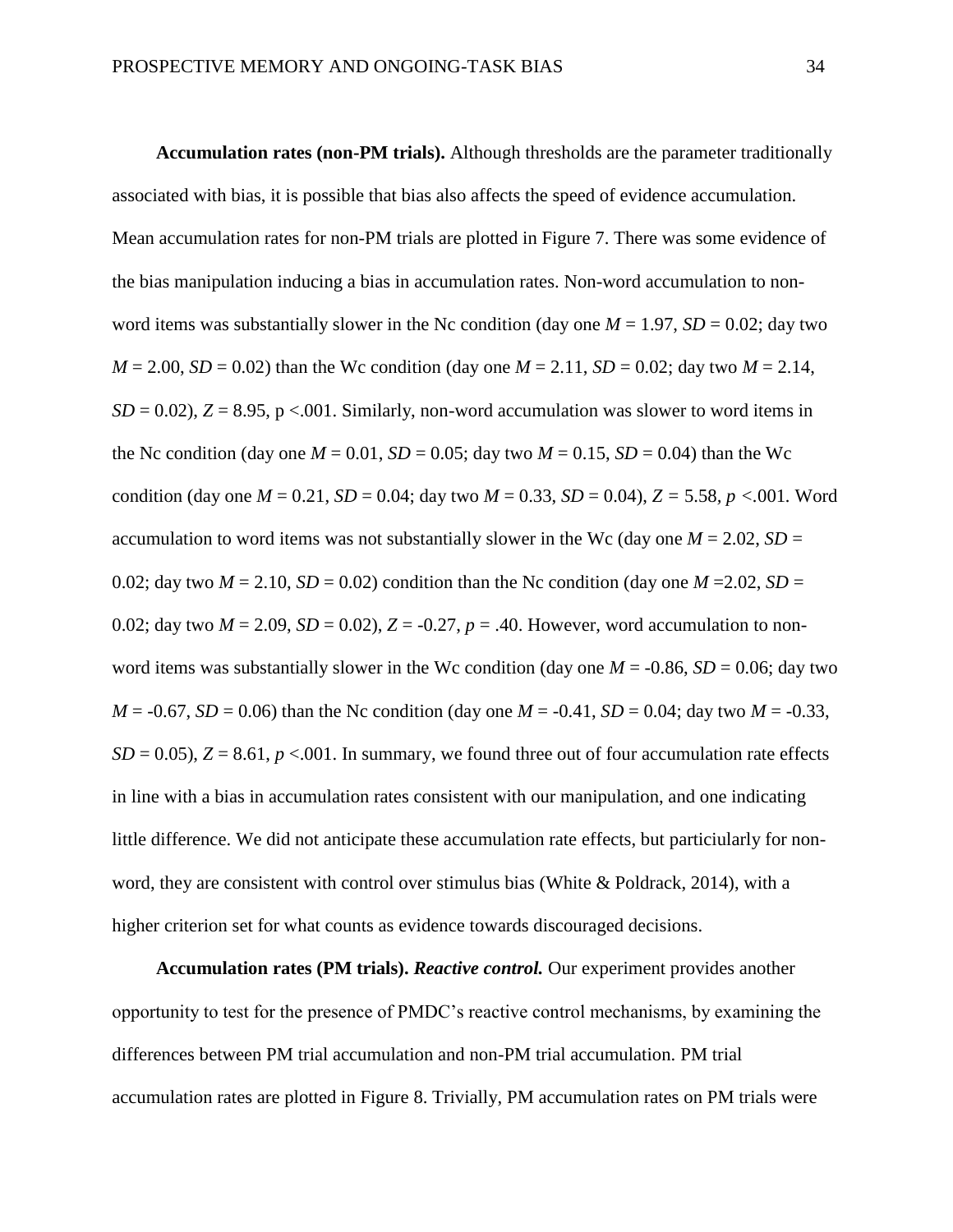much higher than the PM accumulation rate on non-PM trials, consistent with reactive excitation. Consistent with our bias manipulation selectively affecting ongoing-task processes, accumulation towards the PM response on PM non-word trials was not substantially different in the Nc condition (day one  $M = 1.87$ ,  $SD = 0.07$ ; day two  $M = 2.06$ ,  $SD = 0.07$ ) and Wc conditions (day one *M* = 1.84, *SD* = 0.09; day two *M* = 2.20, *SD* = 0.08), *Z* = -0.76, *p* = .22. Similarly, PM accumulation towards PM words was not substantially different in the Nc condition (day one *M*  $= 1.97$ , *SD* = 0.08; day two *M* = 2.20, *SD* = 0.07) and the Wc condition (day one *M* = 1.88, *SD* = 0.08; day two  $M = 2.36$ ,  $SD = 0.06$ ),  $Z = -0.54$ ,  $p = .30$ . However, PM accumulation rates did increase from day one to day two for both PM word trials,  $Z = 4.90$ ,  $p < .001$ , and PM non-word trials,  $Z = 3.64$ ,  $p < .001$ . This increase in PM accumulation is consistent with practice improving performance on the PM task. Consistent with reactive inhibition, all ongoing-task accumulation rates were far lower on PM trials than on non-PM trials (see contrasts in Table 4). These reactive inhibitory control effects were very large, replicating previous findings (Strickland et al. 2018).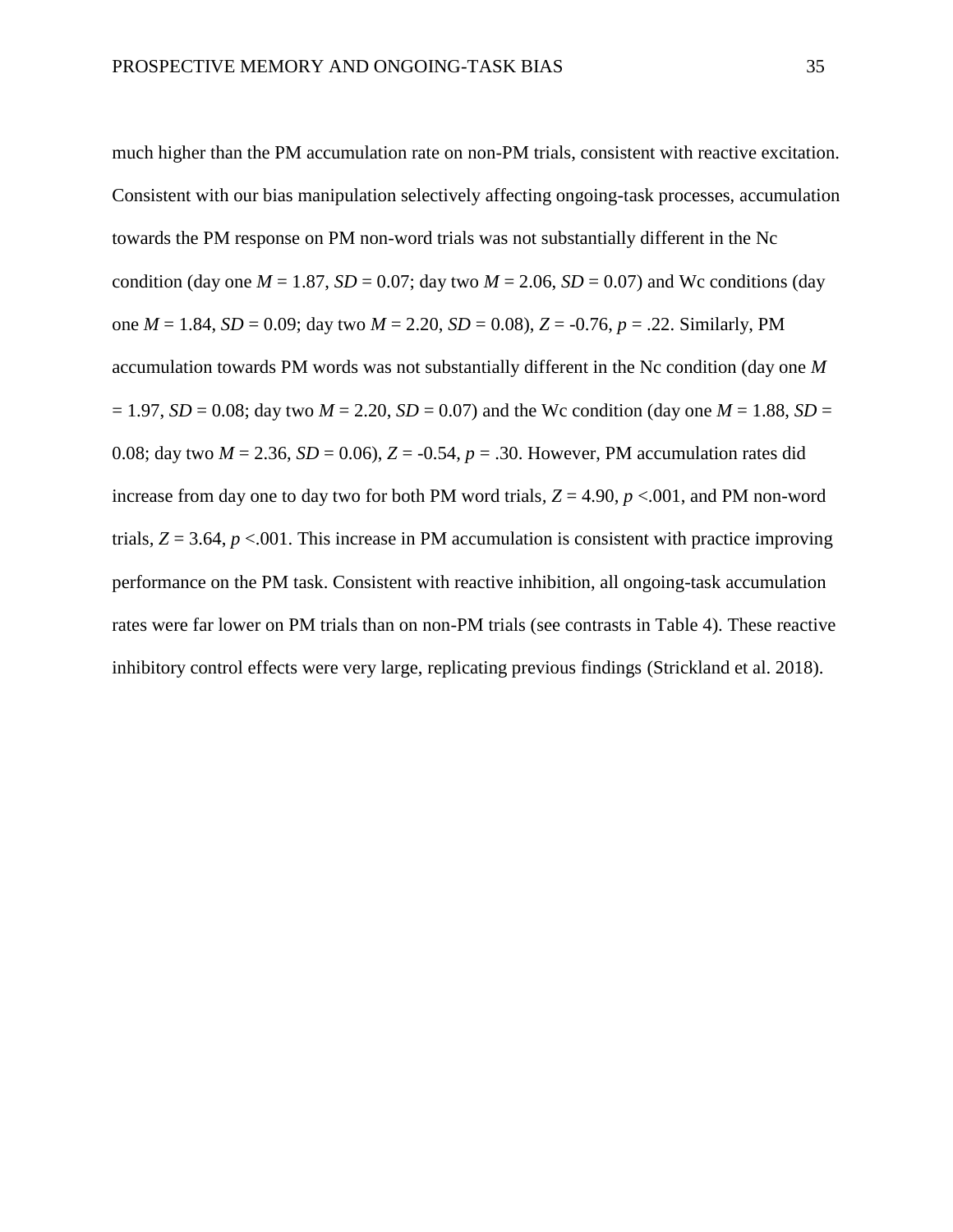

*Figure 7.* Participant-averaged non-PM trial accumulation rates for word and non-word stimuli (columns). The symbols correspond to the posterior mean, and the error bars correspond to plus and minus one standard deviation from the mean. Nc refers to the condition with a bias against non-word decisions, and We to bias against word decisions. Accumulation to PM decisions on non-PM trials ( $M = -2.79$ ,  $SD = 0.11$ ), that is PM false alarm accumulation, is not plotted.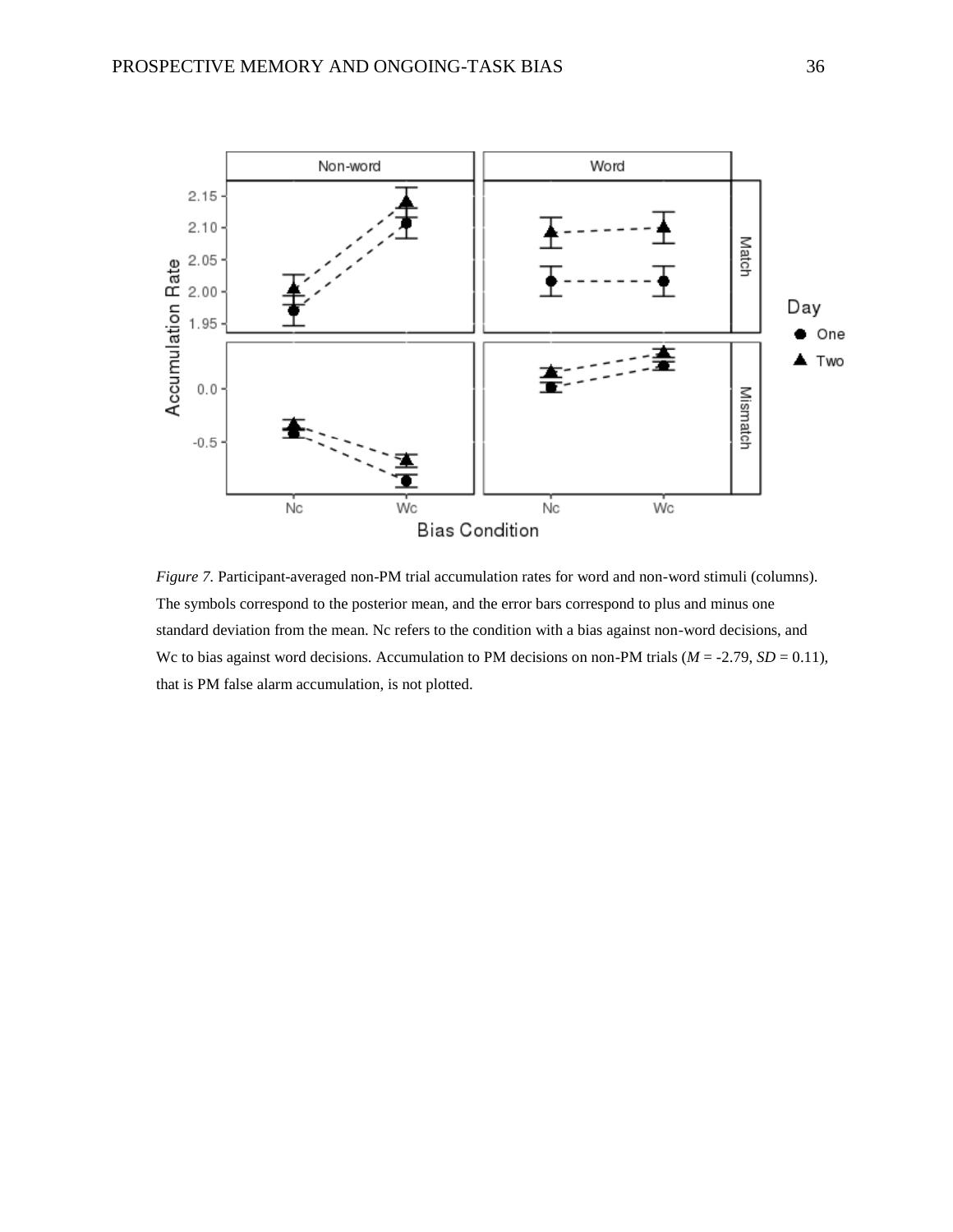

*Figure 8.* Participant-averaged PM trial accumulation rates. The symbols correspond to the posterior mean, and the error bars correspond to plus and minus one standard deviation from the mean. Nc refers to the condition with a bias against non-word decisions, and Wc to bias against word decisions.

| Table 4. Contrasts relevant to reactive inhibitory control. Z values of the posterior difference distributions ( |  |
|------------------------------------------------------------------------------------------------------------------|--|
| corresponding one-tailed p values in brackets)                                                                   |  |

| Contrast           | Word Accumulator                   | Non-word Accumulator  |
|--------------------|------------------------------------|-----------------------|
| Word trials        |                                    |                       |
| $Nc$ : non-PM - PM | $27.12 \, \text{(} < .001\text{)}$ | $11.35 \approx 0.001$ |
| $Wc$ : non-PM - PM | $26.26 \, \textless\, 001)$        | $12.38 \approx 0.001$ |
| Non-word trials    |                                    |                       |
| $Nc$ : non-PM - PM | $7.87 \approx 0.001$               | $24.58 \approx 0.001$ |
| $Wc: non-PM - PM$  | $5.94 \approx 0.001$               | $24.91 \approx 0.001$ |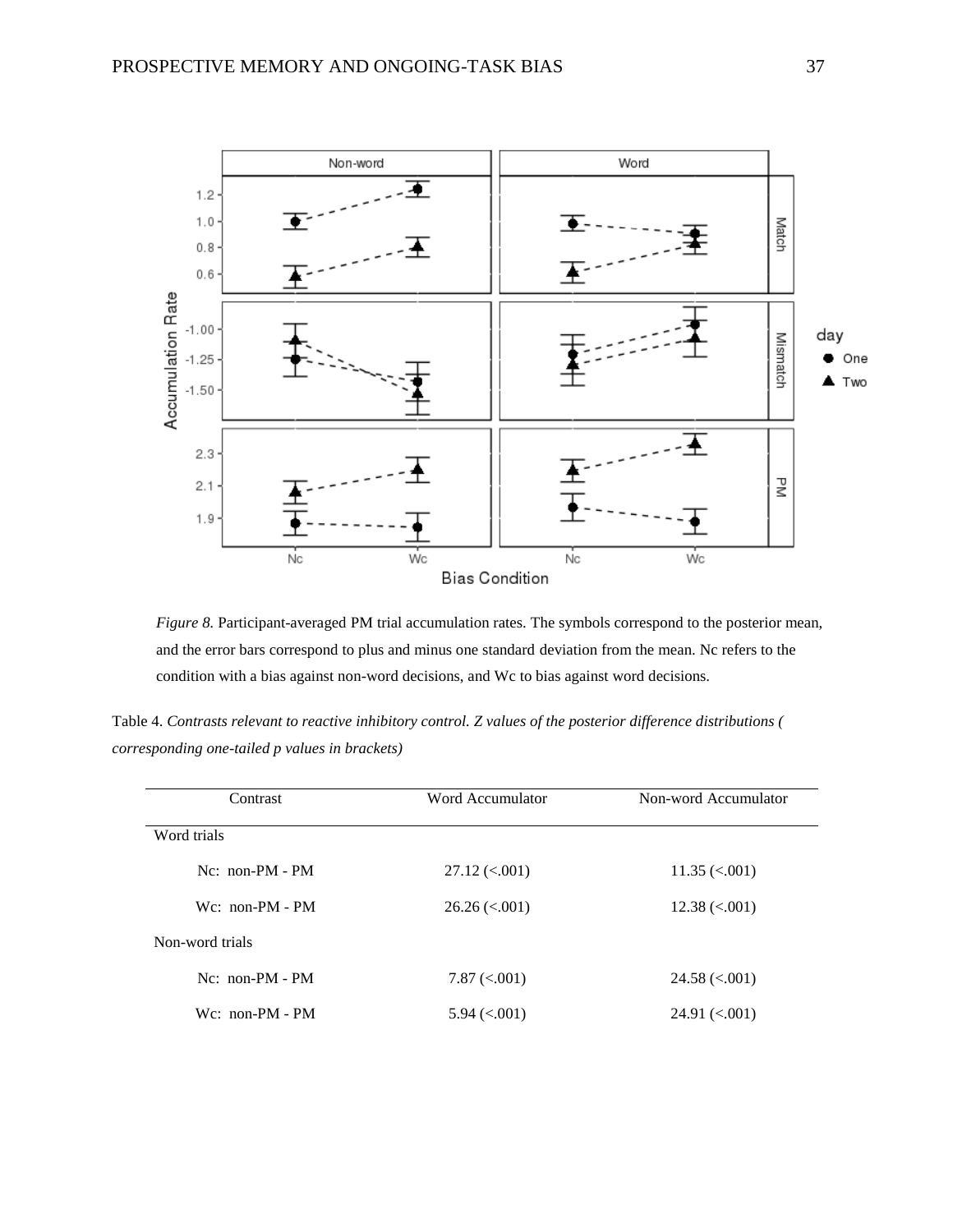*Accumulation rates (PM trials). Bias manipulation.* The bias manipulation was expected to affect ongoing task accumulation rates on PM trials similarly to how it affected non-PM trials accumulation rates, and it did. Non-word accumulation was substantially slower to PM non-words in the Nc condition (day one  $M = 1.00$ ,  $SD = 0.06$ ; day two  $M = 0.58$ ,  $SD = 0.08$ ) than in the Wc condition (day one  $M = 1.24$ ,  $SD = 0.06$ ; day two  $M = 0.80$ ,  $SD = 0.07$ ),  $Z = 3.49$ , *p* < .001. For PM word trials, there was a trend towards non-word accumulation being slower for the Nc condition *(day one*  $M = -1.21$ *, SD = 0.16; day two*  $M = -1.29$ *, SD = 0.17)* than the Wc condition (day one  $M = -0.96$ ,  $SD = 0.14$ ; day two  $M = -1.08$ ,  $SD = 0.15$ ),  $Z = 1.5$ ,  $p = 0.07$ . Word accumulation was not substantially slower to PM words in the Wc condition (day one  $M =$ 0.90*, SD* = 0.07*;* day two  $M = 0.82$ , *SD* = 0.07*)* than the Nc condition (day one  $M = 0.98$ , *SD* = 0.06; day two  $M = 0.61$ ,  $SD = 0.08$ ),  $Z = -0.97$ ,  $p = .17$ . However, it was slower towards PM non-words in the Wc condition (day one  $M = -1.43$ ,  $SD = 0.16$ ; day two  $M = -1.54$ ,  $SD = 0.17$ ) than the Nc condition (day one  $M = -1.25$ ,  $SD = 0.14$ ; day two  $M = -1.09$ ,  $SD = 0.14$ ),  $Z = -2.07$ ,  $p = .02$ .

#### **Posterior Exploration**

Simulations from PMDC can be useful to understand why the model fitted the observed data, and to explore other types of data that the model could potentially fit. In the supplementary materials, we report simulations that break down in detail exactly how the bias manipulation affected various aspects of ongoing task performance. Here, we report a simulation that answers one particularly pertinent question: whether there are conditions under which PMDC *would* predict that ongoing-task bias substantially affects PM accuracy. To do so, we examine predicted effects of bias on PM accuracy caused by manipulating some parameters in our model while maintaining others at their values estimated from the current study.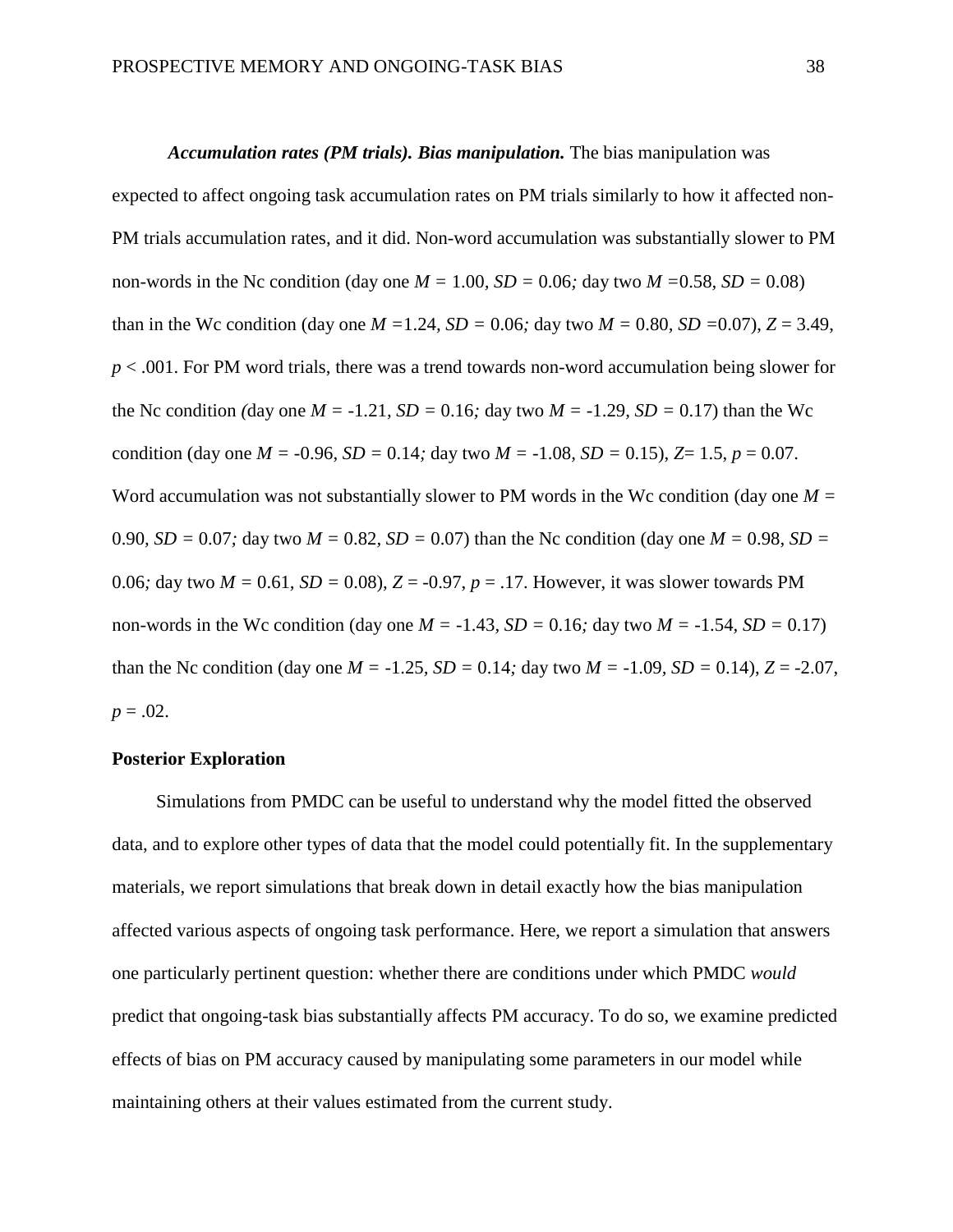To calculate an overall measure of the effect of bias condition on PM accuracy, we summed the increase in PM accuracy to PM non-words in the Nc condition with the increase in PM accuracy to PM words in the Wc condition. We plot detailed posterior predictions of this measure in the supplementary materials and summarize here by discussing the posterior mean predictions. Bias condition did not induce a substantial shift in PM accuracy across PM word and non-word targets in the data (total summed PM accuracy shift  $= 0.03$ ), and this lack of effect was fit closely by the earlier presented full model (0.025). However, we identified two ways in which our model *could* simulate some degree of bias-induced shift in PM accuracy. For one, substantially amplifying the effect that the bias manipulation had on thresholds could produce a PM accuracy shift. However, this method was very inefficient in improving PM accuracy. For example, when we more than doubled the observed mean bias effects, by adding 0.1 to the word threshold in the Wc condition and 0.1 to the non-word threshold in the Nc condition, the predicted bias effect on PM accuracy (i.e., the sum of PM word accuracy advantage in Wc over Nc and PM non-word advantage in Nc over Wc) was only 0.07 (as compared with 0.03 in the data). Such large shifts in bias could slow performance and potentially impose ongoing-task accuracy costs, making it unlikely that participants would be prepared to implement them.

Another way the model could predict a bias benefit to PM accuracy was by reducing the variability in rates effectively to zero. This makes it virtually impossible for the mismatching ongoing task accumulator (e.g., the non-word accumulator on a PM word trial) to draw an accumulation rate that allows it to compete with the PM accumulator. Reducing rate variability this way led to our model predicting a summed bias benefit to PM accuracy of around 0.06. However, as rate variability was set to implausible levels, it is unlikely such an effect could be induced experimentally. Still, this result is informative about mechanisms in the full model, as it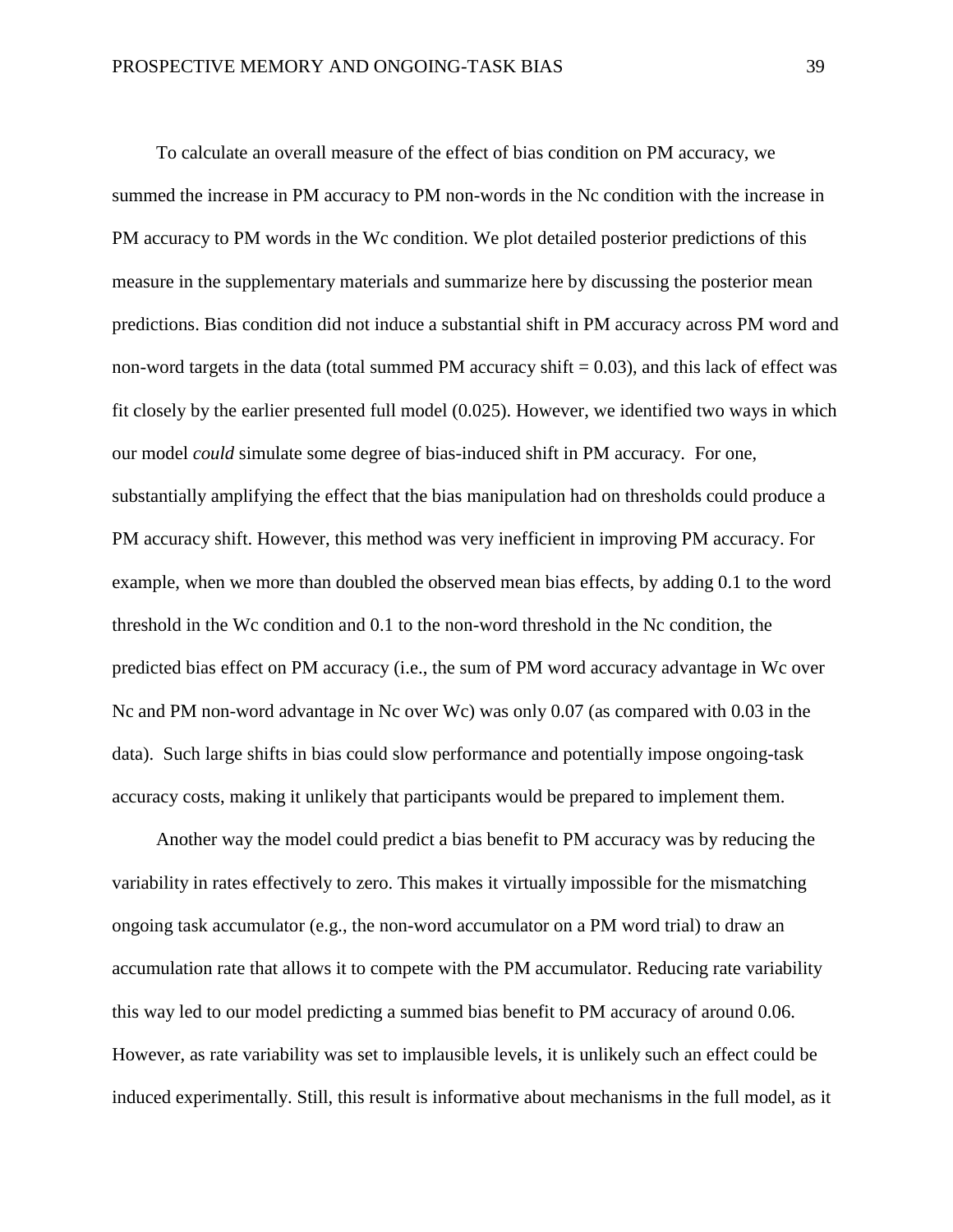indicates that rate variability reduces the effects of bias on PM accuracy. It appears that rate variability allows the ongoing-task mismatch accumulator to become competitive with the PM accumulator on some trials, and so the mismatch accumulator can pre-empt PM when favored by bias.

In summary, simulations from PMDC predicted that inducing a bias benefit to PM accuracy would require inflating the bias effects on the ongoing task to more than double that observed in the data, or removing rate variability from the model, both of which seem unlikely to occur in practice.

#### **Discussion**

We manipulated bias towards word and non-word responding in a lexical decision task and examined resulting effects on PM performance to word and non-word PM trials. Our manipulation was successful in affecting ongoing-task bias, without substantially influencing confounding processes such as PM thresholds or PM accumulation rates across conditions. We observed a lower proportion of word responses in the Wc condition, and a lower proportion of non-word responses in the Nc condition. Furthermore, RTs increased to word responses in the We condition and to non-word responses in the Nc condition. However, we did not find that ongoing-task bias affected PM accuracy or PM hit RTs. Instead, it affected the type of PM errors submitted, with a lower proportion of non-word errors in the Nc condition and a trend towards less word PM errors submitted in the Wc condition. Ongoing-task bias also affected the RTs of PM errors, with slower PM miss non-word responses in the Nc condition.

We found that PMDC provided an accurate and informative account of our data. The model indicated a threshold bias against word responding in the Wc condition and against nonword responding in the Nc condition, consistent with response bias. The bias manipulation also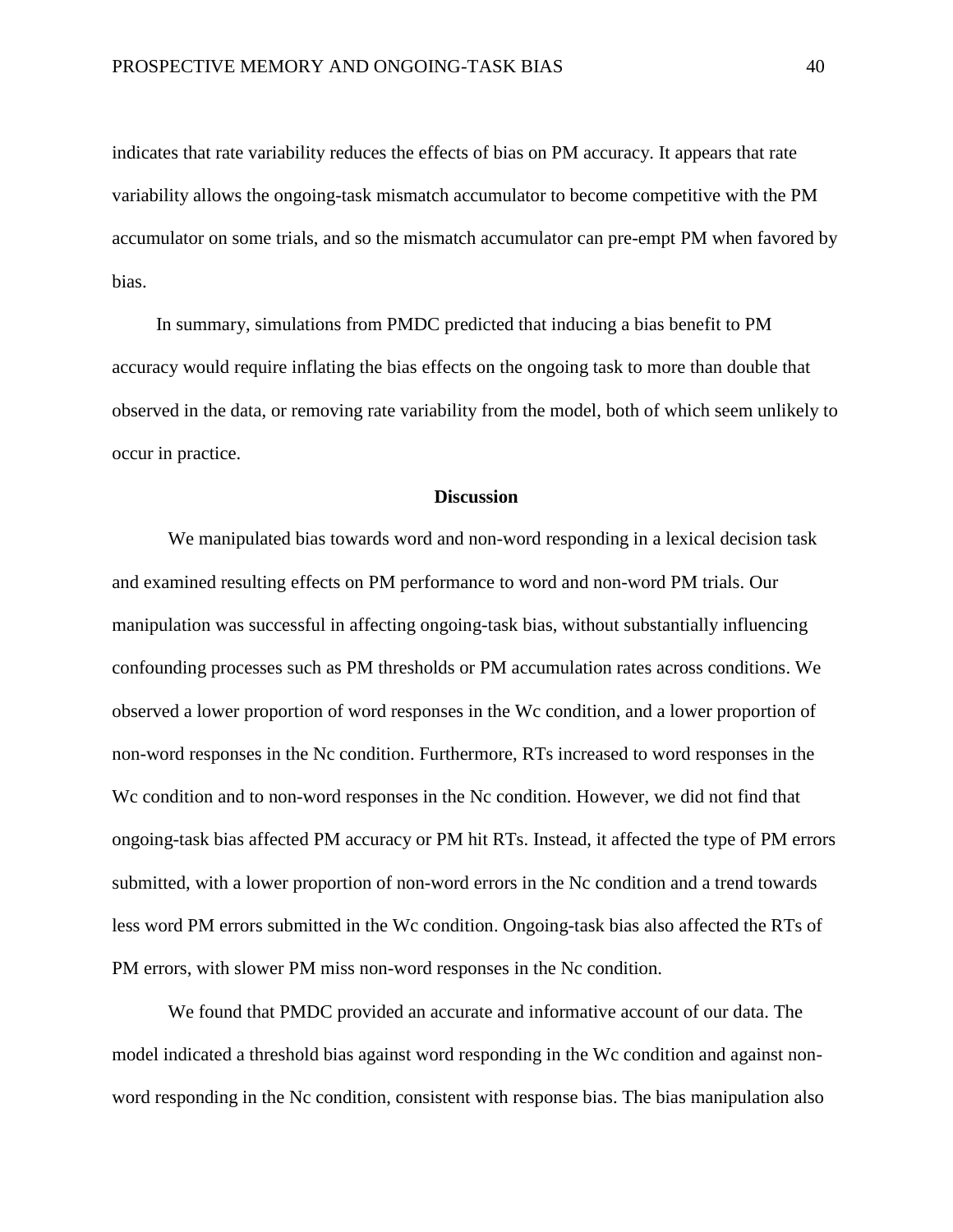affected ongoing-task accumulation rates, such that non-word accumulation rates were reduced in the Nc condition and word accumulation rates reduced in the Wc condition. These shifts in ongoing-task accumulation, although unanticipated, are consistent with stimulus bias effects reported by White and Poldrack (2014) (see also Starns & Ratcliff, 2010), whereby participants are more stringent in accepting that a stimulus provides evidence for a choice when biased against that choice. In any case, these effects on ongoing-task accumulation were not the focus on the study, and do not interfere with our PM-related conclusions.

Although PMDC indicated clearly that the bias manipulation affected ongoing-task thresholds, it also successfully accounted for the fact that the bias manipulation did not affect PM accuracy. This is in part because the bias manipulation allowed the 'mismatching' lexicaldecision accumulator to compete with the PM accumulator on some PM trials (e.g., the nonword accumulator became more likely to reach threshold on PM word trials), reducing any potential benefits of delaying the matching accumulator. Simulations suggested that threshold bias could conceivably affect PM if the effect on threshold was much larger than observed. However, to get even a small PM benefit to bias, we simulated bias effects twice as large as those observed, which could interfere with performance more generally (e.g., by slowing ongoing-task RTs and reducing accuracy). Thus, it seems that participants would be unlikely to implement ongoing-task bias increases that could effectively support PM. Our finding that ongoing-task bias was not effective in improving PM may shed some light on previous findings regarding "stimulus-specific" PM instructions. Under such instructions, in which participants are informed that PM targets only appear in one type of ongoing-task item, Heathcote et al. (2015) argued in their delay theory that PM could be supported by selectively raising the ongoing-task threshold corresponding to a matching response to that item. However, the current findings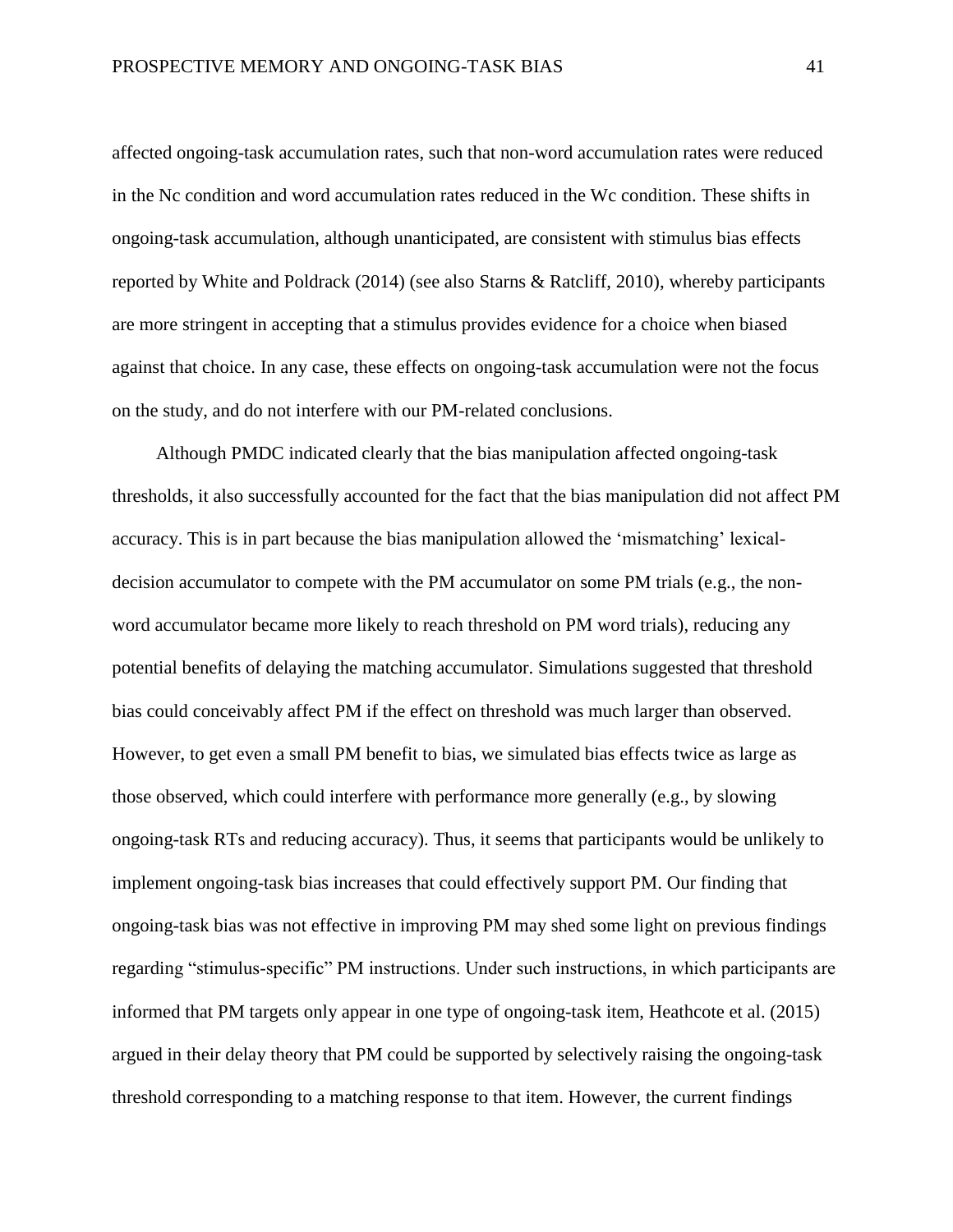suggest that such selective biases may not be as effective as they anticipated. This could explain the findings of Horn and Bayen (2015), and Strickland et al., (2017, 2018) that participants increased both ongoing-task thresholds with PM, even when explicitly informed that their PM task was stimulus-specific.

Our finding that ongoing-task bias does not affect PM accuracy is inconsistent with Heathcote et al.'s (2015) prediction based on Delay Theory, underscoring the difficulty with anticipating exactly how control processes will influence the output of complex cognitive models. They reasoned that bias might improve PM performance because delaying the ongoingtask accumulator that is most competitive with PM should allow the PM accumulator more time to accumulate. However, our simulations from PMDC predict that effects of ongoing-task bias on PM are not substantial, in part because the beneficial effects of delays in the matching accumulator are offset by the mismatching accumulator competing with the PM accumulator. This was not anticipated in Heathcote et al.'s work that focused solely on PM cost because, without a full model of both ongoing-task and PM task decision processes, it was not possible to directly examine how cost-related mechanisms impacted PM performance. This illustrates how researcher's intuitions cannot be assumed to accord with the function of a cognitive model (Farrell & Lewandowsky, 2010), highlighting the importance of directly simulating quantitative model predictions where possible. In a similar vein, Anderson et al. (2018)'s finding that increased ongoing-task thresholds did not improve PM accuracy was potentially undermined by the fact that they did not measure, or account for, shifts in PM accumulator control processes such as PM thresholds.

The current results, and those of Anderson et al.'s (2018) , indicate that ongoing-task thresholds play a relatively minor role in supporting PM accuracy, with the potential to be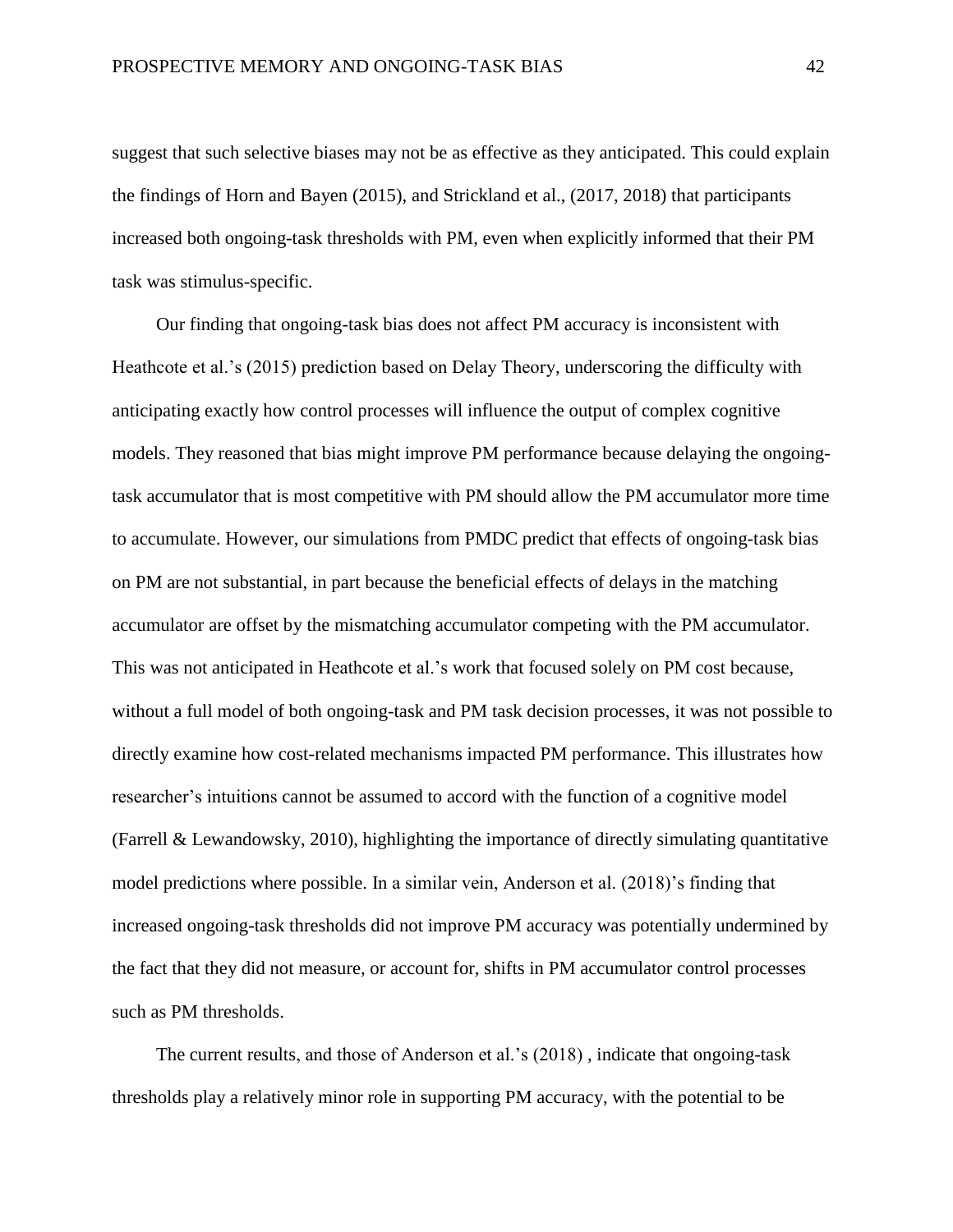overpowered or nullified by other PM decision processes. Taken together, these findings illustrate that delay theory, at least when interpreted in isolation, fails to accurately predict PM accuracy. However, ongoing-task thresholds are by far the largest underlying component of PM cost in a range of studies. Thus, delay theory provides a compelling account of PM costs, but a poor account of PM accuracy, illustrating an important distinction between these measures.

Given that increased ongoing-task thresholds underlie a large part of PM cost, and are largely comprised of threshold elevations that appear to have little effect on PM accuracy, we believe the PM cost measure deserves less focus than it has had in the literature. In the past, influential PM theories such as the Preparatory Attentional and Memory processes theory (Smith, 2003), and the Multi-process view (Einstein et al. 2005), have used costs to infer the PM processes responsible for variation in PM accuracy. For example, they assume that non-focal PM accuracy is poorer than focal PM accuracy because it is reliant on PM monitoring that shares capacity with the ongoing task, whereas focal PM is less reliant (and in the case of the Multiprocess view, is fully reliant on spontaneous retrieval), and that PM importance emphasis causes more capacity to be allocated to the PM task, resulting in increased cost and increased PM accuracy (Einstein et al., 2005; Smith & Bayen, 2004). Whether one adopts our theoretical position that costs reflect ongoing-task thresholds, or other theoretical positions that costs reflect monitoring, our modeling results indicate neither cognitive process is the primary determinant of PM performance. We acknowledge that these conclusions have far reaching implications for the way PM research is done, and further research is required to verify them. It will be important for future research to test whether our findings hold for a broader range of bias manipulations and task implementations. For example, in the current study, our instructions' emphasis on the ongoing task, and associated delays punishing ongoing task errors, may have led to the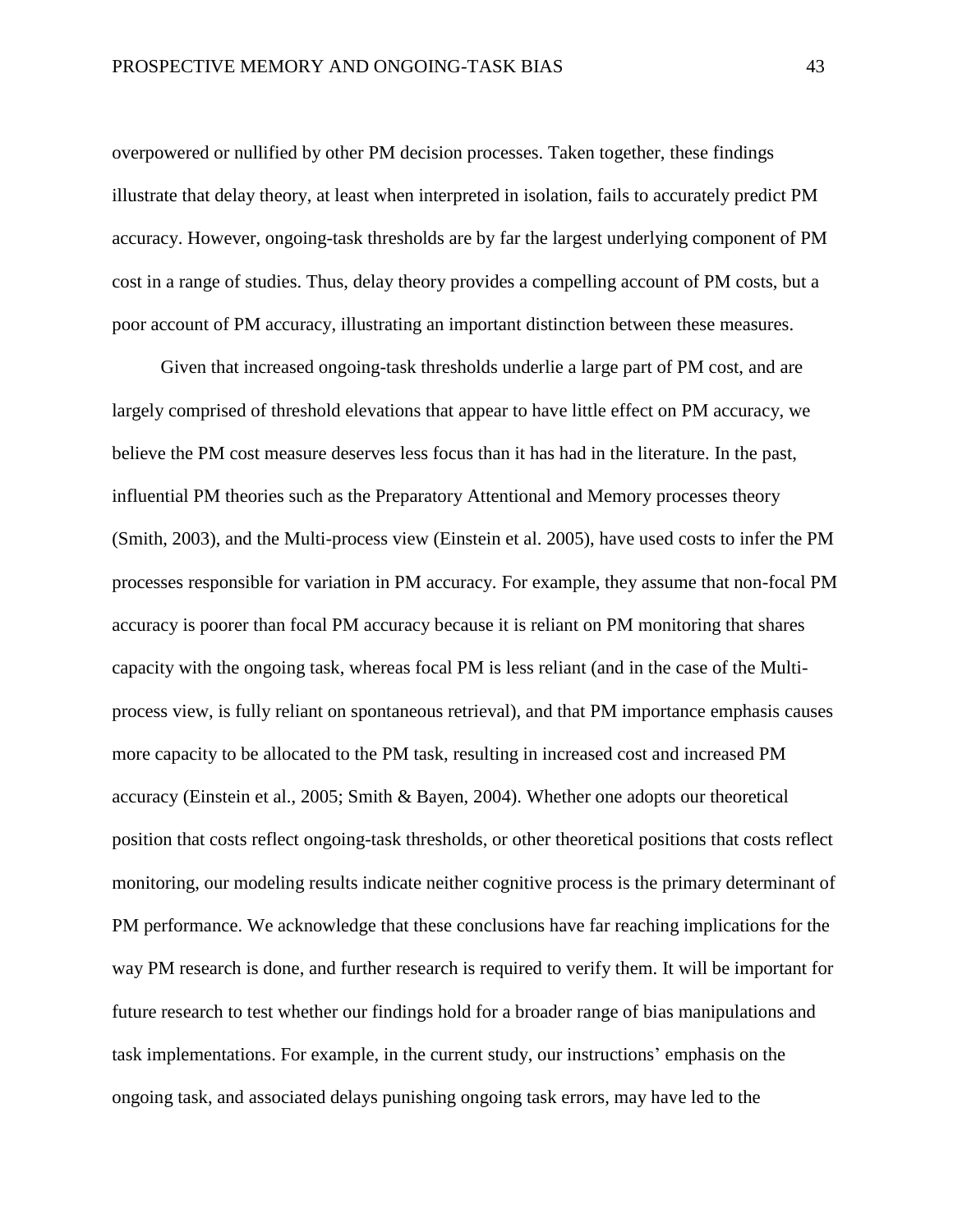perception that the PM task is of secondary importance. This could have reduced the attention or effort that some participants paid to the PM task. However, as both our experimental conditions include a bias instruction, any effects of bias on PM importance would be expected to be equal across our conditions and thus there is no reason to expect this would confound any of our comparisons. Still, it would be interesting to examine how the findings apply at different levels of PM importance.

It is worth noting that although we analyze the results of only one experiment here, the quality of measurement was high, with over 2000 trials modelled for each participant. Hence, our single experiment with 32 participants yields more data than 160 participants would in a typical PM experiment (assuming 400 trials per participant), and substantially more data than previous large-scale studies on PM cost (e.g., Anderson et al., 2018). Although PM trials comprise only a fraction of this data, PM trials were a larger proportion of total trials in this study than in most previous studies, and so the number of PM trials we observed is also substantially larger than is typical. This focus on trial numbers is necessary for process modelling, where reliable inference depends on the number of trials per participant, rather than the number of participants (Kolossa & Kopp, 2018), and has been argued to underpin the most reproducible findings in psychology (Smith & Little, 2018). Given this, we believe it worth considering that rather than relying on PM cost for inferences about PM processes, it is much more effective to use a cognitive model like PMDC that directly measures the psychological processes underlying PM performance (Strickland et al. 2018). In this vein, we have recently used the PMDC framework to develop and test a detailed theory of how PM and ongoing processes can share capacity in cognitively demanding, complex tasks such as air traffic control (Boag et al., 2019) and maritime surveillance (Strickland et al., 2019). One again, these experiments have an order of magnitude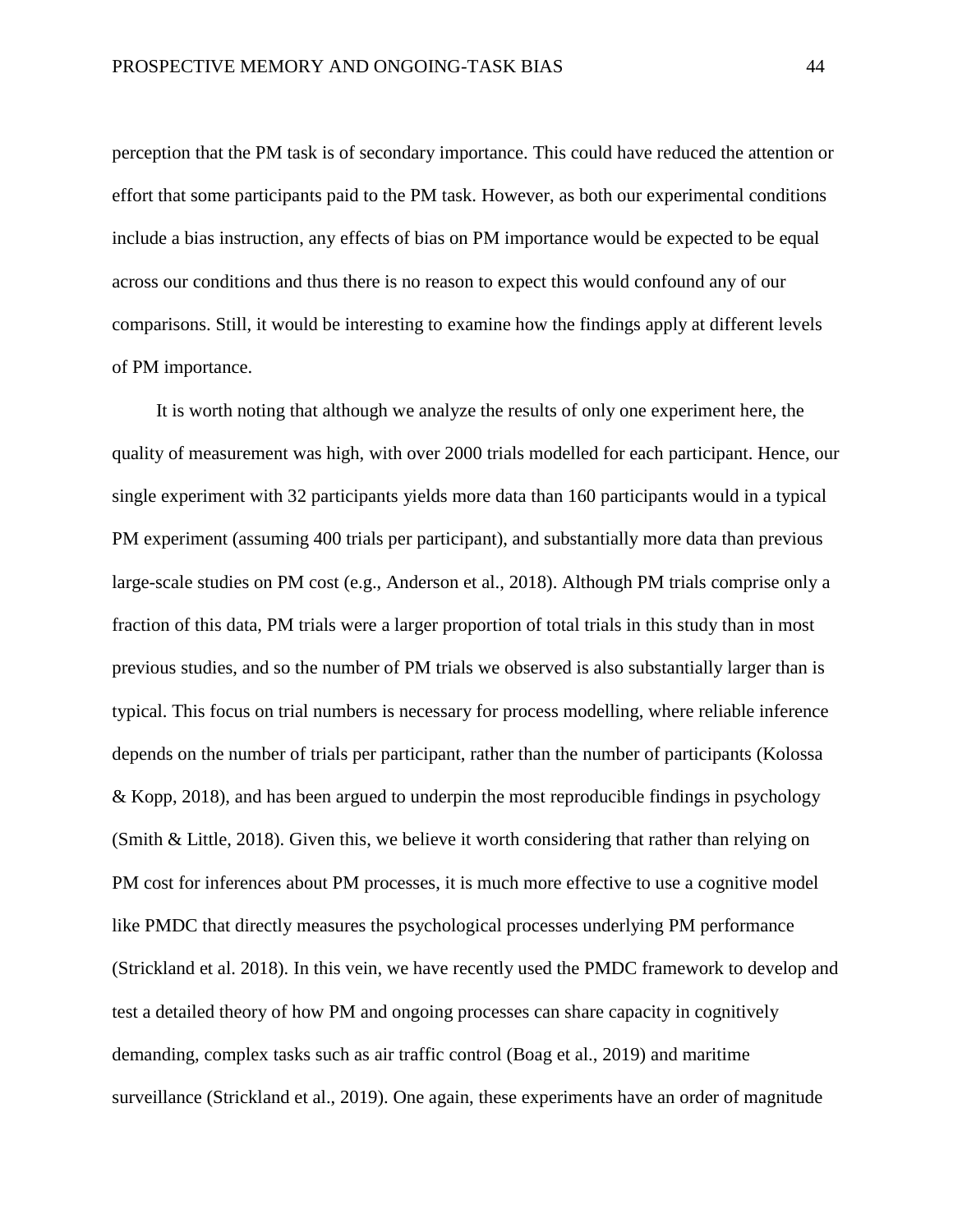more data per participant than typical PM experiments, and in the case of Boag et al.'s (2019) experiment, 246 participants.

Although increases in ongoing-task thresholds do not effectively support PM in the standard laboratory paradigm we used here, they may do so in different paradigms. For example, we have found that proactive control over ongoing-task thresholds more substantially supports PM accuracy in simulated air traffic control (e.g., Boag et al., 2019), perhaps owing to the longer time scales of the simulated air traffic control decisions. In addition, even in standard laboratory paradigms, some methods of delaying the ongoing-task can improve PM performance. For example, Loft and Remington (2013) found that preventing participants from submitting responses for around 1 second could bring PM accuracy to almost ceiling. However, this manipulation was much stronger than any delay likely to be imposed by threshold control - in the current paradigm, a 1 second delay would more than double RTs. It is also possible that the delay theory mechanism could potentially play a secondary, minor role in supporting PM accuracy when complemented by decreased PM thresholds and increases in reactive control, as was shown in Strickland et al. (2018). With PM importance emphasis, increases in ongoing-task thresholds, decreases in PM thresholds and increases in PM-induced reactive inhibitory control acted together to enhance PM performance. The major difference between Strickland et al. and the current study is that the former manipulated participants' motivation towards PM and the ongoing-task directly, allowing them to adjust their cognitive control processes as they saw fit to achieve desired outcomes. By contrast, in the current study we attempted a selective manipulation of ongoing-task thresholds. Although our manipulation also affected ongoing-task rates it did not affect parameters associated with the PM process, PM thresholds and accumulation rates associated with reactive control. Thus, our results combined with those of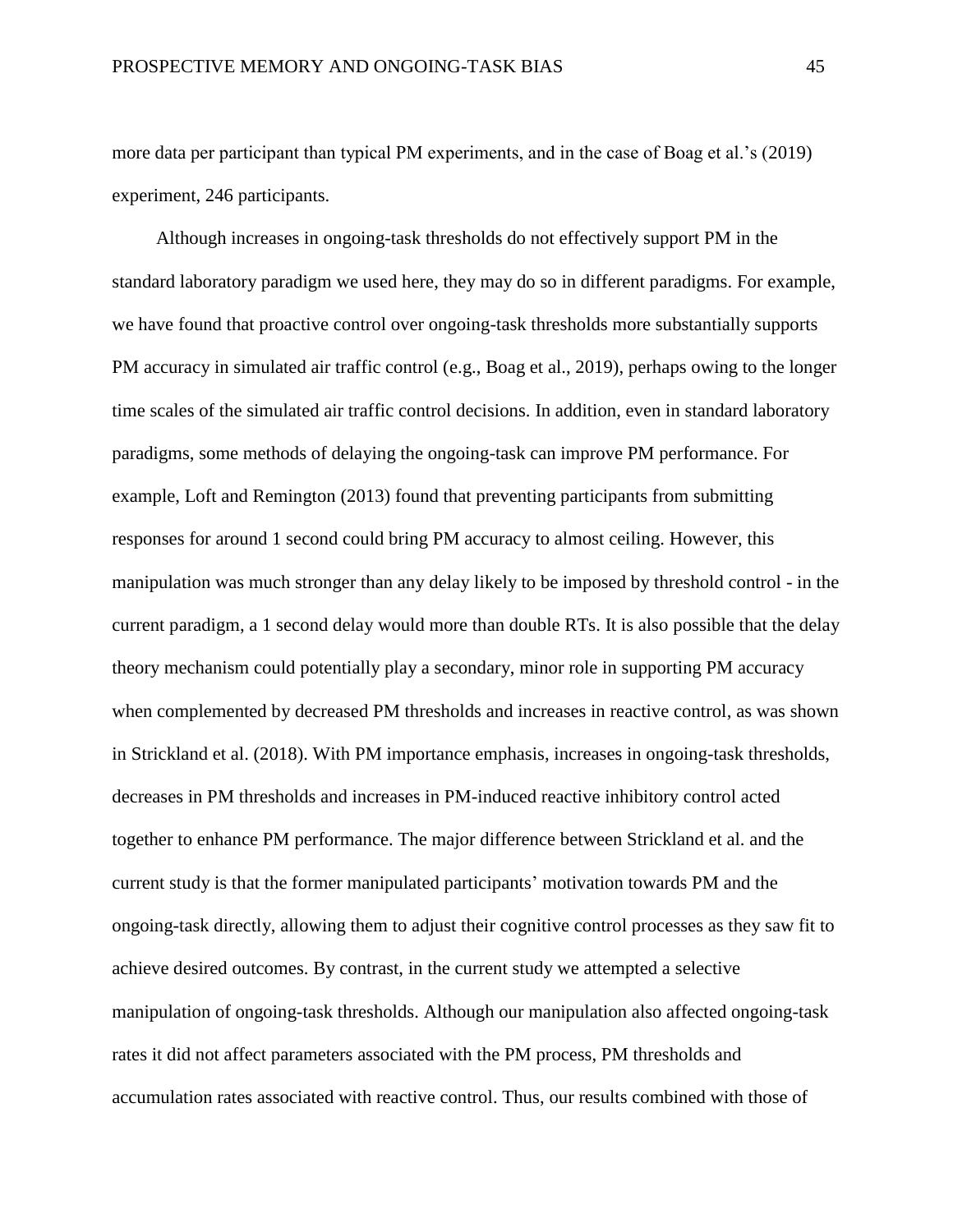Strickland et al. suggest that it is the parameters associated with the PM process that should be the target of manipulations that attempt to improve PM performance.

One interesting, but unanticipated, finding was that PM accuracy was substantially higher on day two of the study than day one. This contrasts with Strickland et al. (2018), where PM accuracy decreased on later days of the study. A difference between the current study and previous studies was that here we re-used the same PM target letter strings (i.e., the letter strings 'tor' and 'ver') on days one and day two. Over time, practice at the PM task may have led participants to develop familiarity with the PM letter strings, improving the PM-related evidence extracted from the stimulus. Consistent with this explanation, our model indicated PM accumulation rates were higher on day two than day one. The role of stimulus familiarity in PM was also highlighted by a recent study that found differences between focal and non-focal PM accuracy could be eliminated with repeated exposure to non-focal PM targets (Hicks, Franks, & Spitler, 2017). The role of learning and familiarity in PM processes awaits further investigation.

In summary, the current study indicated that manipulating ongoing-task bias has little effect on PM accuracy, because bias against one ongoing-task decision allows the other ongoingtask decision to effectively pre-empt PM. It is theoretically possible that extreme ongoing-task bias may affect PM accuracy, but the deleterious effect of such bias on ongoing-task performance makes it impractical to implement. Further, the current results suggest that because it is based on a comprehensive characterization, the PMDC model (Strickland et al. 2018), rather than Delay Theory (Heathcote et al. 2015), should be used as a basis for understanding, and making predictions about event-based PM. Similarly, but in terms of empirical measures, our results indicate that ongoing-task RTs provide an incomplete and potentially misleading guide to PM-related processing in general, and PM accuracy in particular.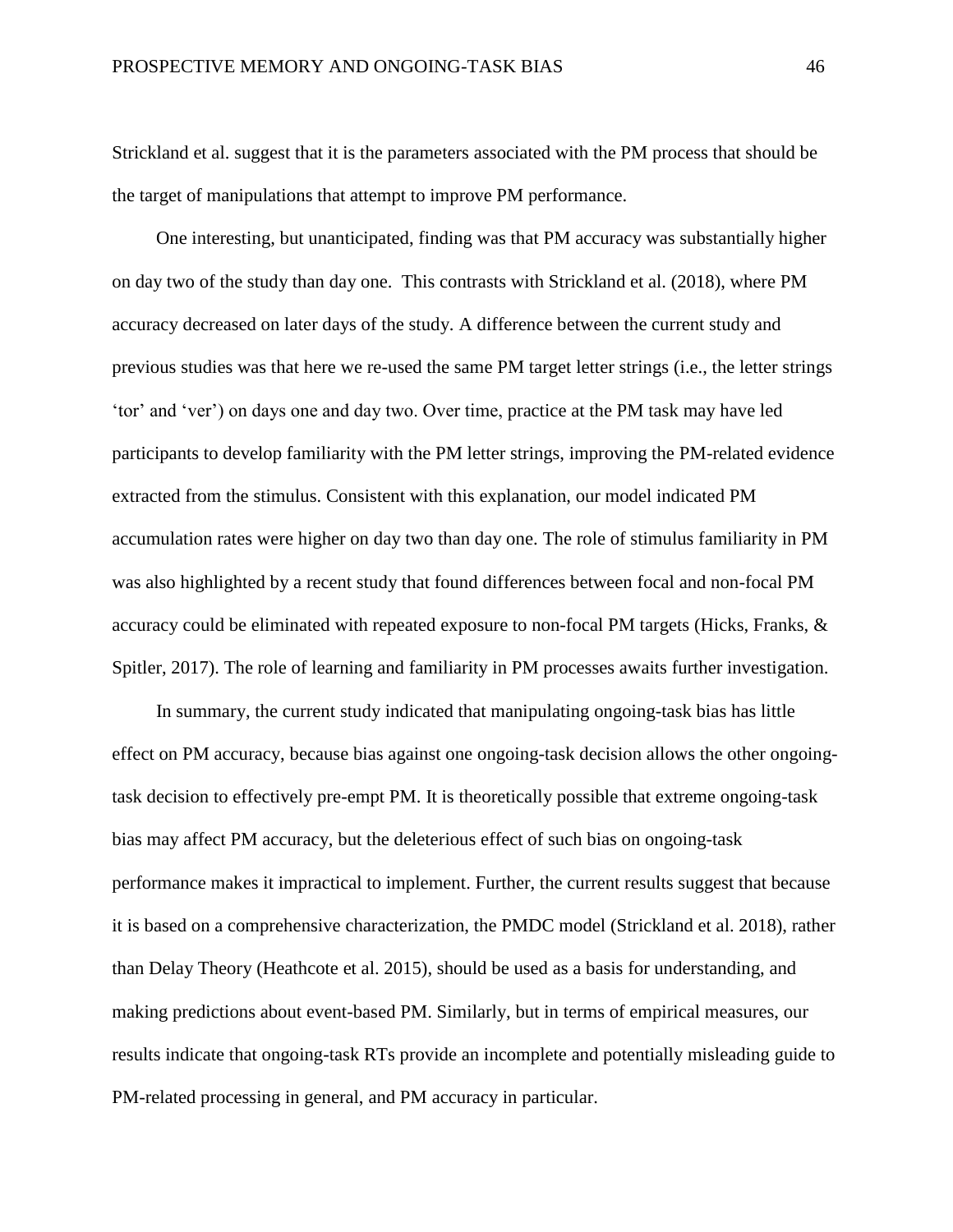#### **References**

- Anderson, F. T., Rummel, J., & McDaniel, M. A. (2018). Proceeding with care for successful prospective memory: Do we delay ongoing responding or actively monitor for cues? *Journal of Experimental Psychology: Learning, Memory, and Cognition*.
- Bates, D., Mächler, M., Bolker, B., & Walker, S. (2015). Fitting Linear Mixed-Effects Models Using lme4. *Journal of Statistical Software; Vol 1, Issue 1 (2015)*. Retrieved from https://www.jstatsoft.org/v067/i01
- Boag, R. J., Strickland, L., Heathcote, A., Neal, A., & Loft, S. (2019). Cognitive control and capacity for prospective memory in complex dynamic environments. *Journal of Experimental Psychology. General*. https://doi.org/10.1037/xge0000599
- Boag, R. J., Strickland, L., Loft, S., & Heathcote, A. (in press). Strategic attention and decision control support prospective memory in a complex dual-task environment. *Cognition*.
- Braver, T. S. (2012). The variable nature of cognitive control: A dual mechanisms framework. *Trends in Cognitive Sciences*, *16*(2), 106–113.
- Brown, S. D., & Heathcote, A. (2008). The simplest complete model of choice response time: Linear ballistic accumulation. *Cognitive Psychology*, *57*(3), 153–178.
- Bugg, J. M., McDaniel, M. A., & Einstein, G. O. (2013). Event-based prospective remembering: An integration of prospective memory and cognitive control theories. In D. Reisberg (Ed.), *The Oxford handbook of cognitive psychology* (pp. 267–283). Oxford University Press.
- Dennis, S. (1995). *The Sydney Morning Herald word database*.
- Dismukes, R. K. (2012). Prospective memory in workplace and everyday situations. *Current Directions in Psychological Science*, *21*(4), 215–220.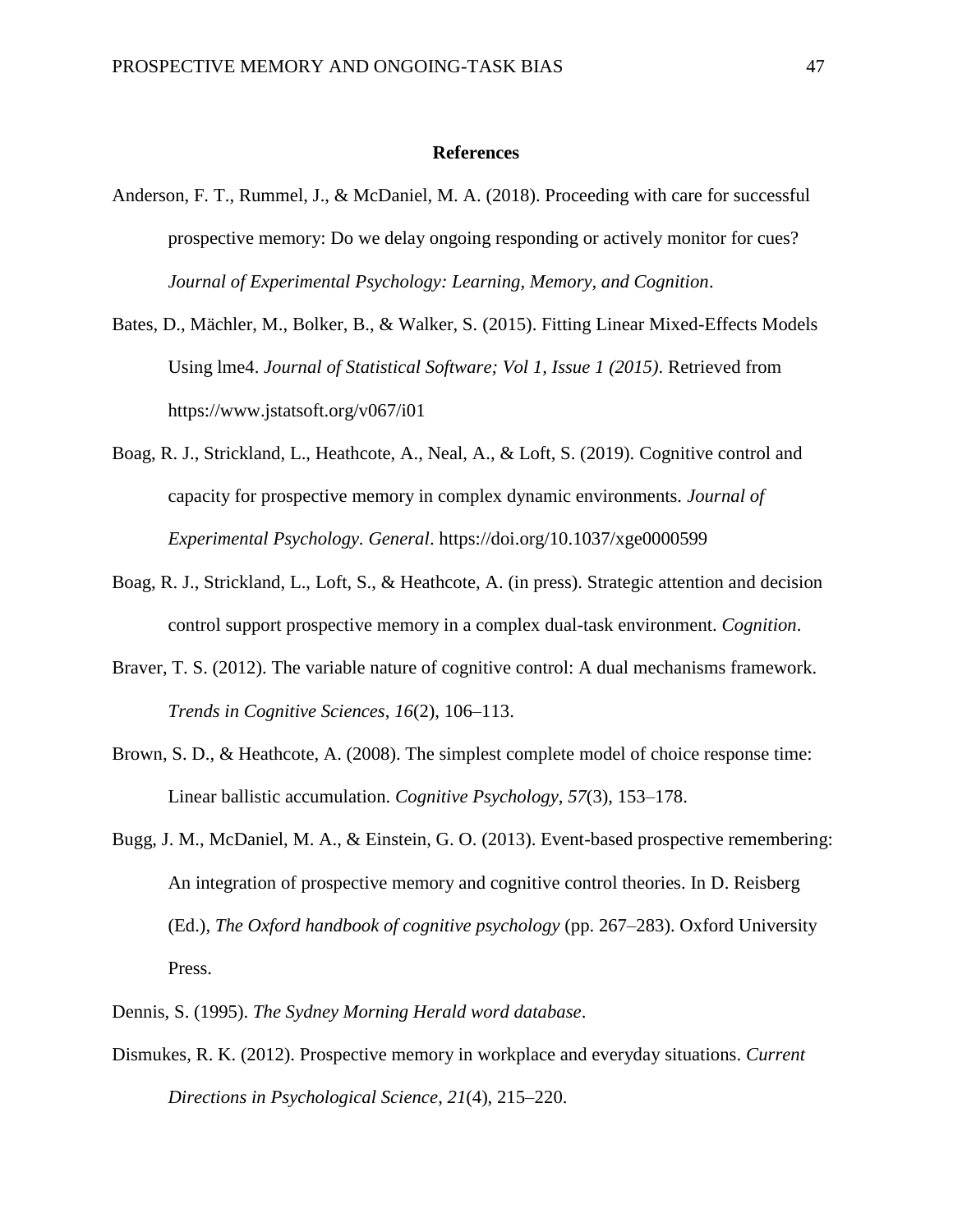https://doi.org/10.1177/0963721412447621

Einstein, G. O., & McDaniel, M. A. (1990). Normal aging and prospective memory. *Journal of Experimental Psychology: Learning, Memory, and Cognition*, *16*(4), 717–726.

Einstein, G. O., McDaniel, M. A., Thomas, R., Mayfield, S., Shank, H., Morrisette, N., & Breneiser, J. (2005). Multiple processes in prospective memory retrieval: Factors determining monitoring versus spontaneous retrieval. *Journal of Experimental Psychology: General*, *134*(3), 327–342.

- Gelman, A., Carlin, J., Stern, H., Dunson, D., Vehtari, A., & Rubin, D. (2013). *Bayesian Data Analysis* (3rd ed.). London, England: Taylor & Francis.
- Heathcote, A., Lin, Y., Reynolds, A., Strickland, L., Gretton, M., & Matzke, D. (2019). Dynamic models of choice. *Behavior Research Methods*, *51*(2), 961–985.
- Heathcote, A., Loft, S., & Remington, R. W. (2015). Slow down and remember to remember! A delay theory of prospective memory costs. *Psychological Review*, *122*(2), 376–410.
- Hicks, J. L., Franks, B. A., & Spitler, S. N. (2017). Prior task experience and comparable stimulus exposure nullify focal and nonfocal prospective memory retrieval differences. *The Quarterly Journal of Experimental Psychology*, *70*(10), 1997–2006.
- Horn, S. S., & Bayen, U. J. (2015). Modeling criterion shifts and target checking in prospective memory monitoring. *Journal of Experimental Psychology: Learning, Memory, and Cognition*, *41*(1), 95–117.
- Keuleers, E., & Brysbaert, M. (2010). Wuggy: A multilingual pseudoword generator. *Behavior Research Methods*, *42*(3), 627–633.
- Kolossa, A., & Kopp, B. (2018). Data quality over data quantity in computational cognitive neuroscience. *NeuroImage*, *172*, 775–785.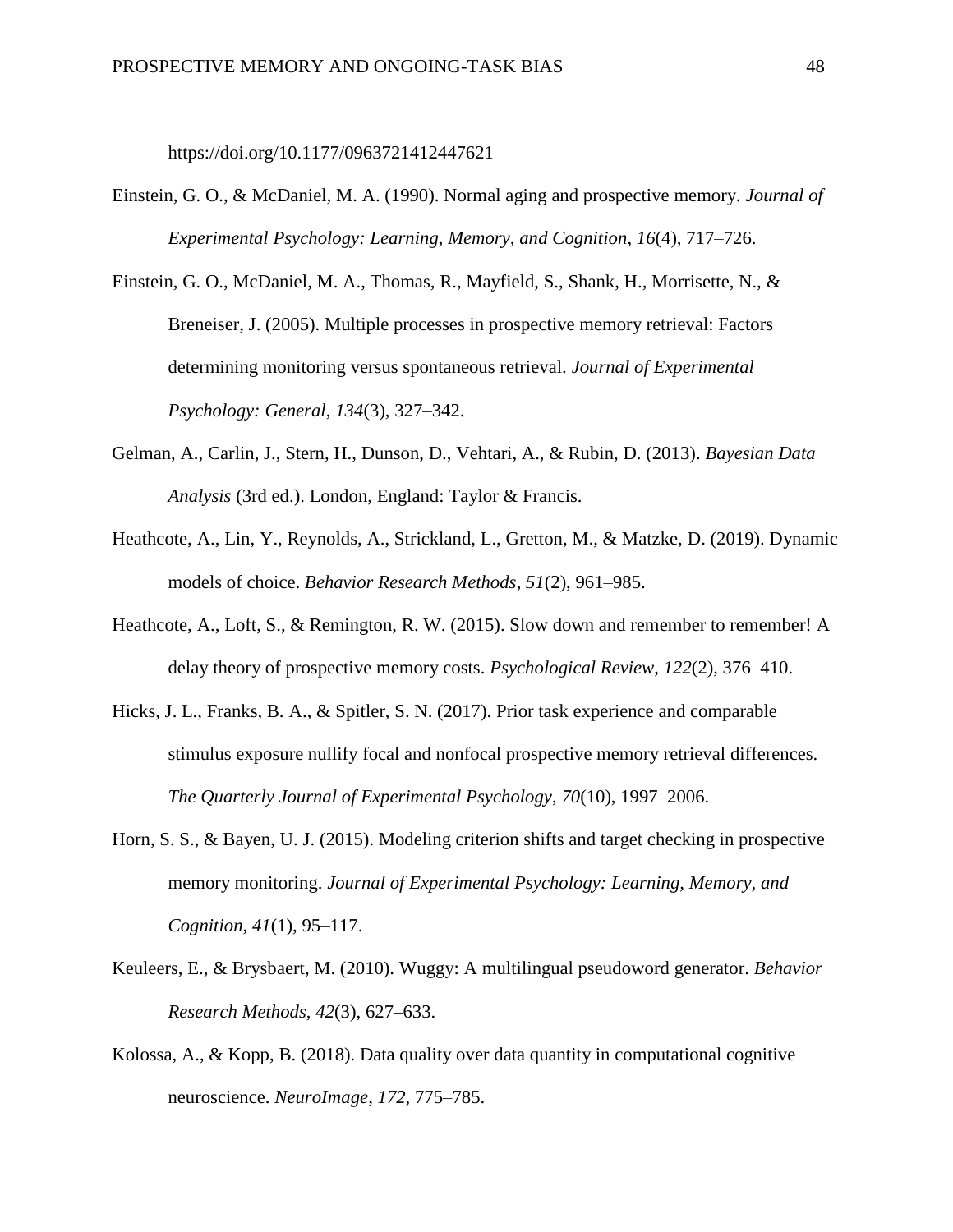- Loft, S., Dismukes, R. K., & Grundgeiger, T. (2019). Prospective memory in safety-critical work contexts. In J. Rummel & M. A. McDaniel (Eds.), *Prospective Memory* (pp. 170–185). Routledge.
- Loft, S., & Remington, R. W. (2013). Wait a second: Brief delays in responding reduce focality effects in event-based prospective memory. *The Quarterly Journal of Experimental Psychology*, *66*(7), 1432–1447.
- Lourenço, J. S., White, K., & Maylor, E. A. (2013). Target context specification can reduce costs in nonfocal prospective memory. *Journal of Experimental Psychology: Learning, Memory, and Cognition*, *39*(6), 1757–1764.
- Marsh, R. L., Hicks, J. L., Cook, G. I., Hansen, J. S., & Pallos, A. L. (2003). Interference to ongoing activities covaries with the characteristics of an event-based intention. *Journal of Experimental Psychology: Learning, Memory, and Cognition*, *29*(5), 861–870.
- Meier, B., & Rey-Mermet, A. (2012). Beyond monitoring: After-effects of responding to prospective memory targets. *Consciousness and Cognition*, *21*(4), 1644–1653.
- Morey, R. D. (2008). Confidence intervals from normalized data: A correction to Cousineau (2005). *Tutorials in Quantitative Methods for Psychology*, *4*(2), 61–64.
- R Core Team. (2019). *R: A language and environment for statistical computing.* Retrieved from https://www.R-project.org/
- Raab, D. H. (1962). Statistical facilitation of simple reaction time. *Transctions of the New York Academy of Sciences*, *24*, 574–590.
- Rothschild, J. M., Landrigan, C. P., Cronin, J. W., Kaushal, R., Lockley, S. W., Burdick, E., … Czeisler, C. A. (2005). The Critical Care Safety Study: The incidence and nature of adverse events and serious medical errors in intensive care\*. *Critical Care Medicine*,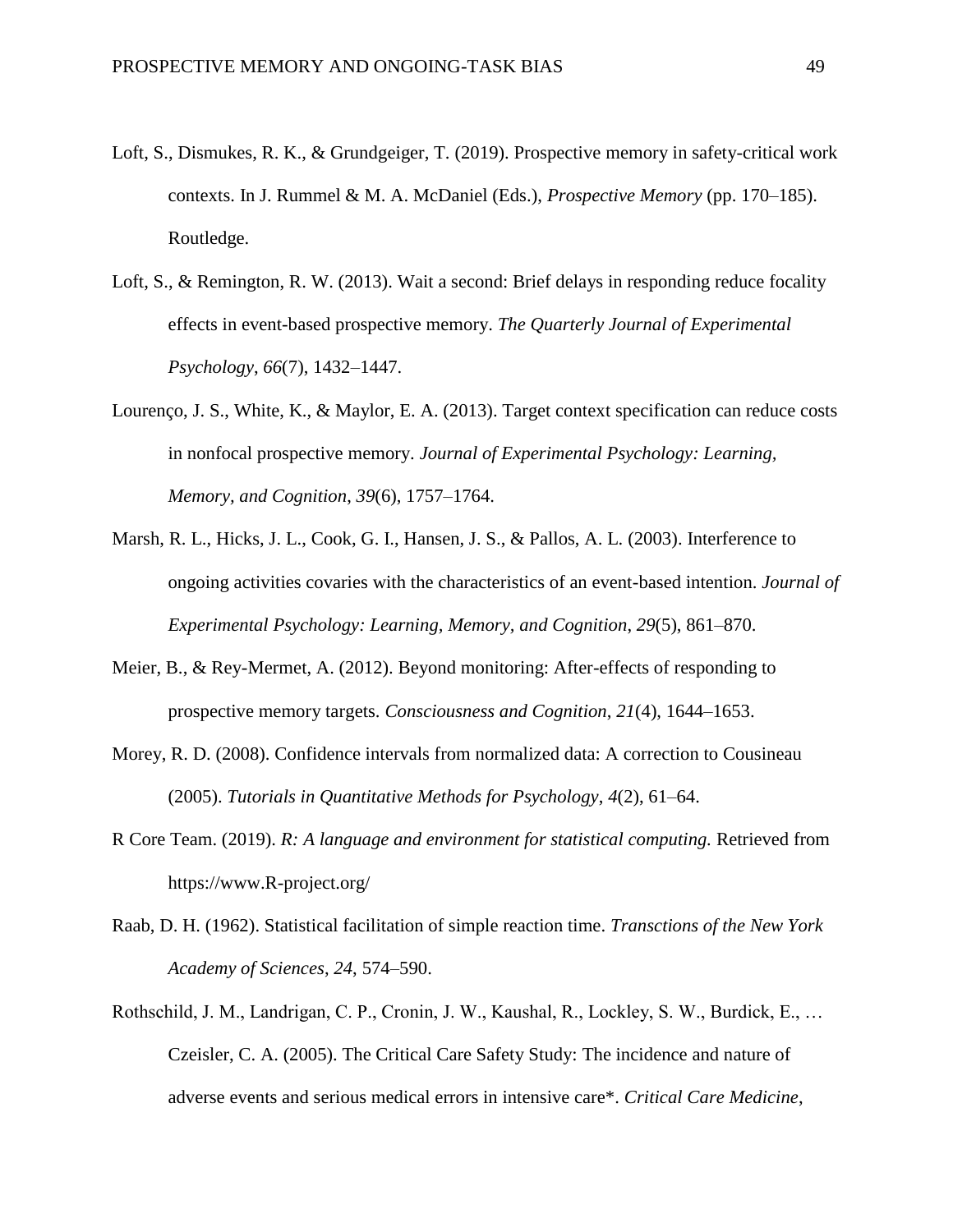*33*(8), 1694–1700.

- Smith, P. L., & Little, D. R. (2018). Small is beautiful: In defense of the small-N design. *Psychonomic Bulletin & Review*, *25*(6), 2083–2101.
- Smith, R. E. (2003). The cost of remembering to remember in event-based prospective memory: Investigating the capacity demands of delayed intention performance. *Journal of Experimental Psychology: Learning, Memory, and Cognition*, *29*(3), 347–361.
- Smith, R. E., & Bayen, U. J. (2004). A multinomial model of event-based prospective memory. *Journal of Experimental Psychology: Learning, Memory, and Cognition*, *30*(4), 756–777.
- Spiegelhalter, D. J., Best, N. G., Carlin, B. P., & Van Der Linde, A. (2002). Bayesian measures of model complexity and fit. *Journal of the Royal Statistical Society: Series b (Statistical Methodology)*, *64*(4), 583–639.
- Starns, J. J., & Ratcliff, R. (2010). The effects of aging on the speed–accuracy compromise: Boundary optimality in the diffusion model. *Psychology and Aging*, *25*(2), 377–390.
- Strickland, L., Elliott, D., Wilson, M. D., Loft, S., Neal, A., & Heathcote, A. (2019). Prospective memory in the red zone: Cognitive control and capacity sharing in a complex, multistimulus task. *Journal of Experimental Psychology. Applied*. https://doi.org/10.1037/xap0000224
- Strickland, L., Heathcote, A., Remington, R. W., & Loft, S. (2017). Accumulating evidence about what prospective memory costs actually reveal. *Journal of Experimental Psychology: Learning, Memory, and Cognition*, *43*(10), 1616–1629.
- Strickland, L., Loft, S., Remington, R. W., & Heathcote, A. (2018). Racing to remember: A theory of decision control in event-based prospective memory. *Psychological Review*, *125*(6), 851–887.